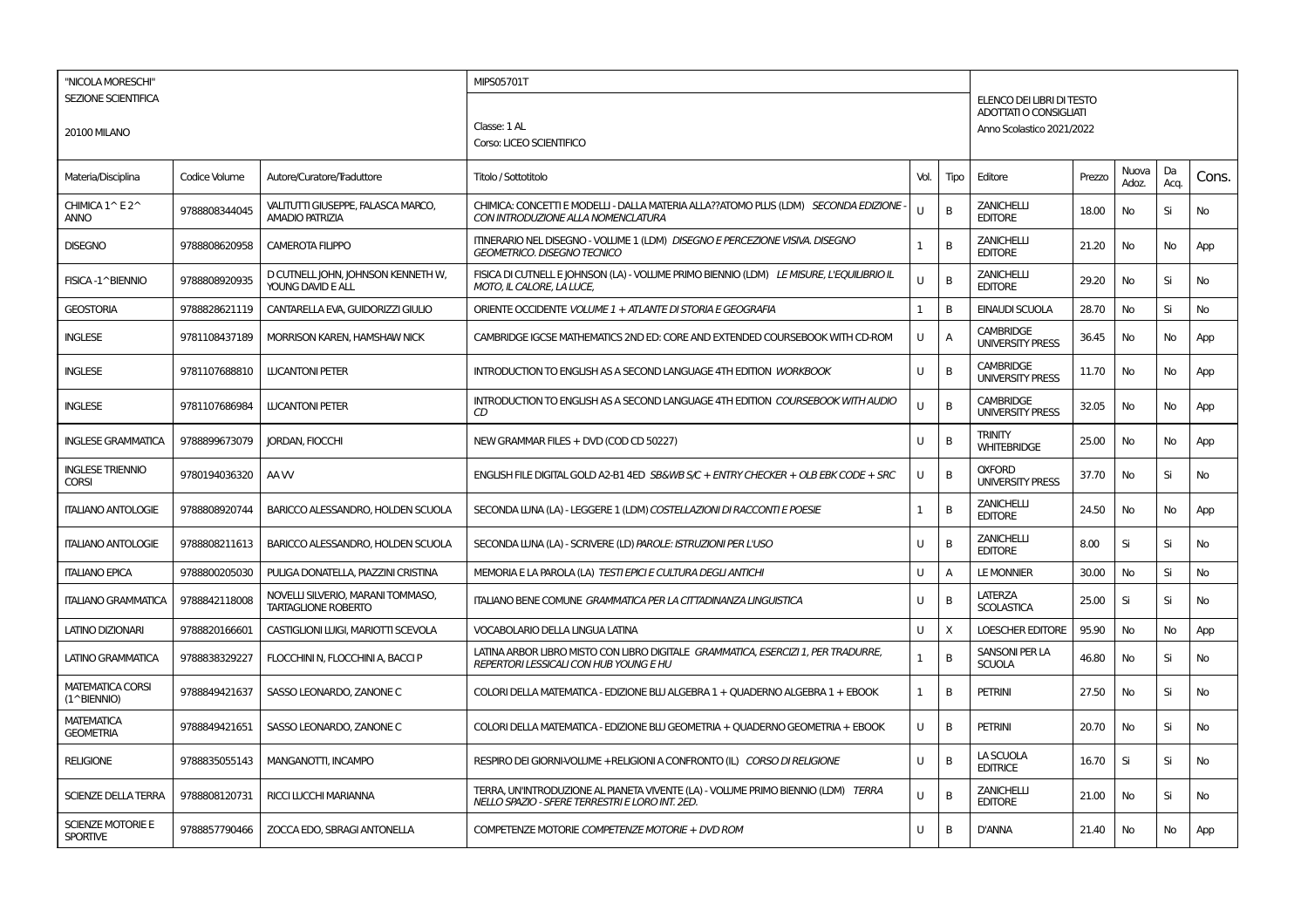| "NICOLA MORESCHI"                                 |                   |                            | <b>MIPS05701T</b>                              |      |   |                                                                                  |        |                   |      |       |
|---------------------------------------------------|-------------------|----------------------------|------------------------------------------------|------|---|----------------------------------------------------------------------------------|--------|-------------------|------|-------|
| <b>SEZIONE SCIENTIFICA</b><br><b>20100 MILANO</b> |                   |                            | Classe: 1 AL<br>Corso: LICEO SCIENTIFICO       |      |   | ELENCO DEI LIBRI DI TESTO<br>ADOTTATI O CONSIGLIATI<br>Anno Scolastico 2021/2022 |        |                   |      |       |
| Materia/Disciplina                                | Codice Volume     | Autore/Curatore/Traduttore | Titolo / Sottotitolo                           | Vol. |   | Tipo Editore                                                                     | Prezzo | Nuova Da<br>Adoz. | Aca. | Cons. |
| <b>STORIA DELL'ARTE</b>                           | 9788809794252 AAW |                            | DOSSIER ARTE VOL. 1 DALLA PREISTORIA AL GOTICO |      | D | <b>GIUNTI TVP</b>                                                                | 33.10  | <b>No</b>         | . Si | No    |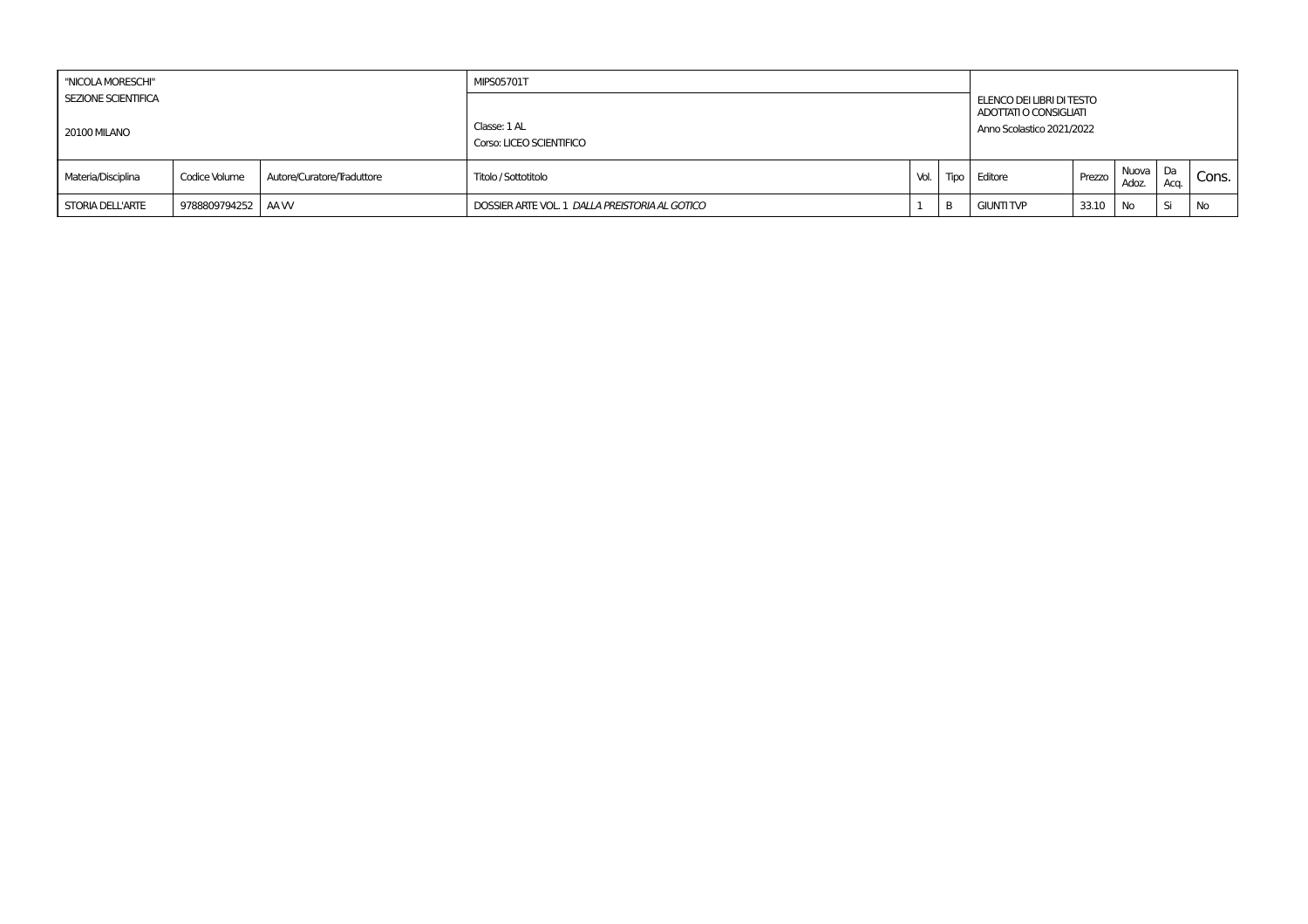| "NICOLA MORESCHI"                           |               |                                                                 | MIPS05701T                                                                                                                           |              |      |                                                    |        |                |            |           |
|---------------------------------------------|---------------|-----------------------------------------------------------------|--------------------------------------------------------------------------------------------------------------------------------------|--------------|------|----------------------------------------------------|--------|----------------|------------|-----------|
| <b>SEZIONE SCIENTIFICA</b>                  |               |                                                                 |                                                                                                                                      |              |      | ELENCO DEI LIBRI DI TESTO                          |        |                |            |           |
|                                             |               |                                                                 |                                                                                                                                      |              |      | ADOTTATI O CONSIGLIATI                             |        |                |            |           |
| <b>20100 MILANO</b>                         |               |                                                                 | Classe: 1 BL                                                                                                                         |              |      | Anno Scolastico 2021/2022                          |        |                |            |           |
|                                             |               |                                                                 | Corso: LICEO SCIENTIFICO                                                                                                             |              |      |                                                    |        |                |            |           |
| Materia/Disciplina                          | Codice Volume | Autore/Curatore/Traduttore                                      | Titolo / Sottotitolo                                                                                                                 | Vol.         | Tipo | Editore                                            | Prezzo | Nuova<br>Adoz. | Da<br>Acq. | Cons.     |
| CHIMICA 1^ E2^<br><b>ANNO</b>               | 9788808344045 | VALITUTTI GIUSEPPE, FALASCA MARCO,<br><b>AMADIO PATRIZIA</b>    | CHIMICA: CONCETTI E MODELLI - DALLA MATERIA ALLA??ATOMO PLUS (LDM) SECONDA EDIZIONE -<br>CON INTRODUZIONE ALLA NOMENCLATURA          | U            | B    | <b>ZANICHELLI</b><br><b>EDITORE</b>                | 18.00  | No             | Si         | No        |
| <b>DISEGNO</b>                              | 9788808620958 | <b>CAMEROTA FILIPPO</b>                                         | ITINERARIO NEL DISEGNO - VOLUME 1 (LDM) DISEGNO E PERCEZIONE VISIVA. DISEGNO<br><b>GEOMETRICO, DISEGNO TECNICO</b>                   | 1            | B    | <b>ZANICHELLI</b><br><b>EDITORE</b>                | 21.20  | No             | No         | App       |
| FISICA-1^BIENNIO                            | 9788808920935 | D CUTNELL JOHN, JOHNSON KENNETH W,<br>YOUNG DAVID E ALL         | FISICA DI CUTNELL E JOHNSON (LA) - VOLUME PRIMO BIENNIO (LDM) LE MISURE, L'EQUILIBRIO IL<br>MOTO. IL CALORE. LA LUCE.                | U            | B    | <b>ZANICHELLI</b><br><b>EDITORE</b>                | 29.20  | No             | Si         | No        |
| <b>GEOSTORIA</b>                            | 9788828621119 | CANTARELLA EVA, GUIDORIZZI GIULIO                               | ORIENTE OCCIDENTE VOLUME 1 + ATLANTE DI STORIA E GEOGRAFIA                                                                           | 1            | B    | <b>EINAUDI SCUOLA</b>                              | 28.70  | No             | Si         | No        |
| <b>INGLESE GRAMMATICA</b>                   | 9788899673079 | <b>JORDAN, FIOCCHI</b>                                          | NEW GRAMMAR FILES + DVD (COD CD 50227)                                                                                               | U            | B    | <b>TRINITY</b><br><b>WHITEBRIDGE</b>               | 25.00  | No             | No         | App       |
| <b>INGLESE TRIENNIO</b><br><b>CORSI</b>     | 9780194036320 | AA W                                                            | ENGLISH FILE DIGITAL GOLD A2-B1 4ED SB&WB S/C + ENTRY CHECKER + OLB EBK CODE + SRC                                                   | U            | B    | <b>OXFORD</b><br><b>UNIVERSITY</b><br><b>PRESS</b> | 37.70  | No             | Si         | <b>No</b> |
| <b>ITALIANO ANTOLOGIE</b>                   | 9788808920744 | BARICCO ALESSANDRO. HOLDEN SCUOLA                               | SECONDA LUNA (LA) - LEGGERE 1 (LDM) COSTELLAZIONI DI RACCONTI E POESIE                                                               | 1            | B    | <b>ZANICHELLI</b><br><b>EDITORE</b>                | 24.50  | No             | No         | App       |
| <b>ITALIANO ANTOLOGIE</b>                   | 9788808211613 | BARICCO ALESSANDRO, HOLDEN SCUOLA                               | SECONDA LUNA (LA) - SCRIVERE (LD) PAROLE: ISTRUZIONI PER L'USO                                                                       | U            | В    | <b>ZANICHELLI</b><br><b>EDITORE</b>                | 8.00   | Si             | Si         | No        |
| <b>ITALIANO EPICA</b>                       | 9788800205030 | PULIGA DONATELLA, PIAZZINI CRISTINA                             | MEMORIA E LA PAROLA (LA) TESTI EPICI E CULTURA DEGLI ANTICHI                                                                         | U            | А    | <b>LE MONNIER</b>                                  | 30.00  | No             | Si         | No        |
| <b>ITALIANO GRAMMATICA</b>                  | 9788842118008 | NOVELLI SILVERIO, MARANI TOMMASO,<br><b>TARTAGLIONE ROBERTO</b> | ITALIANO BENE COMUNE GRAMMATICA PER LA CITTADINANZA LINGUISTICA                                                                      | U            | B    | <b>LATERZA</b><br><b>SCOLASTICA</b>                | 25.00  | Si             | Si         | <b>No</b> |
| LATINO DIZIONARI                            | 9788820166601 | CASTIGLIONI LUIGI, MARIOTTI SCEVOLA                             | <b>VOCABOLARIO DELLA LINGUA LATINA</b>                                                                                               | U            | X    | <b>LOESCHER</b><br><b>EDITORE</b>                  | 95.90  | No             | No         | App       |
| <b>LATINO GRAMMATICA</b>                    | 9788838329227 | FLOCCHINI N, FLOCCHINI A, BACCI P                               | LATINA ARBOR LIBRO MISTO CON LIBRO DIGITALE GRAMMATICA, ESERCIZI 1, PER TRADURRE,<br><b>REPERTORI LESSICALI CON HUB YOUNG E HU</b>   | 1            | B    | SANSONI PER LA<br><b>SCUOLA</b>                    | 46.80  | No             | Si         | <b>No</b> |
| <b>MATEMATICA CORSI</b><br>(1^BIENNIO)      | 9788849421637 | SASSO LEONARDO, ZANONE C                                        | COLORI DELLA MATEMATICA - EDIZIONE BLU ALGEBRA 1 + QUADERNO ALGEBRA 1 + EBOOK                                                        | $\mathbf{1}$ | B    | <b>PETRINI</b>                                     | 27.50  | No             | Si         | No        |
| <b>MATEMATICA</b><br><b>GEOMETRIA</b>       | 9788849421651 | SASSO LEONARDO, ZANONE C                                        | COLORI DELLA MATEMATICA - EDIZIONE BLU GEOMETRIA + QUADERNO GEOMETRIA + EBOOK                                                        | U            | B    | <b>PETRINI</b>                                     | 20.70  | No             | Si         | No        |
| <b>RELIGIONE</b>                            | 9788835055143 | <b>MANGANOTTI, INCAMPO</b>                                      | RESPIRO DEI GIORNI-VOLUME +RELIGIONI A CONFRONTO (IL) CORSO DI RELIGIONE                                                             | U            | B    | LA SCUOLA<br><b>EDITRICE</b>                       | 16.70  | Si             | Si         | <b>No</b> |
| SCIENZE DELLA TERRA                         | 9788808120731 | RICCI LUCCHI MARIANNA                                           | TERRA, UN'INTRODUZIONE AL PIANETA VIVENTE (LA) - VOLUME PRIMO BIENNIO (LDM) TERRA NELLO<br>SPAZIO - SFERE TERRESTRI E LORO INT. 2ED. | U            | B    | <b>ZANICHELLI</b><br><b>EDITORE</b>                | 21.00  | No             | Si         | <b>No</b> |
| <b>SCIENZE MOTORIE E</b><br><b>SPORTIVE</b> | 9788857790466 | ZOCCA EDO. SBRAGI ANTONELLA                                     | COMPETENZE MOTORIE COMPETENZE MOTORIE + DVD ROM                                                                                      | U            | B    | <b>D'ANNA</b>                                      | 21.40  | No             | No         | App       |
| <b>STORIA DELL'ARTE</b>                     | 9788809794252 | AA W                                                            | DOSSIER ARTE VOL. 1 DALLA PREISTORIA AL GOTICO                                                                                       | 1            | В    | <b>GIUNTI TVP</b>                                  | 33.10  | No             | Si         | No        |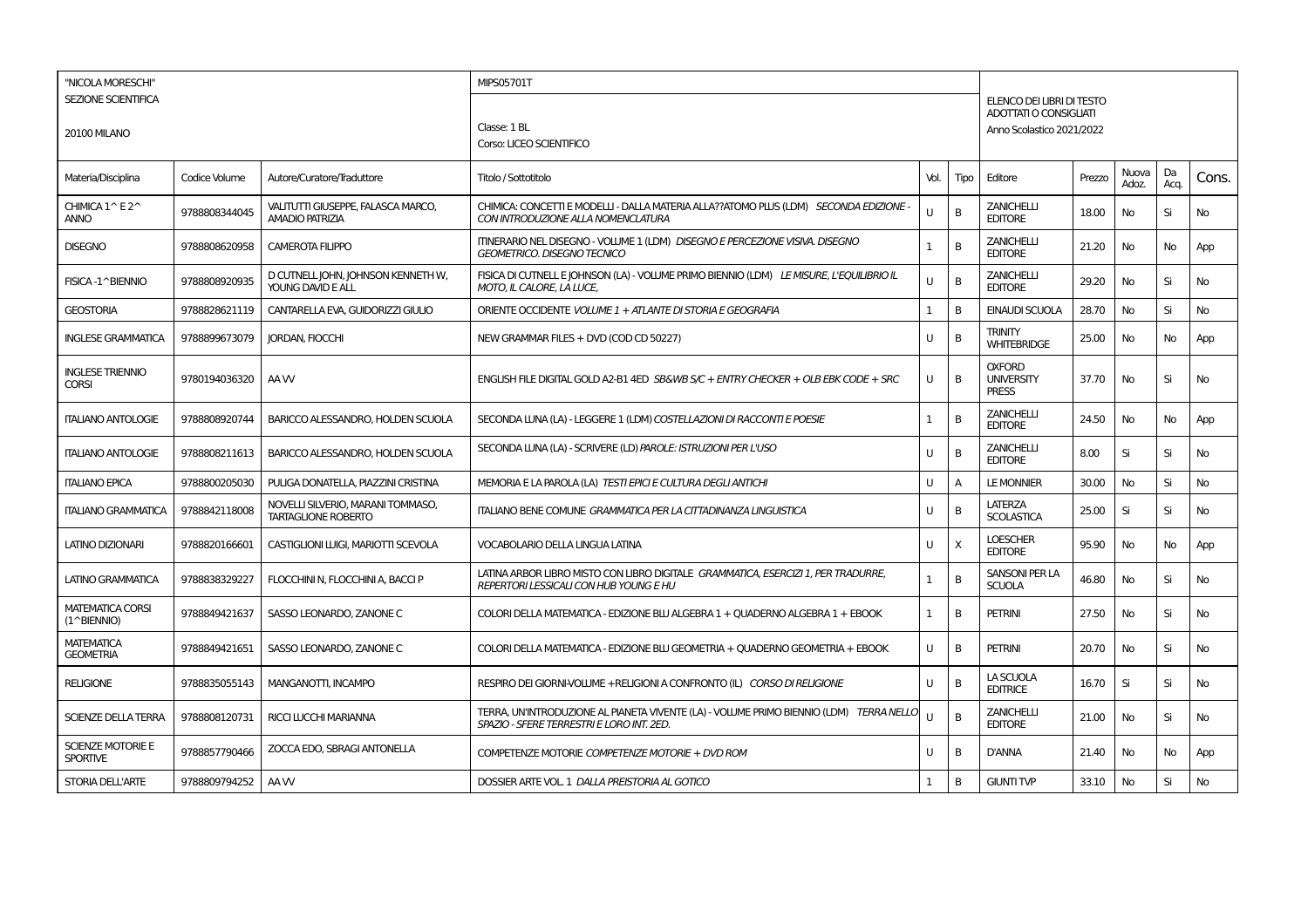| "NICOLA MORESCHI"                           |               |                                                                 | MIPS05701T                                                                                                                           |              |      |                                                     |        |                |            |           |
|---------------------------------------------|---------------|-----------------------------------------------------------------|--------------------------------------------------------------------------------------------------------------------------------------|--------------|------|-----------------------------------------------------|--------|----------------|------------|-----------|
| <b>SEZIONE SCIENTIFICA</b>                  |               |                                                                 |                                                                                                                                      |              |      | ELENCO DEI LIBRI DI TESTO<br>ADOTTATI O CONSIGLIATI |        |                |            |           |
| 20100 MILANO                                |               |                                                                 | Classe: 1 CL                                                                                                                         |              |      | Anno Scolastico 2021/2022                           |        |                |            |           |
|                                             |               |                                                                 | Corso: LICEO SCIENTIFICO                                                                                                             |              |      |                                                     |        |                |            |           |
| Materia/Disciplina                          | Codice Volume | Autore/Curatore/Traduttore                                      | Titolo / Sottotitolo                                                                                                                 | Vol.         | Tipo | Editore                                             | Prezzo | Nuova<br>Adoz. | Da<br>Acq. | Cons.     |
| CHIMICA 1^E2^<br><b>ANNO</b>                | 9788808344045 | VALITUTTI GIUSEPPE, FALASCA MARCO,<br><b>AMADIO PATRIZIA</b>    | CHIMICA: CONCETTI E MODELLI - DALLA MATERIA ALLA??ATOMO PLUS (LDM) SECONDA EDIZIONE<br>CON INTRODUZIONE ALLA NOMENCLATURA            | $\mathbf{H}$ | В    | <b>ZANICHELLI</b><br><b>EDITORE</b>                 | 18.00  | No             | Si         | No        |
| <b>DISEGNO</b>                              | 9788808620958 | CAMEROTA FILIPPO                                                | ITINERARIO NEL DISEGNO - VOLUME 1 (LDM) DISEGNO E PERCEZIONE VISIVA. DISEGNO<br><b>GEOMETRICO. DISEGNO TECNICO</b>                   | $\mathbf{1}$ | B    | <b>ZANICHELLI</b><br><b>EDITORE</b>                 | 21.20  | No             | No         | App       |
| FISICA-1^BIENNIO                            | 9788808920935 | D CUTNELL JOHN, JOHNSON KENNETH W,<br>YOUNG DAVID E ALL         | FISICA DI CUTNELLE JOHNSON (LA) - VOLUME PRIMO BIENNIO (LDM) LE MISURE, L'EQUILIBRIO IL<br>MOTO, IL CALORE, LA LUCE,                 | U            | B    | <b>ZANICHELLI</b><br><b>EDITORE</b>                 | 29.20  | No             | Si         | No        |
| <b>GEOSTORIA</b>                            | 9788828621119 | CANTARELLA EVA, GUIDORIZZI GIULIO                               | ORIENTE OCCIDENTE VOLUME 1 + ATLANTE DI STORIA E GEOGRAFIA                                                                           | 1            | B    | <b>EINAUDI SCUOLA</b>                               | 28.70  | No             | Si         | No        |
| <b>INGLESE</b>                              | 9781108437189 | MORRISON KAREN, HAMSHAW NICK                                    | CAMBRIDGE IGCSE MATHEMATICS 2ND ED: CORE AND EXTENDED COURSEBOOK WITH CD-ROM                                                         | U            | А    | <b>CAMBRIDGE</b><br><b>UNIVERSITY PRESS</b>         | 36.45  | No             | No         | App       |
| <b>INGLESE</b>                              | 9781107688810 | <b>LUCANTONI PETER</b>                                          | <b>INTRODUCTION TO ENGLISH AS A SECOND LANGUAGE 4TH EDITION WORKBOOK</b>                                                             | U            | B    | <b>CAMBRIDGE</b><br><b>UNIVERSITY PRESS</b>         | 11.70  | No             | No         | App       |
| <b>INGLESE</b>                              | 9781107686984 | <b>LUCANTONI PETER</b>                                          | INTRODUCTION TO ENGLISH AS A SECOND LANGUAGE 4TH EDITION COURSEBOOK WITH AUDIO<br>CD                                                 | $\cup$       | В    | <b>CAMBRIDGE</b><br><b>UNIVERSITY PRESS</b>         | 32.05  | No             | No         | App       |
| <b>INGLESE GRAMMATICA</b>                   | 9788899673079 | JORDAN, FIOCCHI                                                 | NEW GRAMMAR FILES + DVD (COD CD 50227)                                                                                               | U            | B    | TRINITY<br><b>WHITEBRIDGE</b>                       | 25.00  | No             | No         | App       |
| <b>INGLESE TRIENNIO</b><br><b>CORSI</b>     | 9780194036320 | AA W                                                            | ENGLISH FILE DIGITAL GOLD A2-B1 4ED SB&WB S/C + ENTRY CHECKER + OLB EBK CODE + SRC                                                   | U            | B    | <b>OXFORD</b><br><b>UNIVERSITY PRESS</b>            | 37.70  | <b>No</b>      | Si         | No        |
| <b>ITALIANO ANTOLOGIE</b>                   | 9788808920744 | BARICCO ALESSANDRO, HOLDEN SCUOLA                               | SECONDA LUNA (LA) - LEGGERE 1 (LDM) COSTELLAZIONI DI RACCONTI E POESIE                                                               | $\mathbf{1}$ | B    | <b>ZANICHELLI</b><br><b>EDITORE</b>                 | 24.50  | No             | No         | App       |
| <b>ITALIANO ANTOLOGIE</b>                   | 9788808211613 | BARICCO ALESSANDRO, HOLDEN SCUOLA                               | SECONDA LUNA (LA) - SCRIVERE (LD) PAROLE: ISTRUZIONI PER L'USO                                                                       | Ü            | B    | <b>ZANICHELLI</b><br><b>EDITORE</b>                 | 8.00   | Si             | Si         | No        |
| <b>ITALIANO EPICA</b>                       | 9788800205030 | PULIGA DONATELLA, PIAZZINI CRISTINA                             | MEMORIA E LA PAROLA (LA) TESTI EPICI E CULTURA DEGLI ANTICHI                                                                         | U            | A    | <b>LE MONNIER</b>                                   | 30.00  | No             | Si         | No        |
| <b>ITALIANO GRAMMATICA</b>                  | 9788842118008 | NOVELLI SILVERIO, MARANI TOMMASO,<br><b>TARTAGLIONE ROBERTO</b> | ITALIANO BENE COMUNE GRAMMATICA PER LA CITTADINANZA LINGUISTICA                                                                      | U            | B    | LATERZA<br><b>SCOLASTICA</b>                        | 25.00  | Si             | Si         | No        |
| <b>LATINO DIZIONARI</b>                     | 9788820166601 | CASTIGLIONI LUIGI. MARIOTTI SCEVOLA                             | <b>VOCABOLARIO DELLA LINGUA LATINA</b>                                                                                               | U            | X    | <b>LOESCHER EDITORE</b>                             | 95.90  | No             | No         | App       |
| <b>LATINO GRAMMATICA</b>                    | 9788838329227 | FLOCCHINI N, FLOCCHINI A, BACCI P                               | LATINA ARBOR LIBRO MISTO CON LIBRO DIGITALE GRAMMATICA, ESERCIZI 1, PER TRADURRE,<br>REPERTORI LESSICALI CON HUB YOUNG E HU          | $\mathbf{1}$ | B    | <b>SANSONI PER LA</b><br><b>SCUOLA</b>              | 46.80  | No             | Si         | No        |
| <b>MATEMATICA CORSI</b><br>(1^BIENNIO)      | 9788849421637 | SASSO LEONARDO, ZANONE C                                        | COLORI DELLA MATEMATICA - EDIZIONE BLU ALGEBRA 1 + OUADERNO ALGEBRA 1 + EBOOK                                                        | $\mathbf{1}$ | B    | <b>PETRINI</b>                                      | 27.50  | <b>No</b>      | Si         | <b>No</b> |
| <b>MATEMATICA</b><br><b>GEOMETRIA</b>       | 9788849421651 | SASSO LEONARDO, ZANONE C                                        | COLORI DELLA MATEMATICA - EDIZIONE BLU GEOMETRIA + OUADERNO GEOMETRIA + EBOOK                                                        | U            | в    | <b>PETRINI</b>                                      | 20.70  | No             | Si         | No        |
| <b>RELIGIONE</b>                            | 9788835055143 | MANGANOTTI, INCAMPO                                             | RESPIRO DEI GIORNI-VOLUME +RELIGIONI A CONFRONTO (IL) CORSO DI RELIGIONE                                                             | U            | B    | LA SCUOLA<br><b>EDITRICE</b>                        | 16.70  | Si             | Si         | No        |
| <b>SCIENZE DELLA TERRA</b>                  | 9788808120731 | <b>RICCI LUCCHI MARIANNA</b>                                    | TERRA, UN'INTRODUZIONE AL PIANETA VIVENTE (LA) - VOLUME PRIMO BIENNIO (LDM) TERRA<br>NELLO SPAZIO - SFERE TERRESTRI E LORO INT. 2ED. | U            | B    | <b>ZANICHELLI</b><br><b>EDITORE</b>                 | 21.00  | No             | Si         | No        |
| <b>SCIENZE MOTORIE E</b><br><b>SPORTIVE</b> | 9788857790466 | ZOCCA EDO, SBRAGI ANTONELLA                                     | COMPETENZE MOTORIE COMPETENZE MOTORIE + DVD ROM                                                                                      | U            | B    | <b>D'ANNA</b>                                       | 21.40  | No             | No         | App       |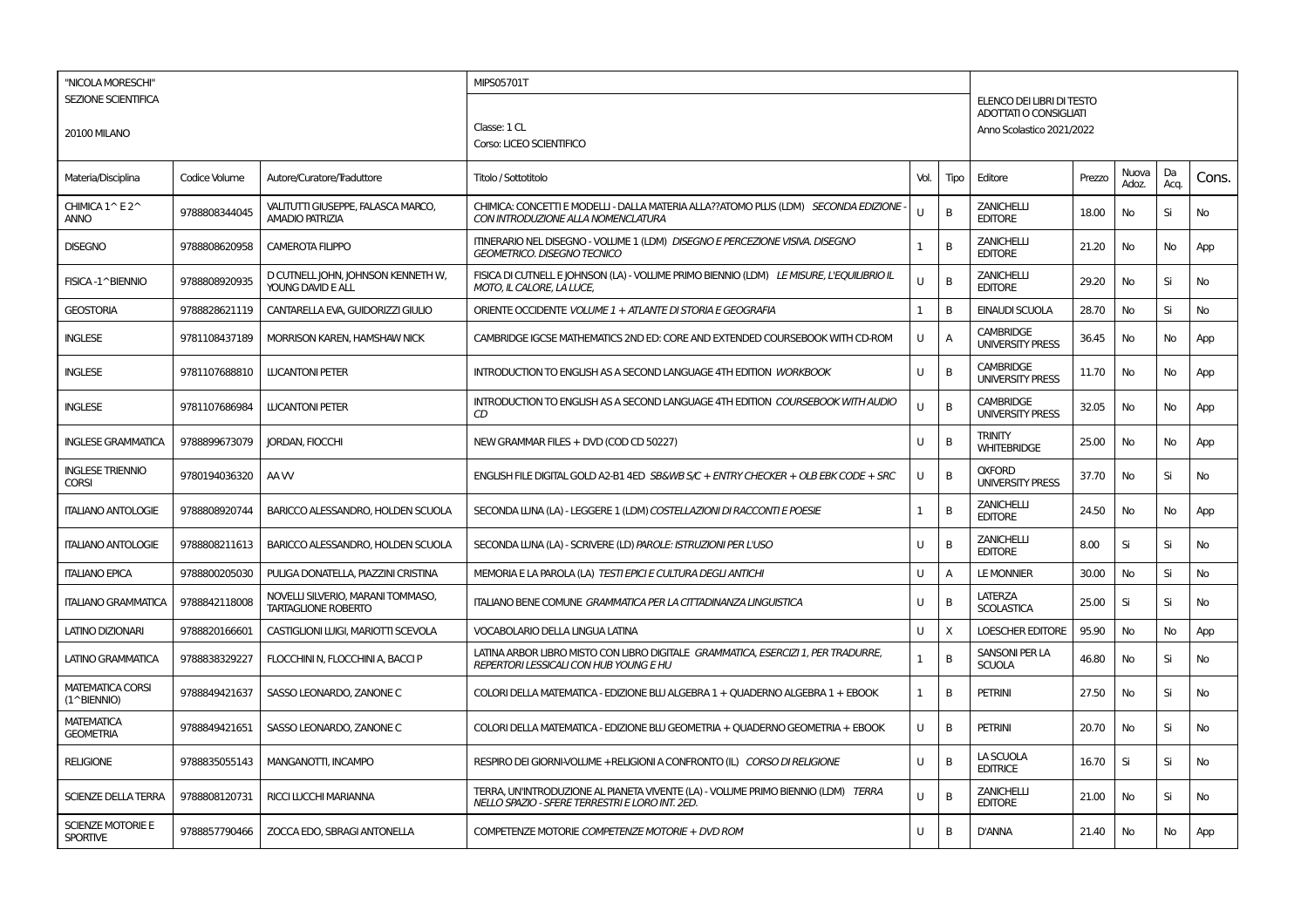| "NICOLA MORESCHI"                                 |                   |                            | <b>MIPS05701T</b>                              |      |   |                                                                                  |        |                   |      |       |
|---------------------------------------------------|-------------------|----------------------------|------------------------------------------------|------|---|----------------------------------------------------------------------------------|--------|-------------------|------|-------|
| <b>SEZIONE SCIENTIFICA</b><br><b>20100 MILANO</b> |                   |                            | Classe: 1 CL<br>Corso: LICEO SCIENTIFICO       |      |   | ELENCO DEI LIBRI DI TESTO<br>ADOTTATI O CONSIGLIATI<br>Anno Scolastico 2021/2022 |        |                   |      |       |
| Materia/Disciplina                                | Codice Volume     | Autore/Curatore/Traduttore | Titolo / Sottotitolo                           | Vol. |   | Tipo Editore                                                                     | Prezzo | Nuova Da<br>Adoz. | Aca. | Cons. |
| <b>STORIA DELL'ARTE</b>                           | 9788809794252 AAW |                            | DOSSIER ARTE VOL. 1 DALLA PREISTORIA AL GOTICO |      | D | <b>GIUNTI TVP</b>                                                                | 33.10  | <b>No</b>         | . Si | No    |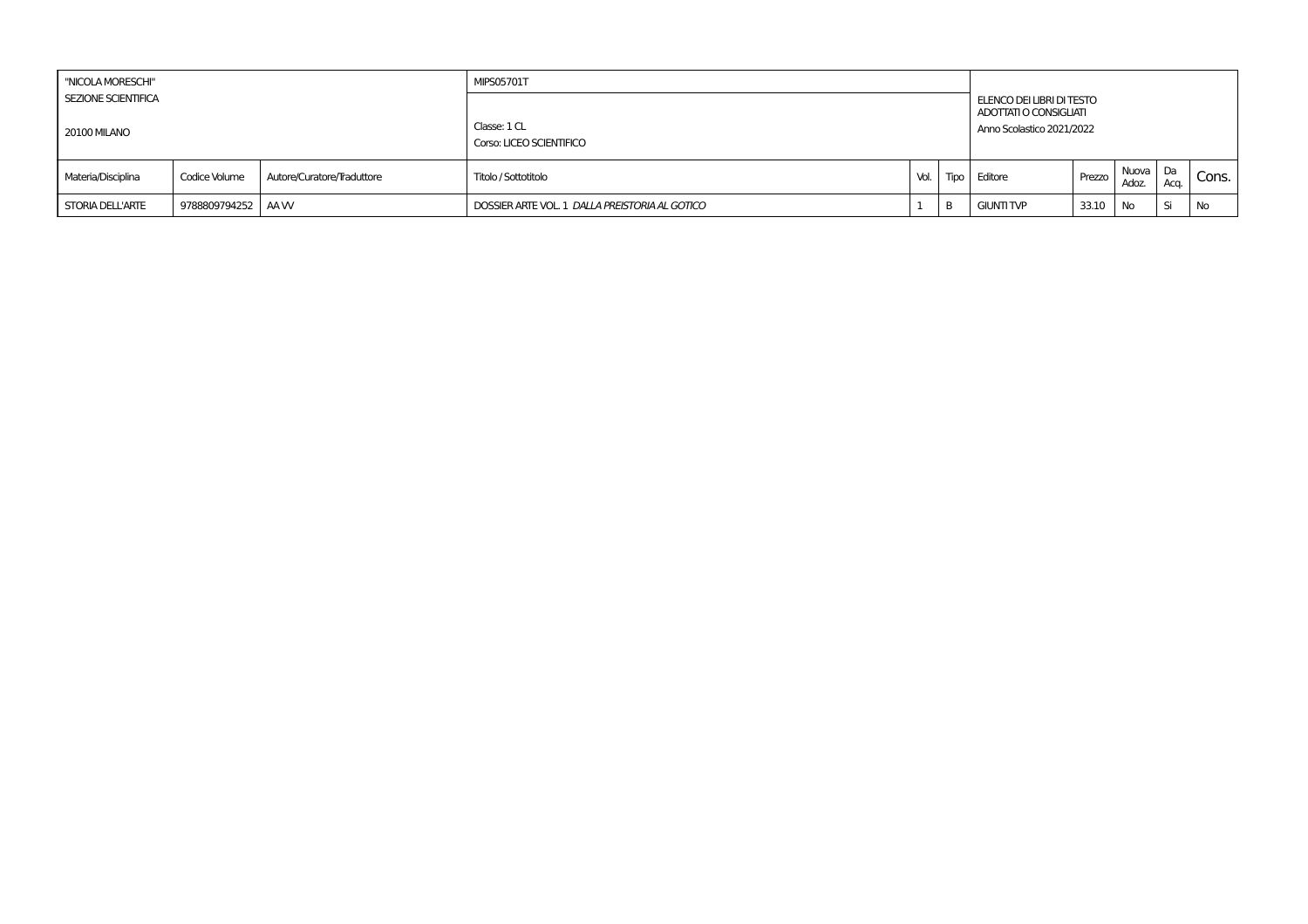| "NICOLA MORESCHI"                           |               |                                                                 | MIPS05701T                                                                                                                           |              |      |                                                     |        |                |            |           |
|---------------------------------------------|---------------|-----------------------------------------------------------------|--------------------------------------------------------------------------------------------------------------------------------------|--------------|------|-----------------------------------------------------|--------|----------------|------------|-----------|
| <b>SEZIONE SCIENTIFICA</b>                  |               |                                                                 |                                                                                                                                      |              |      | ELENCO DEI LIBRI DI TESTO<br>ADOTTATI O CONSIGLIATI |        |                |            |           |
| 20100 MILANO                                |               |                                                                 | Classe: 1 DL                                                                                                                         |              |      | Anno Scolastico 2021/2022                           |        |                |            |           |
|                                             |               |                                                                 | Corso: LICEO SCIENTIFICO                                                                                                             |              |      |                                                     |        |                |            |           |
| Materia/Disciplina                          | Codice Volume | Autore/Curatore/Traduttore                                      | Titolo / Sottotitolo                                                                                                                 | Vol.         | Tipo | Editore                                             | Prezzo | Nuova<br>Adoz. | Da<br>Acq. | Cons.     |
| CHIMICA 1^E2^<br><b>ANNO</b>                | 9788808344045 | VALITUTTI GIUSEPPE, FALASCA MARCO,<br><b>AMADIO PATRIZIA</b>    | CHIMICA: CONCETTI E MODELLI - DALLA MATERIA ALLA??ATOMO PLUS (LDM) SECONDA EDIZIONE<br>CON INTRODUZIONE ALLA NOMENCLATURA            | $\mathbf{H}$ | В    | <b>ZANICHELLI</b><br><b>EDITORE</b>                 | 18.00  | No             | Si         | No        |
| <b>DISEGNO</b>                              | 9788808620958 | CAMEROTA FILIPPO                                                | ITINERARIO NEL DISEGNO - VOLUME 1 (LDM) DISEGNO E PERCEZIONE VISIVA. DISEGNO<br><b>GEOMETRICO. DISEGNO TECNICO</b>                   | $\mathbf{1}$ | B    | <b>ZANICHELLI</b><br><b>EDITORE</b>                 | 21.20  | No             | No         | App       |
| FISICA-1^BIENNIO                            | 9788808920935 | D CUTNELL JOHN, JOHNSON KENNETH W,<br>YOUNG DAVID E ALL         | FISICA DI CUTNELLE JOHNSON (LA) - VOLUME PRIMO BIENNIO (LDM) LE MISURE, L'EQUILIBRIO IL<br>MOTO, IL CALORE, LA LUCE,                 | U            | B    | <b>ZANICHELLI</b><br><b>EDITORE</b>                 | 29.20  | No             | Si         | No        |
| <b>GEOSTORIA</b>                            | 9788828621119 | CANTARELLA EVA, GUIDORIZZI GIULIO                               | ORIENTE OCCIDENTE VOLUME 1 + ATLANTE DI STORIA E GEOGRAFIA                                                                           | 1            | B    | <b>EINAUDI SCUOLA</b>                               | 28.70  | No             | Si         | No        |
| <b>INGLESE</b>                              | 9781108437189 | MORRISON KAREN, HAMSHAW NICK                                    | CAMBRIDGE IGCSE MATHEMATICS 2ND ED: CORE AND EXTENDED COURSEBOOK WITH CD-ROM                                                         | U            | Α    | <b>CAMBRIDGE</b><br><b>UNIVERSITY PRESS</b>         | 36.45  | No             | No         | App       |
| <b>INGLESE</b>                              | 9781107688810 | <b>LUCANTONI PETER</b>                                          | <b>INTRODUCTION TO ENGLISH AS A SECOND LANGUAGE 4TH EDITION WORKBOOK</b>                                                             | U            | B    | <b>CAMBRIDGE</b><br><b>UNIVERSITY PRESS</b>         | 11.70  | No             | No         | App       |
| <b>INGLESE</b>                              | 9781107686984 | <b>LUCANTONI PETER</b>                                          | INTRODUCTION TO ENGLISH AS A SECOND LANGUAGE 4TH EDITION COURSEBOOK WITH AUDIO<br>CD                                                 | $\cup$       | В    | <b>CAMBRIDGE</b><br><b>UNIVERSITY PRESS</b>         | 32.05  | No             | No         | App       |
| <b>INGLESE GRAMMATICA</b>                   | 9788899673079 | JORDAN, FIOCCHI                                                 | NEW GRAMMAR FILES + DVD (COD CD 50227)                                                                                               | U            | B    | TRINITY<br><b>WHITEBRIDGE</b>                       | 25.00  | No             | No         | App       |
| <b>INGLESE TRIENNIO</b><br><b>CORSI</b>     | 9780194036320 | AA W                                                            | ENGLISH FILE DIGITAL GOLD A2-B1 4ED SB&WB S/C + ENTRY CHECKER + OLB EBK CODE + SRC                                                   | U            | B    | <b>OXFORD</b><br><b>UNIVERSITY PRESS</b>            | 37.70  | <b>No</b>      | Si         | No        |
| <b>ITALIANO ANTOLOGIE</b>                   | 9788808920744 | BARICCO ALESSANDRO, HOLDEN SCUOLA                               | SECONDA LUNA (LA) - LEGGERE 1 (LDM) COSTELLAZIONI DI RACCONTI E POESIE                                                               | $\mathbf{1}$ | B    | <b>ZANICHELLI</b><br><b>EDITORE</b>                 | 24.50  | No             | No         | App       |
| <b>ITALIANO ANTOLOGIE</b>                   | 9788808211613 | BARICCO ALESSANDRO, HOLDEN SCUOLA                               | SECONDA LUNA (LA) - SCRIVERE (LD) PAROLE: ISTRUZIONI PER L'USO                                                                       | Ü            | B    | <b>ZANICHELLI</b><br><b>EDITORE</b>                 | 8.00   | Si             | Si         | No        |
| <b>ITALIANO EPICA</b>                       | 9788800205030 | PULIGA DONATELLA, PIAZZINI CRISTINA                             | MEMORIA E LA PAROLA (LA) TESTI EPICI E CULTURA DEGLI ANTICHI                                                                         | U            | A    | <b>LE MONNIER</b>                                   | 30.00  | No             | Si         | No        |
| <b>ITALIANO GRAMMATICA</b>                  | 9788842118008 | NOVELLI SILVERIO, MARANI TOMMASO,<br><b>TARTAGLIONE ROBERTO</b> | ITALIANO BENE COMUNE GRAMMATICA PER LA CITTADINANZA LINGUISTICA                                                                      | U            | B    | LATERZA<br><b>SCOLASTICA</b>                        | 25.00  | Si             | Si         | No        |
| <b>LATINO DIZIONARI</b>                     | 9788820166601 | CASTIGLIONI LUIGI. MARIOTTI SCEVOLA                             | <b>VOCABOLARIO DELLA LINGUA LATINA</b>                                                                                               | U            | Χ    | <b>LOESCHER EDITORE</b>                             | 95.90  | No             | No         | App       |
| <b>LATINO GRAMMATICA</b>                    | 9788838329227 | FLOCCHINI N, FLOCCHINI A, BACCI P                               | LATINA ARBOR LIBRO MISTO CON LIBRO DIGITALE GRAMMATICA, ESERCIZI 1, PER TRADURRE,<br>REPERTORI LESSICALI CON HUB YOUNG E HU          | $\mathbf{1}$ | B    | <b>SANSONI PER LA</b><br><b>SCUOLA</b>              | 46.80  | No             | Si         | No        |
| <b>MATEMATICA CORSI</b><br>(1^BIENNIO)      | 9788849421637 | SASSO LEONARDO, ZANONE C                                        | COLORI DELLA MATEMATICA - EDIZIONE BLU ALGEBRA 1 + OUADERNO ALGEBRA 1 + EBOOK                                                        | $\mathbf{1}$ | B    | <b>PETRINI</b>                                      | 27.50  | <b>No</b>      | Si         | <b>No</b> |
| <b>MATEMATICA</b><br><b>GEOMETRIA</b>       | 9788849421651 | SASSO LEONARDO, ZANONE C                                        | COLORI DELLA MATEMATICA - EDIZIONE BLU GEOMETRIA + OUADERNO GEOMETRIA + EBOOK                                                        | U            | в    | <b>PETRINI</b>                                      | 20.70  | No             | Si         | No        |
| <b>RELIGIONE</b>                            | 9788835055143 | MANGANOTTI, INCAMPO                                             | RESPIRO DEI GIORNI-VOLUME +RELIGIONI A CONFRONTO (IL) CORSO DI RELIGIONE                                                             | U            | B    | LA SCUOLA<br><b>EDITRICE</b>                        | 16.70  | Si             | Si         | No        |
| <b>SCIENZE DELLA TERRA</b>                  | 9788808120731 | <b>RICCI LUCCHI MARIANNA</b>                                    | TERRA, UN'INTRODUZIONE AL PIANETA VIVENTE (LA) - VOLUME PRIMO BIENNIO (LDM) TERRA<br>NELLO SPAZIO - SFERE TERRESTRI E LORO INT. 2ED. | U            | B    | <b>ZANICHELLI</b><br><b>EDITORE</b>                 | 21.00  | No             | Si         | No        |
| <b>SCIENZE MOTORIE E</b><br><b>SPORTIVE</b> | 9788857790466 | ZOCCA EDO, SBRAGI ANTONELLA                                     | COMPETENZE MOTORIE COMPETENZE MOTORIE + DVD ROM                                                                                      | U            | B    | <b>D'ANNA</b>                                       | 21.40  | No             | No         | App       |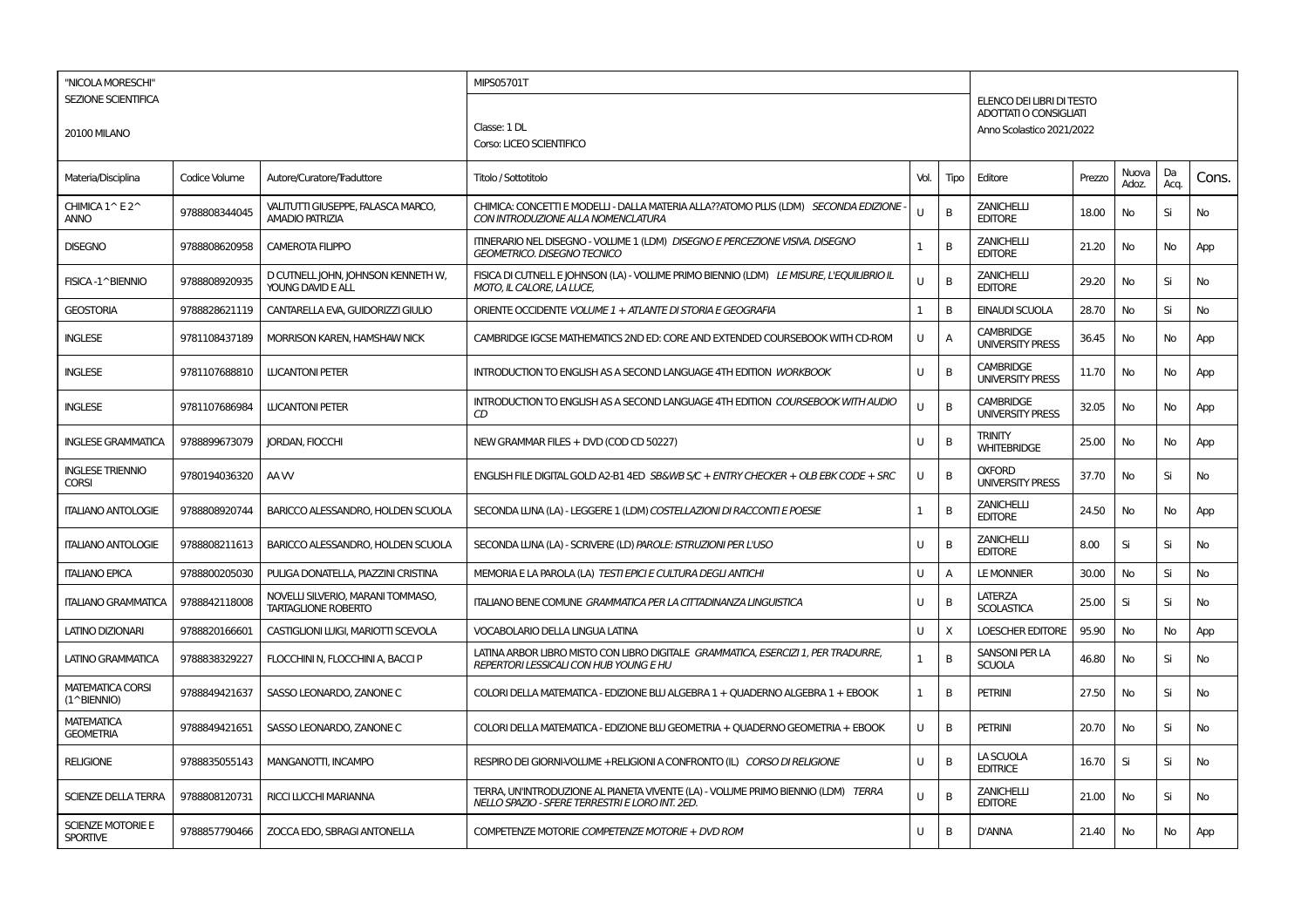| "NICOLA MORESCHI"                          |                     |                            | <b>MIPS05701T</b>                              |        |   |                                                                                  |        |                   |      |       |
|--------------------------------------------|---------------------|----------------------------|------------------------------------------------|--------|---|----------------------------------------------------------------------------------|--------|-------------------|------|-------|
| <b>SEZIONE SCIENTIFICA</b><br>20100 MILANO |                     |                            | Classe: 1 DL<br>Corso: LICEO SCIENTIFICO       |        |   | ELENCO DEI LIBRI DI TESTO<br>ADOTTATI O CONSIGLIATI<br>Anno Scolastico 2021/2022 |        |                   |      |       |
| Materia/Disciplina                         | Codice Volume       | Autore/Curatore/Traduttore | Titolo / Sottotitolo                           | Vol. I |   | Tipo Editore                                                                     | Prezzo | Nuova Da<br>Adoz. | Acq. | Cons. |
| <b>STORIA DELL'ARTE</b>                    | 9788809794252   AAW |                            | DOSSIER ARTE VOL. 1 DALLA PREISTORIA AL GOTICO |        | B | <b>GIUNTI TVP</b>                                                                | 33.10  | <b>No</b>         | Si   | No    |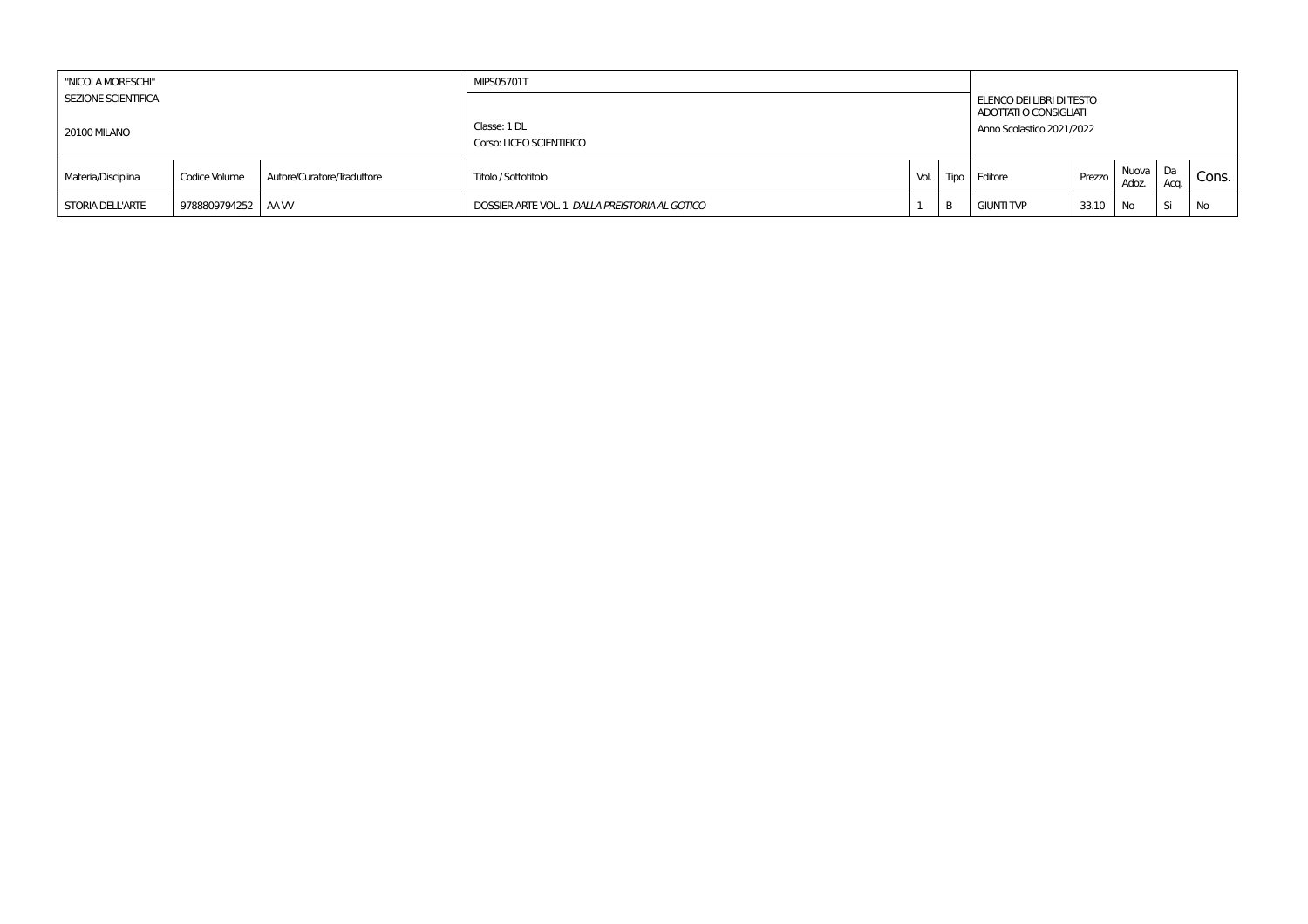| "NICOLA MORESCHI"                           |               |                                                                 | MIPS05701T                                                                                                                           |              |      |                                                    |        |                |            |           |
|---------------------------------------------|---------------|-----------------------------------------------------------------|--------------------------------------------------------------------------------------------------------------------------------------|--------------|------|----------------------------------------------------|--------|----------------|------------|-----------|
| <b>SEZIONE SCIENTIFICA</b>                  |               |                                                                 |                                                                                                                                      |              |      | ELENCO DEI LIBRI DI TESTO                          |        |                |            |           |
|                                             |               |                                                                 | Classe: 1 EL                                                                                                                         |              |      | ADOTTATI O CONSIGLIATI                             |        |                |            |           |
| <b>20100 MILANO</b>                         |               |                                                                 | Corso: LICEO SCIENTIFICO                                                                                                             |              |      | Anno Scolastico 2021/2022                          |        |                |            |           |
|                                             |               |                                                                 |                                                                                                                                      |              |      |                                                    |        |                |            |           |
| Materia/Disciplina                          | Codice Volume | Autore/Curatore/Traduttore                                      | Titolo / Sottotitolo                                                                                                                 | Vol.         | Tipo | Editore                                            | Prezzo | Nuova<br>Adoz. | Da<br>Acq. | Cons.     |
| CHIMICA 1^ E2^<br><b>ANNO</b>               | 9788808344045 | VALITUTTI GIUSEPPE, FALASCA MARCO,<br><b>AMADIO PATRIZIA</b>    | CHIMICA: CONCETTI E MODELLI - DALLA MATERIA ALLA??ATOMO PLUS (LDM) SECONDA EDIZIONE -<br>CON INTRODUZIONE ALLA NOMENCLATURA          | U            | В    | <b>ZANICHELLI</b><br><b>EDITORE</b>                | 18.00  | No             | Si         | No        |
| <b>DISEGNO</b>                              | 9788808620958 | <b>CAMEROTA FILIPPO</b>                                         | ITINERARIO NEL DISEGNO - VOLUME 1 (LDM) DISEGNO E PERCEZIONE VISIVA. DISEGNO<br><b>GEOMETRICO. DISEGNO TECNICO</b>                   | $\mathbf{1}$ | B    | <b>ZANICHELLI</b><br><b>EDITORE</b>                | 21.20  | No             | No         | App       |
| FISICA-1^BIENNIO                            | 9788808920935 | D CUTNELL JOHN, JOHNSON KENNETH W<br>YOUNG DAVID E ALL          | FISICA DI CUTNELLE JOHNSON (LA) - VOLUME PRIMO BIENNIO (LDM) LE MISURE, L'EQUILIBRIO IL<br>MOTO, IL CALORE, LA LUCE,                 | U            | B    | <b>ZANICHELLI</b><br><b>EDITORE</b>                | 29.20  | No             | Si         | No        |
| <b>GEOSTORIA</b>                            | 9788828621119 | CANTARELLA EVA, GUIDORIZZI GIULIO                               | ORIENTE OCCIDENTE VOLUME 1 + ATLANTE DI STORIA E GEOGRAFIA                                                                           | 1            | B    | <b>EINAUDI SCUOLA</b>                              | 28.70  | No             | Si         | <b>No</b> |
| <b>INGLESE GRAMMATICA</b>                   | 9788899673079 | <b>JORDAN, FIOCCHI</b>                                          | NEW GRAMMAR FILES + DVD (COD CD 50227)                                                                                               | U            | В    | <b>TRINITY</b><br><b>WHITEBRIDGE</b>               | 25.00  | No             | No         | App       |
| <b>INGLESE TRIENNIO</b><br><b>CORSI</b>     | 9780194036320 | AA W                                                            | ENGLISH FILE DIGITAL GOLD A2-B1 4ED SB&WB S/C + ENTRY CHECKER + OLB EBK CODE + SRC                                                   | U            | B    | <b>OXFORD</b><br><b>UNIVERSITY</b><br><b>PRESS</b> | 37.70  | No             | Si         | <b>No</b> |
| <b>ITALIANO ANTOLOGIE</b>                   | 9788808920744 | BARICCO ALESSANDRO, HOLDEN SCUOLA                               | SECONDA LUNA (LA) - LEGGERE 1 (LDM) COSTELLAZIONI DI RACCONTI E POESIE                                                               | 1            | В    | <b>ZANICHELLI</b><br><b>EDITORE</b>                | 24.50  | No             | No         | App       |
| <b>ITALIANO ANTOLOGIE</b>                   | 9788808211613 | BARICCO ALESSANDRO, HOLDEN SCUOLA                               | SECONDA LUNA (LA) - SCRIVERE (LD) PAROLE: ISTRUZIONI PER L'USO                                                                       | U            | В    | <b>ZANICHELLI</b><br><b>EDITORE</b>                | 8.00   | Si             | Si         | No        |
| <b>ITALIANO EPICA</b>                       | 9788800205030 | PULIGA DONATELLA, PIAZZINI CRISTINA                             | MEMORIA E LA PAROLA (LA) TESTI EPICI E CULTURA DEGLI ANTICHI                                                                         | U            | A    | <b>LE MONNIER</b>                                  | 30.00  | No             | Si         | <b>No</b> |
| <b>ITALIANO GRAMMATICA</b>                  | 9788842118008 | NOVELLI SILVERIO, MARANI TOMMASO,<br><b>TARTAGLIONE ROBERTO</b> | ITALIANO BENE COMUNE GRAMMATICA PER LA CITTADINANZA LINGUISTICA                                                                      | U            | B    | <b>LATERZA</b><br><b>SCOLASTICA</b>                | 25.00  | Si             | Si         | No        |
| LATINO DIZIONARI                            | 9788820166601 | CASTIGLIONI LUIGI, MARIOTTI SCEVOLA                             | <b>VOCABOLARIO DELLA LINGUA LATINA</b>                                                                                               | U            | X    | <b>LOESCHER</b><br><b>EDITORE</b>                  | 95.90  | No             | No         | App       |
| LATINO GRAMMATICA                           | 9788838329227 | FLOCCHINI N, FLOCCHINI A, BACCI P                               | LATINA ARBOR LIBRO MISTO CON LIBRO DIGITALE GRAMMATICA, ESERCIZI 1, PER TRADURRE,<br><b>REPERTORI LESSICALI CON HUB YOUNG E HU</b>   | 1            | B    | <b>SANSONI PER LA</b><br><b>SCUOLA</b>             | 46.80  | No             | Si         | No        |
| <b>MATEMATICA CORSI</b><br>(1^BIENNIO)      | 9788849421637 | SASSO LEONARDO, ZANONE C                                        | COLORI DELLA MATEMATICA - EDIZIONE BLU ALGEBRA 1 + QUADERNO ALGEBRA 1 + EBOOK                                                        | $\mathbf{1}$ | B    | <b>PETRINI</b>                                     | 27.50  | No             | Si         | No        |
| <b>MATEMATICA</b><br><b>GEOMETRIA</b>       | 9788849421651 | SASSO LEONARDO, ZANONE C                                        | COLORI DELLA MATEMATICA - EDIZIONE BLU GEOMETRIA + QUADERNO GEOMETRIA + EBOOK                                                        | U            | B    | <b>PETRINI</b>                                     | 20.70  | No             | Si         | No        |
| <b>RELIGIONE</b>                            | 9788835055143 | <b>MANGANOTTI, INCAMPO</b>                                      | RESPIRO DEI GIORNI-VOLUME +RELIGIONI A CONFRONTO (IL) CORSO DI RELIGIONE                                                             | U            | B    | LA SCUOLA<br><b>EDITRICE</b>                       | 16.70  | Si             | Si         | No        |
| SCIENZE DELLA TERRA                         | 9788808120731 | RICCI LUCCHI MARIANNA                                           | TERRA, UN'INTRODUZIONE AL PIANETA VIVENTE (LA) - VOLUME PRIMO BIENNIO (LDM) TERRA NELLO<br>SPAZIO - SFERE TERRESTRI E LORO INT. 2ED. | U            | B    | <b>ZANICHELLI</b><br><b>EDITORE</b>                | 21.00  | No             | Si         | <b>No</b> |
| <b>SCIENZE MOTORIE E</b><br><b>SPORTIVE</b> | 9788857790466 | ZOCCA EDO. SBRAGI ANTONELLA                                     | COMPETENZE MOTORIE COMPETENZE MOTORIE + DVD ROM                                                                                      | U            | B    | <b>D'ANNA</b>                                      | 21.40  | No             | No         | App       |
| <b>STORIA DELL'ARTE</b>                     | 9788809794252 | AA W                                                            | DOSSIER ARTE VOL. 1 DALLA PREISTORIA AL GOTICO                                                                                       | 1            | В    | <b>GIUNTI TVP</b>                                  | 33.10  | No             | Si         | No        |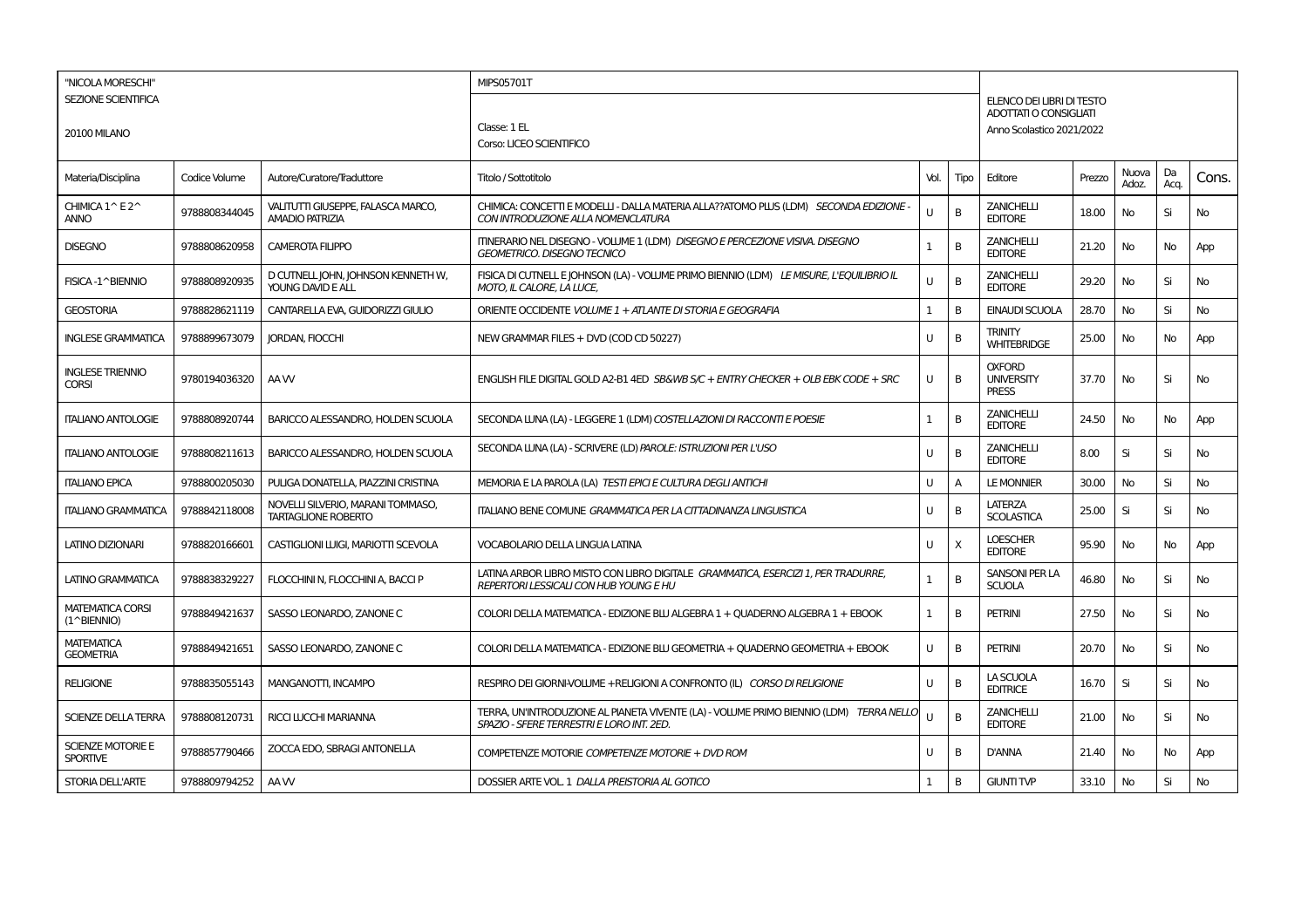| "NICOLA MORESCHI"                           |               |                                                                 | MIPS05701T                                                                                                                           |              |      |                                                    |        |                |            |           |
|---------------------------------------------|---------------|-----------------------------------------------------------------|--------------------------------------------------------------------------------------------------------------------------------------|--------------|------|----------------------------------------------------|--------|----------------|------------|-----------|
| <b>SEZIONE SCIENTIFICA</b>                  |               |                                                                 |                                                                                                                                      |              |      | ELENCO DEI LIBRI DI TESTO                          |        |                |            |           |
|                                             |               |                                                                 |                                                                                                                                      |              |      | ADOTTATI O CONSIGLIATI                             |        |                |            |           |
| <b>20100 MILANO</b>                         |               |                                                                 | Classe: 1 FL                                                                                                                         |              |      | Anno Scolastico 2021/2022                          |        |                |            |           |
|                                             |               |                                                                 | Corso: LICEO SCIENTIFICO                                                                                                             |              |      |                                                    |        |                |            |           |
| Materia/Disciplina                          | Codice Volume | Autore/Curatore/Traduttore                                      | Titolo / Sottotitolo                                                                                                                 | Vol.         | Tipo | Editore                                            | Prezzo | Nuova<br>Adoz. | Da<br>Acq. | Cons.     |
| CHIMICA 1^ E2^<br><b>ANNO</b>               | 9788808344045 | VALITUTTI GIUSEPPE, FALASCA MARCO,<br><b>AMADIO PATRIZIA</b>    | CHIMICA: CONCETTI E MODELLI - DALLA MATERIA ALLA??ATOMO PLUS (LDM) SECONDA EDIZIONE -<br>CON INTRODUZIONE ALLA NOMENCLATURA          | U            | B    | <b>ZANICHELLI</b><br><b>EDITORE</b>                | 18.00  | No             | Si         | No        |
| <b>DISEGNO</b>                              | 9788808620958 | <b>CAMEROTA FILIPPO</b>                                         | ITINERARIO NEL DISEGNO - VOLUME 1 (LDM) DISEGNO E PERCEZIONE VISIVA. DISEGNO<br><b>GEOMETRICO, DISEGNO TECNICO</b>                   | 1            | B    | <b>ZANICHELLI</b><br><b>EDITORE</b>                | 21.20  | No             | No         | App       |
| FISICA-1^BIENNIO                            | 9788808920935 | D CUTNELL JOHN, JOHNSON KENNETH W,<br>YOUNG DAVID E ALL         | FISICA DI CUTNELL E JOHNSON (LA) - VOLUME PRIMO BIENNIO (LDM) LE MISURE, L'EQUILIBRIO IL<br>MOTO. IL CALORE. LA LUCE.                | U            | B    | <b>ZANICHELLI</b><br><b>EDITORE</b>                | 29.20  | No             | Si         | No        |
| <b>GEOSTORIA</b>                            | 9788828621119 | CANTARELLA EVA, GUIDORIZZI GIULIO                               | ORIENTE OCCIDENTE VOLUME 1 + ATLANTE DI STORIA E GEOGRAFIA                                                                           | 1            | B    | <b>EINAUDI SCUOLA</b>                              | 28.70  | No             | Si         | No        |
| <b>INGLESE GRAMMATICA</b>                   | 9788899673079 | <b>JORDAN, FIOCCHI</b>                                          | NEW GRAMMAR FILES + DVD (COD CD 50227)                                                                                               | U            | B    | <b>TRINITY</b><br><b>WHITEBRIDGE</b>               | 25.00  | No             | No         | App       |
| <b>INGLESE TRIENNIO</b><br><b>CORSI</b>     | 9780194036320 | AA W                                                            | ENGLISH FILE DIGITAL GOLD A2-B1 4ED SB&WB S/C + ENTRY CHECKER + OLB EBK CODE + SRC                                                   | U            | B    | <b>OXFORD</b><br><b>UNIVERSITY</b><br><b>PRESS</b> | 37.70  | No             | Si         | <b>No</b> |
| <b>ITALIANO ANTOLOGIE</b>                   | 9788808920744 | BARICCO ALESSANDRO. HOLDEN SCUOLA                               | SECONDA LUNA (LA) - LEGGERE 1 (LDM) COSTELLAZIONI DI RACCONTI E POESIE                                                               | 1            | B    | <b>ZANICHELLI</b><br><b>EDITORE</b>                | 24.50  | No             | No.        | App       |
| <b>ITALIANO ANTOLOGIE</b>                   | 9788808211613 | BARICCO ALESSANDRO, HOLDEN SCUOLA                               | SECONDA LUNA (LA) - SCRIVERE (LD) PAROLE: ISTRUZIONI PER L'USO                                                                       | U            | В    | <b>ZANICHELLI</b><br><b>EDITORE</b>                | 8.00   | Si             | Si         | No        |
| <b>ITALIANO EPICA</b>                       | 9788800205030 | PULIGA DONATELLA, PIAZZINI CRISTINA                             | MEMORIA E LA PAROLA (LA) TESTI EPICI E CULTURA DEGLI ANTICHI                                                                         | U            | Α    | <b>LE MONNIER</b>                                  | 30.00  | No             | Si         | No        |
| <b>ITALIANO GRAMMATICA</b>                  | 9788842118008 | NOVELLI SILVERIO, MARANI TOMMASO,<br><b>TARTAGLIONE ROBERTO</b> | ITALIANO BENE COMUNE GRAMMATICA PER LA CITTADINANZA LINGUISTICA                                                                      | U            | B    | <b>LATERZA</b><br><b>SCOLASTICA</b>                | 25.00  | Si             | Si         | <b>No</b> |
| LATINO DIZIONARI                            | 9788820166601 | CASTIGLIONI LUIGI, MARIOTTI SCEVOLA                             | <b>VOCABOLARIO DELLA LINGUA LATINA</b>                                                                                               | U            | X    | <b>LOESCHER</b><br><b>EDITORE</b>                  | 95.90  | No             | No         | App       |
| <b>LATINO GRAMMATICA</b>                    | 9788838329227 | FLOCCHINI N, FLOCCHINI A, BACCI P                               | LATINA ARBOR LIBRO MISTO CON LIBRO DIGITALE GRAMMATICA, ESERCIZI 1, PER TRADURRE,<br><b>REPERTORI LESSICALI CON HUB YOUNG E HU</b>   | 1            | B    | SANSONI PER LA<br><b>SCUOLA</b>                    | 46.80  | No             | Si         | <b>No</b> |
| <b>MATEMATICA CORSI</b><br>(1^BIENNIO)      | 9788849421637 | SASSO LEONARDO, ZANONE C                                        | COLORI DELLA MATEMATICA - EDIZIONE BLU ALGEBRA 1 + QUADERNO ALGEBRA 1 + EBOOK                                                        | $\mathbf{1}$ | B    | <b>PETRINI</b>                                     | 27.50  | No             | Si         | No        |
| <b>MATEMATICA</b><br><b>GEOMETRIA</b>       | 9788849421651 | SASSO LEONARDO, ZANONE C                                        | COLORI DELLA MATEMATICA - EDIZIONE BLU GEOMETRIA + QUADERNO GEOMETRIA + EBOOK                                                        | U            | B    | <b>PETRINI</b>                                     | 20.70  | No             | Si         | No        |
| <b>RELIGIONE</b>                            | 9788835055143 | <b>MANGANOTTI, INCAMPO</b>                                      | RESPIRO DEI GIORNI-VOLUME +RELIGIONI A CONFRONTO (IL) CORSO DI RELIGIONE                                                             | U            | B    | LA SCUOLA<br><b>EDITRICE</b>                       | 16.70  | Si             | Si         | <b>No</b> |
| SCIENZE DELLA TERRA                         | 9788808120731 | RICCI LUCCHI MARIANNA                                           | TERRA, UN'INTRODUZIONE AL PIANETA VIVENTE (LA) - VOLUME PRIMO BIENNIO (LDM) TERRA NELLO<br>SPAZIO - SFERE TERRESTRI E LORO INT. 2ED. | U            | B    | <b>ZANICHELLI</b><br><b>EDITORE</b>                | 21.00  | No             | Si         | <b>No</b> |
| <b>SCIENZE MOTORIE E</b><br><b>SPORTIVE</b> | 9788857790466 | ZOCCA EDO. SBRAGI ANTONELLA                                     | COMPETENZE MOTORIE COMPETENZE MOTORIE + DVD ROM                                                                                      | U            | B    | <b>D'ANNA</b>                                      | 21.40  | No             | No         | App       |
| <b>STORIA DELL'ARTE</b>                     | 9788809794252 | AA W                                                            | DOSSIER ARTE VOL. 1 DALLA PREISTORIA AL GOTICO                                                                                       | 1            | В    | <b>GIUNTI TVP</b>                                  | 33.10  | No             | Si         | No        |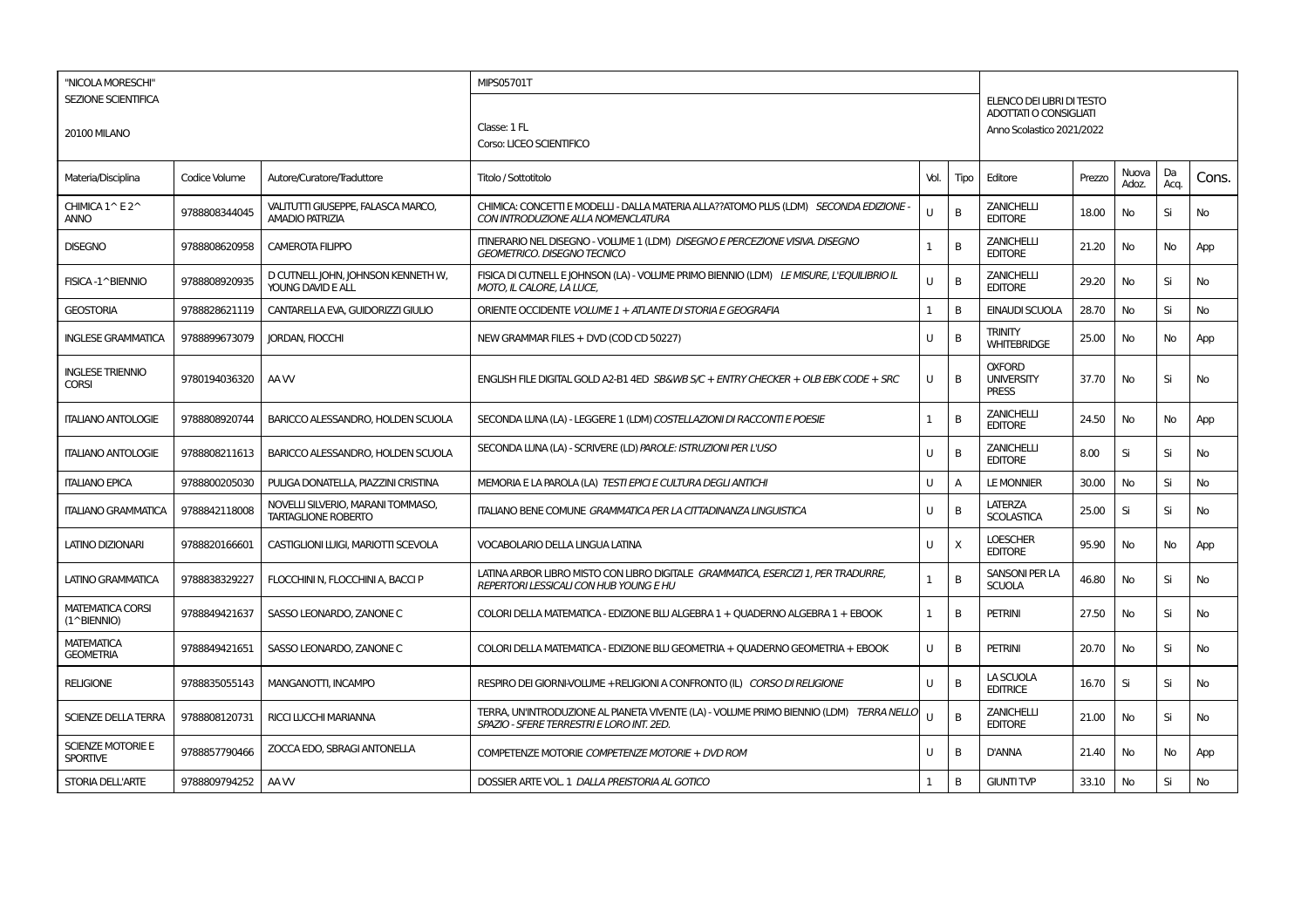| "NICOLA MORESCHI"                           |               |                                                         | MIPS05701T                                                                                                                                 |                |      |                                                            |        |                |            |           |
|---------------------------------------------|---------------|---------------------------------------------------------|--------------------------------------------------------------------------------------------------------------------------------------------|----------------|------|------------------------------------------------------------|--------|----------------|------------|-----------|
| <b>SEZIONE SCIENTIFICA</b>                  |               |                                                         |                                                                                                                                            |                |      | ELENCO DEI LIBRI DI TESTO<br><b>ADOTTATI O CONSIGLIATI</b> |        |                |            |           |
| <b>20100 MILANO</b>                         |               |                                                         | Classe: 2 AL                                                                                                                               |                |      | Anno Scolastico 2021/2022                                  |        |                |            |           |
|                                             |               |                                                         | Corso: LICEO SCIENTIFICO                                                                                                                   |                |      |                                                            |        |                |            |           |
| Materia/Disciplina                          | Codice Volume | Autore/Curatore/Traduttore                              | Titolo / Sottotitolo                                                                                                                       | Vol.           | Tipo | Editore                                                    | Prezzo | Nuova<br>Adoz. | Da<br>Acq. | Cons.     |
| <b>BIOLOGIA</b>                             | 9788858326411 | PISERI, POLTRONIERI                                     | RITRATTI DELLA NATURA BIOLOGIA I BIENNIO                                                                                                   |                | B    | <b>LOESCHER</b><br><b>EDITORE</b>                          | 21.70  | Si             | Si         | No        |
| CHIMICA 1^E2^<br><b>ANNO</b>                | 9788808600745 | <b>RIPPA MARIO</b>                                      | CHIMICA DI RIPPA (LA) - PERCORSI DI CHIMICA MULTIMEDIALE (LDM) STRUTTURA DELLA MATERIA E LE<br>SUE TRASFORMAZIONI + LAB. COMPETENZE        | $\mathbf{U}$   | B    | <b>BOVOLENTA</b>                                           | 16.80  | <b>No</b>      | No         | <b>No</b> |
| FISICA-1^BIENNIO                            | 9788808920935 | D CUTNELL JOHN, JOHNSON KENNETH W,<br>YOUNG DAVID E ALL | FISICA DI CUTNELLE JOHNSON (LA) - VOLUME PRIMO BIENNIO (LDM) LE MISURE, L'EQUILIBRIO IL<br><b>MOTO. IL CALORE. LA LUCE.</b>                | U              | B    | <b>ZANICHELLI</b><br><b>EDITORE</b>                        | 29.20  | <b>No</b>      | No         | No        |
| <b>GEOSTORIA</b>                            | 9788828621171 | CANTARELLA EVA, GUIDORIZZI GIULIO                       | ORIENTE OCCIDENTE VOLUME 2                                                                                                                 | 2              | B    | <b>EINAUDI SCUOLA</b>                                      | 27.20  | No             | Si         | No        |
| <b>INGLESE</b>                              | 9781108465977 | <b>LUCANTONI PETER</b>                                  | CAMBRIDGE IGCSE ENGLISH AS A SECOND LANGUAGE 5ED WORKBOOK PAPERBACK                                                                        | U              | A    | <b>CAMBRIDGE</b><br><b>UNIVERSITY PRESS</b>                | 16.75  | No             | No         | App       |
| <b>INGLESE</b>                              | 9781316636527 | <b>LUCANTONI PETER</b>                                  | CAMBRIDGE IGCSE ENGLISH AS A SECOND LANGUAGE 5ED COURSEBOOK ELEVATE                                                                        | U              | A    | <b>CAMBRIDGE</b><br><b>UNIVERSITY PRESS</b>                | 47.85  | No             | No         | App       |
| <b>INGLESE</b><br><b>GRAMMATICA</b>         | 9788899673079 | JORDAN, FIOCCHI                                         | NEW GRAMMAR FILES + DVD (COD CD 50227)                                                                                                     | U              | B    | <b>TRINITY</b><br><b>WHITEBRIDGE</b>                       | 25.00  | No             | No         | App       |
| <b>INGLESE TRIENNIO</b><br><b>CORSI</b>     | 9780194038973 | AA W                                                    | ENGL FILE 4E DIGITAL GOLD B1+/B2 SBM/B WITHOUT KEY + ECHK + EBK                                                                            | $\cup$         | B    | <b>OXFORD</b><br><b>UNIVERSITY PRESS</b>                   | 37.70  | Si             | Si         | <b>No</b> |
| <b>ITALIANO ANTOLOGIE</b>                   | 9788839535320 | PAOLA BIGLIA, ALESSANDRA TERRILE                        | IL TUO SGUARDO DOMANI B CON PERCORSO LE ORIGINI DELLE LETTERATURA                                                                          | $\overline{2}$ | B    | <b>PARAVIA</b>                                             | 21.00  | Si             | Si         | <b>No</b> |
| <b>ITALIANO</b><br><b>GRAMMATICA</b>        | 9788842417767 | SERIANNI, DELLA VALLE, PATOTA                           | BELLO DELL'ITALIANO (IL) - COMPRENDERE RAGIONARE COMUNICARE LA GRAMMATICA + LA<br>COMUNICAZIONE E IL TESTO + ITE + DIDASTORE PP. 720 + 256 | $\cup$         | B    | <b>B.MONDADORI</b>                                         | 32.90  | No             | No         | No        |
| <b>ITALIANO PROMESSI</b><br><b>SPOSI</b>    | 9788828614470 | <b>MANZONI ALESSANDRO</b>                               | PROMESSI SPOSI (I) VOLUME + ME BOOK + RISORSE DIGITALI                                                                                     | U              | B    | <b>EINAUDI SCUOLA</b>                                      | 27.40  | No             | No.        | Mon       |
| LATINO GRAMMATICA                           | 9788838329241 | FLOCCHINI N, FLOCCHINI A, BACCI P                       | LATINA ARBOR LIBRO MISTO CON LIBRO DIGITALE ESERCIZI 2 CON HUB YOUNG E HUB KIT                                                             | 2              | B    | SANSONI PER LA<br><b>SCUOLA</b>                            | 24.40  | No             | Si         | No        |
| <b>MATEMATICA CORSI</b><br>(1^BIENNIO)      | 9788849421644 | SASSO LEONARDO, ZANONE C                                | COLORI DELLA MATEMATICA - EDIZIONE BLU ALGEBRA 2 + QUADERNO ALGEBRA 2 + EBOOK                                                              | 2              | B    | <b>PETRINI</b>                                             | 27.50  | <b>No</b>      | Si         | <b>No</b> |
| <b>MATEMATICA</b><br><b>GEOMETRIA</b>       | 9788849421651 | SASSO LEONARDO, ZANONE C                                | COLORI DELLA MATEMATICA - EDIZIONE BLU GEOMETRIA + QUADERNO GEOMETRIA + EBOOK                                                              | U              | B    | <b>PETRINI</b>                                             | 20.70  | <b>No</b>      | No         | <b>No</b> |
| <b>RELIGIONE</b>                            | 9788810612521 | <b>BOCCHINI SERGIO</b>                                  | NUOVO RELIGIONE E RELIGIONI + CD ROM BIBBIA GERUSALEMME VOLUME UNICO                                                                       | U              | A    | <b>EDB</b><br><b>EDIZ.DEHONIANE</b><br>BO (CED)            | 21.20  | No             | No         | No        |
| <b>SCIENZE MOTORIE E</b><br><b>SPORTIVE</b> | 9788857790466 | ZOCCA EDO, SBRAGI ANTONELLA                             | COMPETENZE MOTORIE COMPETENZE MOTORIE + DVD ROM                                                                                            | U              | B    | <b>D'ANNA</b>                                              | 21.40  | No             | No         | App       |
| <b>STORIA DELL'ARTE</b>                     | 9788809794252 | AA W                                                    | DOSSIER ARTE VOL. 1 DALLA PREISTORIA AL GOTICO                                                                                             | 1              | B    | <b>GIUNTI TVP</b>                                          | 33.10  | No             | No         | No        |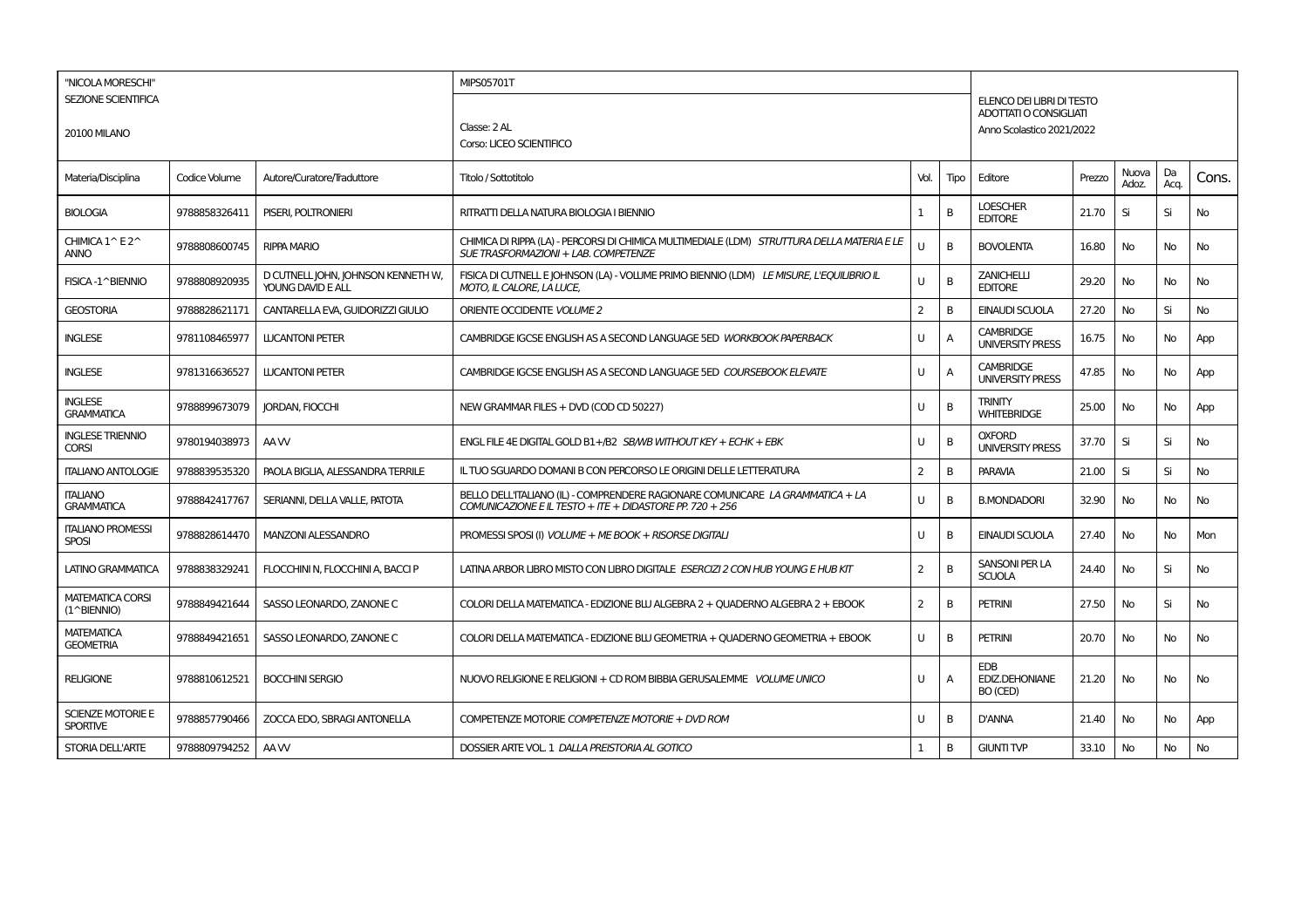| "NICOLA MORESCHI"                           |               |                                                         | <b>MIPS05701T</b>                                                                                                                          |                |                |                                                     |        |                |            |           |
|---------------------------------------------|---------------|---------------------------------------------------------|--------------------------------------------------------------------------------------------------------------------------------------------|----------------|----------------|-----------------------------------------------------|--------|----------------|------------|-----------|
| <b>SEZIONE SCIENTIFICA</b>                  |               |                                                         |                                                                                                                                            |                |                | ELENCO DEI LIBRI DI TESTO<br>ADOTTATI O CONSIGLIATI |        |                |            |           |
| <b>20100 MILANO</b>                         |               |                                                         | Classe: 2 BL<br>Corso: LICEO SCIENTIFICO                                                                                                   |                |                | Anno Scolastico 2021/2022                           |        |                |            |           |
| Materia/Disciplina                          | Codice Volume | Autore/Curatore/Traduttore                              | Titolo / Sottotitolo                                                                                                                       | Vol.           | Tipo           | Editore                                             | Prezzo | Nuova<br>Adoz. | Da<br>Acq. | Cons.     |
| <b>BIOLOGIA</b>                             | 9788858326411 | PISERI, POLTRONIERI                                     | RITRATTI DELLA NATURA BIOLOGIA I BIENNIO                                                                                                   |                | B              | <b>LOESCHER</b><br><b>EDITORE</b>                   | 21.70  | Si             | Si         | <b>No</b> |
| CHIMICA 1^E2^<br><b>ANNO</b>                | 9788808600745 | <b>RIPPA MARIO</b>                                      | CHIMICA DI RIPPA (LA) - PERCORSI DI CHIMICA MULTIMEDIALE (LDM) STRUTTURA DELLA MATERIA E LE<br>SUE TRASFORMAZIONI + LAB. COMPETENZE        | U              | $\overline{B}$ | <b>BOVOLENTA</b>                                    | 16.80  | <b>No</b>      | No         | No        |
| FISICA-1^BIENNIO                            | 9788808920935 | D CUTNELL JOHN, JOHNSON KENNETH W,<br>YOUNG DAVID E ALL | FISICA DI CUTNELLE JOHNSON (LA) - VOLUME PRIMO BIENNIO (LDM) LE MISURE, L'EQUILIBRIO IL<br>MOTO, IL CALORE, LA LUCE,                       | U              | B              | <b>ZANICHELLI</b><br><b>EDITORE</b>                 | 29.20  | No             | No         | No        |
| <b>GEOSTORIA</b>                            | 9788828621171 | CANTARELLA EVA, GUIDORIZZI GIULIO                       | ORIENTE OCCIDENTE VOLUME 2                                                                                                                 | 2              | B              | <b>EINAUDI SCUOLA</b>                               | 27.20  | No             | Si         | No        |
| <b>INGLESE</b><br><b>GRAMMATICA</b>         | 9788899673079 | <b>JORDAN, FIOCCHI</b>                                  | NEW GRAMMAR FILES + DVD (COD CD 50227)                                                                                                     | U              | B              | <b>TRINITY</b><br><b>WHITEBRIDGE</b>                | 25.00  | No             | No         | App       |
| <b>INGLESE TRIENNIO</b><br><b>CORSI</b>     | 9780194035613 | AA W                                                    | ENGLISH FILE DIGITAL GOLD B1-B1+4ED SB&WB S/C + ENTRY CHECKER + OLB EBK CODE + SRC                                                         | U              | B              | <b>OXFORD</b><br><b>UNIVERSITY PRESS</b>            | 37.70  | No             | Si         | No        |
| <b>ITALIANO ANTOLOGIE</b>                   | 9788839535320 | PAOLA BIGLIA, ALESSANDRA TERRILE                        | IL TUO SGUARDO DOMANI B CON PERCORSO LE ORIGINI DELLE LETTERATURA                                                                          | 2              | B              | <b>PARAVIA</b>                                      | 21.00  | Si             | Si         | <b>No</b> |
| <b>ITALIANO</b><br><b>GRAMMATICA</b>        | 9788842417767 | SERIANNI, DELLA VALLE, PATOTA                           | BELLO DELL'ITALIANO (IL) - COMPRENDERE RAGIONARE COMUNICARE LA GRAMMATICA + LA<br>COMUNICAZIONE E IL TESTO + ITE + DIDASTORE PP. 720 + 256 | U              | B              | <b>B.MONDADORI</b>                                  | 32.90  | No             | No         | No        |
| <b>ITALIANO PROMESSI</b><br><b>SPOSI</b>    | 9788828614470 | <b>MANZONI ALESSANDRO</b>                               | PROMESSI SPOSI (I) VOLUME + ME BOOK + RISORSE DIGITALI                                                                                     | U              | B              | EINAUDI SCUOLA                                      | 27.40  | No             | No         | Mon       |
| <b>LATINO GRAMMATICA</b>                    | 9788838329241 | FLOCCHINI N. FLOCCHINI A. BACCI P                       | LATINA ARBOR LIBRO MISTO CON LIBRO DIGITALE ESERCIZI 2 CON HUB YOUNG E HUB KIT                                                             | $\overline{2}$ | B              | <b>SANSONI PER LA</b><br><b>SCUOLA</b>              | 24.40  | <b>No</b>      | Si         | No        |
| <b>MATEMATICA CORSI</b><br>(1^BIENNIO)      | 9788849421644 | SASSO LEONARDO, ZANONE C                                | COLORI DELLA MATEMATICA - EDIZIONE BLU ALGEBRA 2 + QUADERNO ALGEBRA 2 + EBOOK                                                              | $\overline{2}$ | B              | <b>PETRINI</b>                                      | 27.50  | <b>No</b>      | Si         | No        |
| <b>MATEMATICA</b><br><b>GEOMETRIA</b>       | 9788849421651 | SASSO LEONARDO, ZANONE C                                | COLORI DELLA MATEMATICA - EDIZIONE BLU GEOMETRIA + QUADERNO GEOMETRIA + EBOOK                                                              | U              | B              | <b>PETRINI</b>                                      | 20.70  | <b>No</b>      | No         | No        |
| <b>RELIGIONE</b>                            | 9788810612521 | <b>BOCCHINI SERGIO</b>                                  | NUOVO RELIGIONE E RELIGIONI + CD ROM BIBBIA GERUSALEMME VOLUME UNICO                                                                       | U              | $\overline{A}$ | <b>EDB</b><br>EDIZ.DEHONIANE<br>BO (CED)            | 21.20  | No             | No         | No        |
| <b>SCIENZE MOTORIE E</b><br><b>SPORTIVE</b> | 9788857790466 | ZOCCA EDO, SBRAGI ANTONELLA                             | COMPETENZE MOTORIE COMPETENZE MOTORIE + DVD ROM                                                                                            | U              | B              | <b>D'ANNA</b>                                       | 21.40  | No             | No         | App       |
| <b>STORIA DELL'ARTE</b>                     | 9788809794252 | AA W                                                    | DOSSIER ARTE VOL. 1 DALLA PREISTORIA AL GOTICO                                                                                             |                | B              | <b>GIUNTI TVP</b>                                   | 33.10  | No             | No         | No        |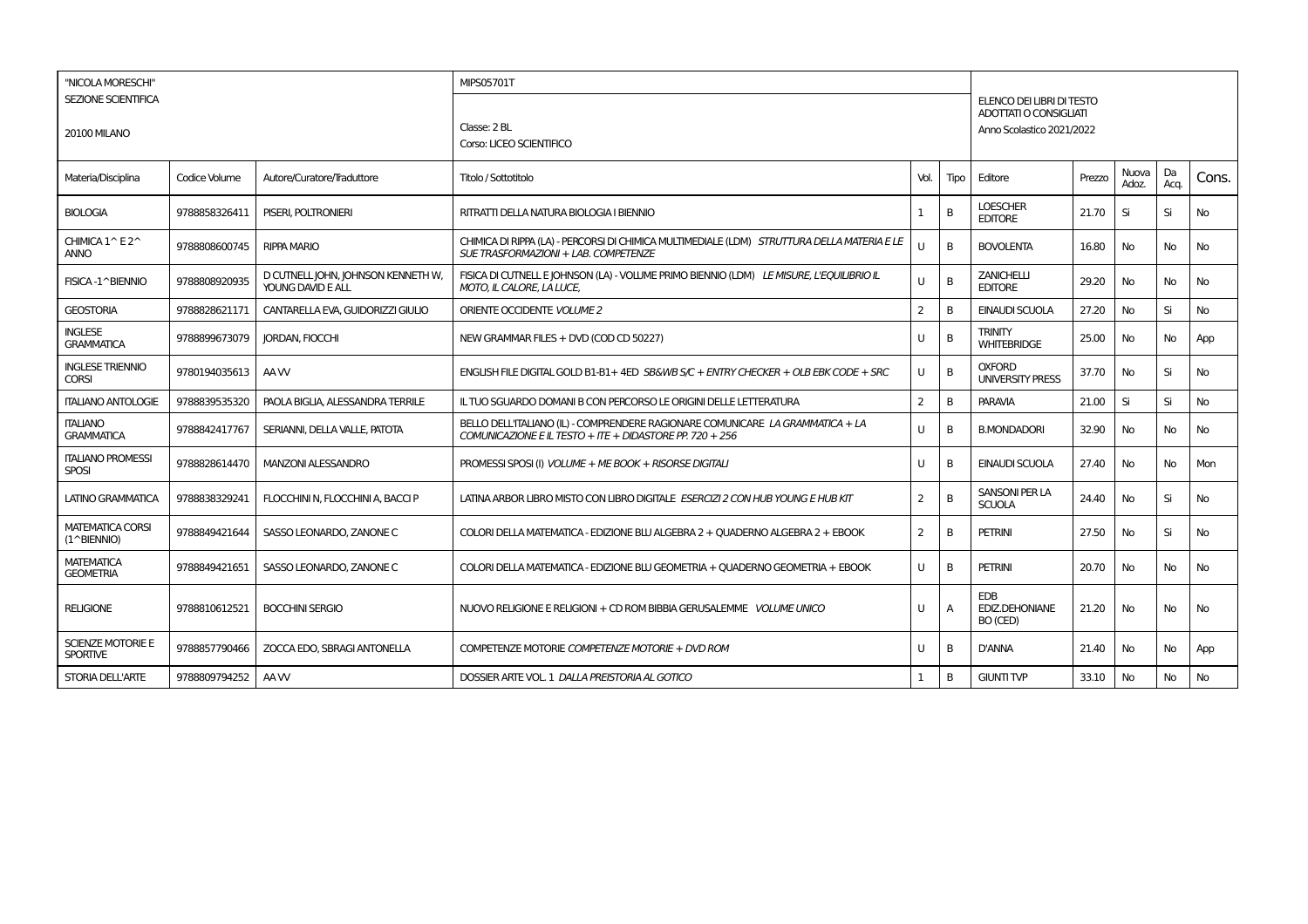| "NICOLA MORESCHI"                           |               |                                                         | MIPS05701T                                                                                                                                 |              |      |                                                            |        |                |            |           |
|---------------------------------------------|---------------|---------------------------------------------------------|--------------------------------------------------------------------------------------------------------------------------------------------|--------------|------|------------------------------------------------------------|--------|----------------|------------|-----------|
| <b>SEZIONE SCIENTIFICA</b>                  |               |                                                         |                                                                                                                                            |              |      | ELENCO DEI LIBRI DI TESTO<br><b>ADOTTATI O CONSIGLIATI</b> |        |                |            |           |
| <b>20100 MILANO</b>                         |               |                                                         | Classe: 2 CL                                                                                                                               |              |      | Anno Scolastico 2021/2022                                  |        |                |            |           |
|                                             |               |                                                         | Corso: LICEO SCIENTIFICO                                                                                                                   |              |      |                                                            |        |                |            |           |
| Materia/Disciplina                          | Codice Volume | Autore/Curatore/Traduttore                              | Titolo / Sottotitolo                                                                                                                       | Vol.         | Tipo | Editore                                                    | Prezzo | Nuova<br>Adoz. | Da<br>Acq. | Cons.     |
| <b>BIOLOGIA</b>                             | 9788858326411 | PISERI, POLTRONIERI                                     | RITRATTI DELLA NATURA BIOLOGIA I BIENNIO                                                                                                   |              | B    | <b>LOESCHER</b><br><b>EDITORE</b>                          | 21.70  | Si             | Si         | No        |
| CHIMICA 1^E2^<br><b>ANNO</b>                | 9788808600745 | <b>RIPPA MARIO</b>                                      | CHIMICA DI RIPPA (LA) - PERCORSI DI CHIMICA MULTIMEDIALE (LDM) STRUTTURA DELLA MATERIA E LE<br>SUE TRASFORMAZIONI + LAB. COMPETENZE        | $\mathbf{U}$ | B    | <b>BOVOLENTA</b>                                           | 16.80  | <b>No</b>      | No         | No        |
| FISICA-1^BIENNIO                            | 9788808920935 | D CUTNELL JOHN, JOHNSON KENNETH W,<br>YOUNG DAVID E ALL | FISICA DI CUTNELL E JOHNSON (LA) - VOLUME PRIMO BIENNIO (LDM) LE MISURE, L'EQUILIBRIO IL<br>MOTO, IL CALORE, LA LUCE,                      | U            | B    | <b>ZANICHELLI</b><br><b>EDITORE</b>                        | 29.20  | No             | No.        | No        |
| <b>GEOSTORIA</b>                            | 9788828621171 | CANTARELLA EVA, GUIDORIZZI GIULIO                       | ORIENTE OCCIDENTE VOLUME 2                                                                                                                 | 2            | B    | <b>EINAUDI SCUOLA</b>                                      | 27.20  | No             | Si         | No        |
| <b>INGLESE</b>                              | 9781108465977 | <b>LUCANTONI PETER</b>                                  | CAMBRIDGE IGCSE ENGLISH AS A SECOND LANGUAGE 5ED WORKBOOK PAPERBACK                                                                        | U            | A    | <b>CAMBRIDGE</b><br><b>UNIVERSITY PRESS</b>                | 16.75  | No             | No         | App       |
| <b>INGLESE</b>                              | 9781316636527 | <b>LUCANTONI PETER</b>                                  | CAMBRIDGE IGCSE ENGLISH AS A SECOND LANGUAGE 5ED COURSEBOOK ELEVATE                                                                        | U            | A    | <b>CAMBRIDGE</b><br><b>UNIVERSITY PRESS</b>                | 47.85  | No             | No         | App       |
| <b>INGLESE</b><br><b>GRAMMATICA</b>         | 9788899673079 | <b>JORDAN, FIOCCHI</b>                                  | NEW GRAMMAR FILES + DVD (COD CD 50227)                                                                                                     | $\cup$       | B    | <b>TRINITY</b><br><b>WHITEBRIDGE</b>                       | 25.00  | No             | No         | App       |
| <b>INGLESE TRIENNIO</b><br><b>CORSI</b>     | 9780194038973 | AA W                                                    | ENGL FILE 4E DIGITAL GOLD B1+/B2 SBM/B WITHOUT KEY + ECHK + EBK                                                                            | U            | B    | <b>OXFORD</b><br><b>UNIVERSITY PRESS</b>                   | 37.70  | Si             | Si         | No        |
| <b>ITALIANO ANTOLOGIE</b>                   | 9788839535320 | PAOLA BIGLIA, ALESSANDRA TERRILE                        | IL TUO SGUARDO DOMANI B CON PERCORSO LE ORIGINI DELLE LETTERATURA                                                                          | 2            | B    | <b>PARAVIA</b>                                             | 21.00  | Si             | Si         | No        |
| <b>ITALIANO</b><br><b>GRAMMATICA</b>        | 9788842417767 | SERIANNI, DELLA VALLE, PATOTA                           | BELLO DELL'ITALIANO (IL) - COMPRENDERE RAGIONARE COMUNICARE LA GRAMMATICA + LA<br>COMUNICAZIONE E IL TESTO + ITE + DIDASTORE PP. 720 + 256 | $\cup$       | B    | <b>B.MONDADORI</b>                                         | 32.90  | No             | No         | <b>No</b> |
| <b>ITALIANO PROMESSI</b><br><b>SPOSI</b>    | 9788828614470 | <b>MANZONI ALESSANDRO</b>                               | PROMESSI SPOSI (I) VOLUME + ME BOOK + RISORSE DIGITALI                                                                                     | U            | B    | <b>EINAUDI SCUOLA</b>                                      | 27.40  | <b>No</b>      | No         | Mon       |
| <b>LATINO GRAMMATICA</b>                    | 9788838329241 | FLOCCHINI N, FLOCCHINI A, BACCI P                       | LATINA ARBOR LIBRO MISTO CON LIBRO DIGITALE ESERCIZI 2 CON HUB YOUNG E HUB KIT                                                             | 2            | B    | SANSONI PER LA<br><b>SCUOLA</b>                            | 24.40  | No             | Si         | No        |
| <b>MATEMATICA CORSI</b><br>(1^BIENNIO)      | 9788849421644 | SASSO LEONARDO, ZANONE C                                | COLORI DELLA MATEMATICA - EDIZIONE BLU ALGEBRA 2 + QUADERNO ALGEBRA 2 + EBOOK                                                              | 2            | B    | <b>PETRINI</b>                                             | 27.50  | No             | Si         | No        |
| <b>MATEMATICA</b><br><b>GEOMETRIA</b>       | 9788849421651 | SASSO LEONARDO, ZANONE C                                | COLORI DELLA MATEMATICA - EDIZIONE BLU GEOMETRIA + QUADERNO GEOMETRIA + EBOOK                                                              | U            | B    | <b>PETRINI</b>                                             | 20.70  | <b>No</b>      | No         | <b>No</b> |
| <b>RELIGIONE</b>                            | 9788810612521 | <b>BOCCHINI SERGIO</b>                                  | NUOVO RELIGIONE E RELIGIONI + CD ROM BIBBIA GERUSALEMME VOLUME UNICO                                                                       | U            | A    | <b>EDB</b><br><b>EDIZ.DEHONIANE</b><br>BO (CED)            | 21.20  | No             | No         | No        |
| <b>SCIENZE MOTORIE E</b><br><b>SPORTIVE</b> | 9788857790466 | ZOCCA EDO, SBRAGI ANTONELLA                             | COMPETENZE MOTORIE COMPETENZE MOTORIE + DVD ROM                                                                                            | U            | B    | <b>D'ANNA</b>                                              | 21.40  | No             | No         | App       |
| <b>STORIA DELL'ARTE</b>                     | 9788809794252 | AA W                                                    | DOSSIER ARTE VOL. 1 DALLA PREISTORIA AL GOTICO                                                                                             | 1            | B    | <b>GIUNTI TVP</b>                                          | 33.10  | No             | No         | No        |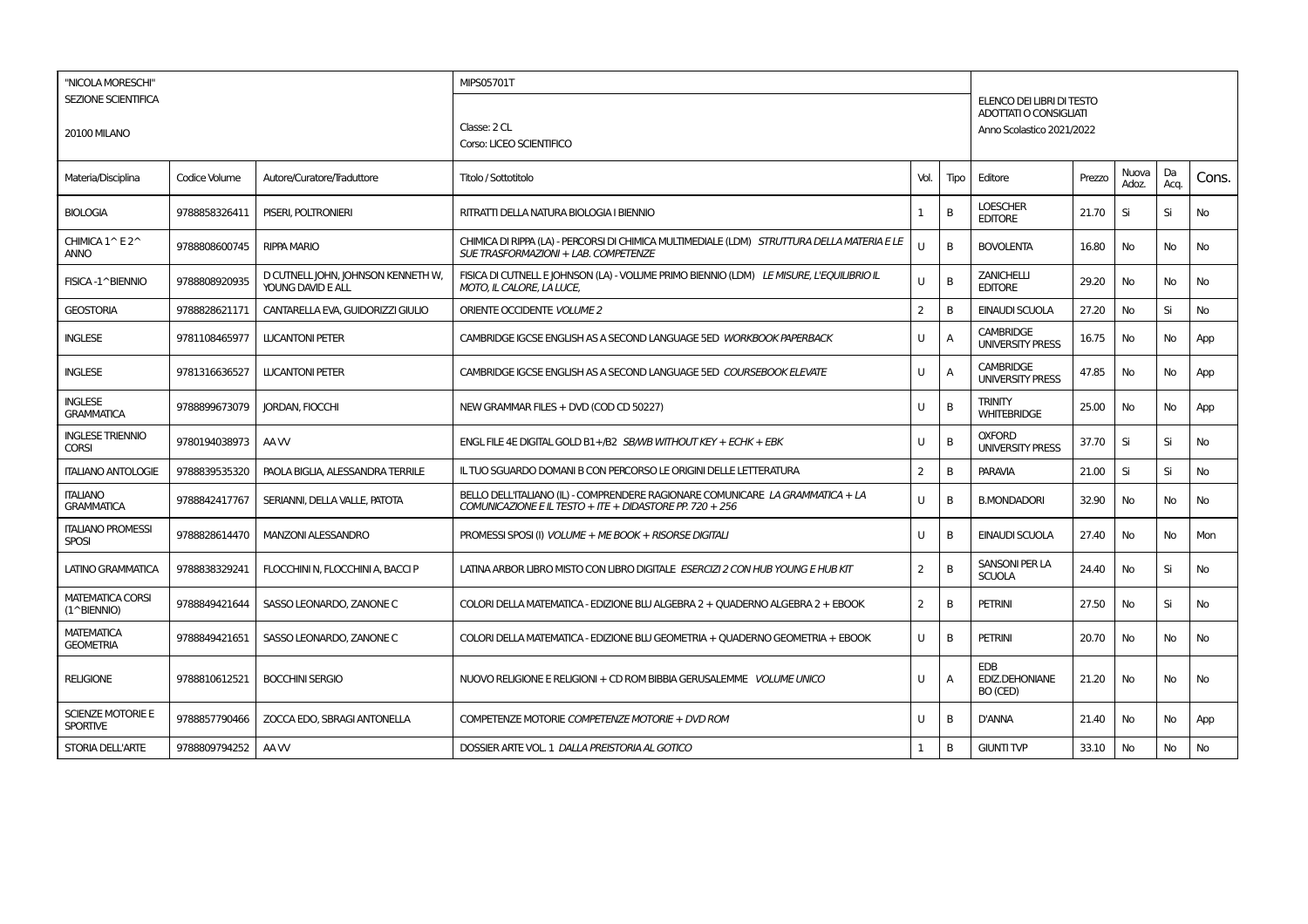| "NICOLA MORESCHI"                                |               |                                                         | MIPS05701T                                                                                                                                 |                |                |                                                            |        |                |            |           |
|--------------------------------------------------|---------------|---------------------------------------------------------|--------------------------------------------------------------------------------------------------------------------------------------------|----------------|----------------|------------------------------------------------------------|--------|----------------|------------|-----------|
| <b>SEZIONE SCIENTIFICA</b>                       |               |                                                         |                                                                                                                                            |                |                | ELENCO DEI LIBRI DI TESTO                                  |        |                |            |           |
| <b>20100 MILANO</b>                              |               |                                                         | Classe: 2 DL                                                                                                                               |                |                | <b>ADOTTATI O CONSIGLIATI</b><br>Anno Scolastico 2021/2022 |        |                |            |           |
|                                                  |               |                                                         | Corso: LICEO SCIENTIFICO                                                                                                                   |                |                |                                                            |        |                |            |           |
| Materia/Disciplina                               | Codice Volume | Autore/Curatore/Traduttore                              | Titolo / Sottotitolo                                                                                                                       | Vol.           | Tipo           | Editore                                                    | Prezzo | Nuova<br>Adoz. | Da<br>Acq. | Cons.     |
| <b>BIOLOGIA</b>                                  | 9788858326411 | PISERI, POLTRONIERI                                     | RITRATTI DELLA NATURA BIOLOGIA I BIENNIO                                                                                                   | $\mathbf{1}$   | B              | <b>LOESCHER</b><br><b>EDITORE</b>                          | 21.70  | Si             | Si         | No        |
| CHIMICA 1^E2^<br>ANNO                            | 9788808600745 | <b>RIPPA MARIO</b>                                      | CHIMICA DI RIPPA (LA) - PERCORSI DI CHIMICA MULTIMEDIALE (LDM) STRUTTURA DELLA MATERIA E LE<br>SUE TRASFORMAZIONI + LAB. COMPETENZE        | $\cup$         | B              | <b>BOVOLENTA</b>                                           | 16.80  | <b>No</b>      | No         | No        |
| FISICA-1^BIENNIO                                 | 9788808920935 | D CUTNELL JOHN, JOHNSON KENNETH W,<br>YOUNG DAVID E ALL | FISICA DI CUTNELLE JOHNSON (LA) - VOLUME PRIMO BIENNIO (LDM) LE MISURE, L'EQUILIBRIO IL<br>MOTO, IL CALORE, LA LUCE,                       | U              | B              | <b>ZANICHELLI</b><br><b>EDITORE</b>                        | 29.20  | No             | No.        | <b>No</b> |
| <b>GEOSTORIA</b>                                 | 9788828621171 | CANTARELLA EVA, GUIDORIZZI GIULIO                       | ORIENTE OCCIDENTE VOLUME 2                                                                                                                 | 2              | B              | <b>EINAUDI SCUOLA</b>                                      | 27.20  | No             | Si         | No        |
| <b>INGLESE</b>                                   | 9781316636527 | <b>LUCANTONI PETER</b>                                  | CAMBRIDGE IGCSE ENGLISH AS A SECOND LANGUAGE 5ED COURSEBOOK ELEVATE                                                                        | U              | A              | <b>CAMBRIDGE</b><br><b>UNIVERSITY PRESS</b>                | 47.85  | No             | No         | App       |
| <b>INGLESE</b>                                   | 9781108465977 | <b>LUCANTONI PETER</b>                                  | CAMBRIDGE IGCSE ENGLISH AS A SECOND LANGUAGE 5ED WORKBOOK PAPERBACK                                                                        | U              | $\overline{A}$ | <b>CAMBRIDGE</b><br><b>UNIVERSITY PRESS</b>                | 16.75  | No             | No         | App       |
| <b>INGLESE</b><br><b>GRAMMATICA</b>              | 9788899673079 | <b>JORDAN, FIOCCHI</b>                                  | NEW GRAMMAR FILES + DVD (COD CD 50227)                                                                                                     | $\cup$         | B              | <b>TRINITY</b><br><b>WHITEBRIDGE</b>                       | 25.00  | No             | No         | App       |
| <b>INGLESE TRIENNIO</b><br><b>CORSI</b>          | 9780194038973 | AA W                                                    | ENGL FILE 4E DIGITAL GOLD B1+/B2 SB/WB WITHOUT KEY + ECHK + EBK                                                                            | U              | B              | <b>OXFORD</b><br><b>UNIVERSITY PRESS</b>                   | 37.70  | Si             | Si         | No        |
| <b>ITALIANO ANTOLOGIE</b>                        | 9788839535320 | PAOLA BIGLIA, ALESSANDRA TERRILE                        | IL TUO SGUARDO DOMANI B CON PERCORSO LE ORIGINI DELLE LETTERATURA                                                                          | $\overline{2}$ | B              | PARAVIA                                                    | 21.00  | Si             | Si         | No        |
| <b>ITALIANO</b><br><b>GRAMMATICA</b>             | 9788842417767 | SERIANNI, DELLA VALLE, PATOTA                           | BELLO DELL'ITALIANO (IL) - COMPRENDERE RAGIONARE COMUNICARE LA GRAMMATICA + LA<br>COMUNICAZIONE E IL TESTO + ITE + DIDASTORE PP. 720 + 256 | $\cup$         | B              | <b>B.MONDADORI</b>                                         | 32.90  | No             | No         | <b>No</b> |
| <b>ITALIANO PROMESSI</b><br><b>SPOSI</b>         | 9788828614470 | <b>MANZONI ALESSANDRO</b>                               | PROMESSI SPOSI (I) VOLUME + ME BOOK + RISORSE DIGITALI                                                                                     | U              | B              | <b>EINAUDI SCUOLA</b>                                      | 27.40  | <b>No</b>      | No         | Mon       |
| <b>LATINO GRAMMATICA</b>                         | 9788838329241 | FLOCCHINI N, FLOCCHINI A, BACCI P                       | LATINA ARBOR LIBRO MISTO CON LIBRO DIGITALE ESERCIZI 2 CON HUB YOUNG E HUB KIT                                                             | $\overline{2}$ | B              | SANSONI PER LA<br><b>SCUOLA</b>                            | 24.40  | <b>No</b>      | Si         | No        |
| <b>MATEMATICA CORSI</b><br>$(1^{\wedge}BIENTIO)$ | 9788849421644 | SASSO LEONARDO, ZANONE C                                | COLORI DELLA MATEMATICA - EDIZIONE BLU ALGEBRA 2 + QUADERNO ALGEBRA 2 + EBOOK                                                              | 2              | B              | <b>PETRINI</b>                                             | 27.50  | No             | Si         | No        |
| <b>MATEMATICA</b><br><b>GEOMETRIA</b>            | 9788849421651 | SASSO LEONARDO, ZANONE C                                | COLORI DELLA MATEMATICA - EDIZIONE BLU GEOMETRIA + QUADERNO GEOMETRIA + EBOOK                                                              | U              | B              | <b>PETRINI</b>                                             | 20.70  | <b>No</b>      | No         | <b>No</b> |
| <b>RELIGIONE</b>                                 | 9788810612521 | <b>BOCCHINI SERGIO</b>                                  | NUOVO RELIGIONE E RELIGIONI + CD ROM BIBBIA GERUSALEMME VOLUME UNICO                                                                       | U              | A              | <b>EDB</b><br><b>EDIZ.DEHONIANE</b><br>BO (CED)            | 21.20  | No             | No         | No        |
| <b>SCIENZE MOTORIE E</b><br><b>SPORTIVE</b>      | 9788857790466 | ZOCCA EDO, SBRAGI ANTONELLA                             | COMPETENZE MOTORIE COMPETENZE MOTORIE + DVD ROM                                                                                            | U              | B              | <b>D'ANNA</b>                                              | 21.40  | No             | No         | App       |
| <b>STORIA DELL'ARTE</b>                          | 9788809794252 | AA W                                                    | DOSSIER ARTE VOL. 1 DALLA PREISTORIA AL GOTICO                                                                                             | 1              | B              | <b>GIUNTI TVP</b>                                          | 33.10  | No             | No         | No        |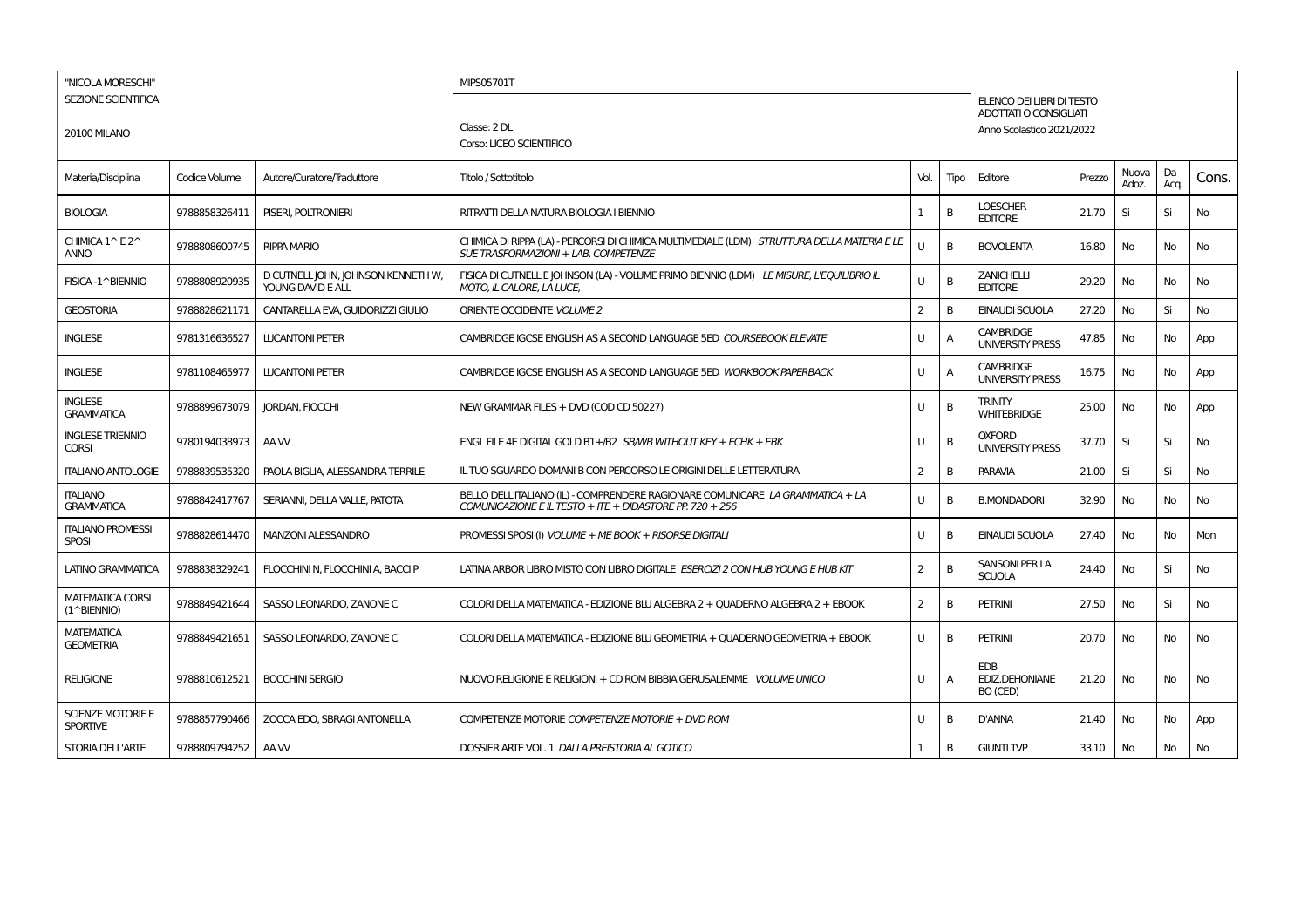| "NICOLA MORESCHI"                                |               |                                                         | MIPS05701T                                                                                                                                 |              |      |                                                     |        |                |            |           |
|--------------------------------------------------|---------------|---------------------------------------------------------|--------------------------------------------------------------------------------------------------------------------------------------------|--------------|------|-----------------------------------------------------|--------|----------------|------------|-----------|
| <b>SEZIONE SCIENTIFICA</b>                       |               |                                                         |                                                                                                                                            |              |      | ELENCO DEI LIBRI DI TESTO<br>ADOTTATI O CONSIGLIATI |        |                |            |           |
| <b>20100 MILANO</b>                              |               |                                                         | Classe: 2 EL<br>Corso: LICEO SCIENTIFICO                                                                                                   |              |      | Anno Scolastico 2021/2022                           |        |                |            |           |
| Materia/Disciplina                               | Codice Volume | Autore/Curatore/Traduttore                              | Titolo / Sottotitolo                                                                                                                       | Vol.         | Tipo | Editore                                             | Prezzo | Nuova<br>Adoz. | Da<br>Acq. | Cons.     |
| <b>BIOLOGIA</b>                                  | 9788858326411 | PISERI, POLTRONIERI                                     | RITRATTI DELLA NATURA BIOLOGIA I BIENNIO                                                                                                   | -1           | B    | <b>LOESCHER</b><br><b>EDITORE</b>                   | 21.70  | Si             | Si         | No        |
| CHIMICA 1^E2^<br><b>ANNO</b>                     | 9788808600745 | <b>RIPPA MARIO</b>                                      | CHIMICA DI RIPPA (LA) - PERCORSI DI CHIMICA MULTIMEDIALE (LDM) STRUTTURA DELLA MATERIA E LE<br>SUE TRASFORMAZIONI + LAB. COMPETENZE        | $\mathbf{U}$ | B    | <b>BOVOLENTA</b>                                    | 16.80  | No             | No         | No        |
| FISICA-1^BIENNIO                                 | 9788808920935 | D CUTNELL JOHN, JOHNSON KENNETH W,<br>YOUNG DAVID E ALL | FISICA DI CUTNELLE JOHNSON (LA) - VOLUME PRIMO BIENNIO (LDM) LE MISURE, L'EQUILIBRIO IL<br><b>MOTO, IL CALORE, LA LUCE,</b>                | U            | B    | <b>ZANICHELLI</b><br><b>EDITORE</b>                 | 29.20  | No             | No         | No        |
| <b>GEOSTORIA</b>                                 | 9788828621171 | CANTARELLA EVA, GUIDORIZZI GIULIO                       | ORIENTE OCCIDENTE VOLUME 2                                                                                                                 | 2            | B    | EINAUDI SCUOLA                                      | 27.20  | No             | Si         | No        |
| <b>INGLESE</b><br><b>GRAMMATICA</b>              | 9788899673079 | <b>JORDAN, FIOCCHI</b>                                  | NEW GRAMMAR FILES + DVD (COD CD 50227)                                                                                                     | U            | B    | <b>TRINITY</b><br><b>WHITEBRIDGE</b>                | 25.00  | No             | No         | App       |
| <b>INGLESE TRIENNIO</b><br><b>CORSI</b>          | 9780194035613 | AA W                                                    | ENGLISH FILE DIGITAL GOLD B1-B1+4ED SB&WB S/C + ENTRY CHECKER + OLB EBK CODE + SRC                                                         | U            | B    | <b>OXFORD</b><br><b>UNIVERSITY PRESS</b>            | 37.70  | No             | Si         | No        |
| <b>ITALIANO ANTOLOGIE</b>                        | 9788839535320 | PAOLA BIGLIA, ALESSANDRA TERRILE                        | IL TUO SGUARDO DOMANI B CON PERCORSO LE ORIGINI DELLE LETTERATURA                                                                          | 2            | B    | <b>PARAVIA</b>                                      | 21.00  | Si             | Si         | <b>No</b> |
| <b>ITALIANO</b><br><b>GRAMMATICA</b>             | 9788842417767 | SERIANNI, DELLA VALLE, PATOTA                           | BELLO DELL'ITALIANO (IL) - COMPRENDERE RAGIONARE COMUNICARE LA GRAMMATICA + LA<br>COMUNICAZIONE E IL TESTO + ITE + DIDASTORE PP. 720 + 256 | U            | B    | <b>B.MONDADORI</b>                                  | 32.90  | No             | No         | No        |
| <b>ITALIANO PROMESSI</b><br><b>SPOSI</b>         | 9788828614470 | <b>MANZONI ALESSANDRO</b>                               | PROMESSI SPOSI (I) VOLUME + ME BOOK + RISORSE DIGITALI                                                                                     | U            | B    | EINAUDI SCUOLA                                      | 27.40  | No             | No         | Mon       |
| LATINO GRAMMATICA                                | 9788838329241 | FLOCCHINI N, FLOCCHINI A, BACCI P                       | LATINA ARBOR LIBRO MISTO CON LIBRO DIGITALE ESERCIZI 2 CON HUB YOUNG E HUB KIT                                                             | 2            | B    | SANSONI PER LA<br><b>SCUOLA</b>                     | 24.40  | <b>No</b>      | Si         | No        |
| <b>MATEMATICA CORSI</b><br>$(1^{\wedge}BIENTIO)$ | 9788849421644 | SASSO LEONARDO, ZANONE C                                | COLORI DELLA MATEMATICA - EDIZIONE BLU ALGEBRA 2 + QUADERNO ALGEBRA 2 + EBOOK                                                              | 2            | B    | <b>PETRINI</b>                                      | 27.50  | No             | Si         | No        |
| <b>MATEMATICA</b><br><b>GEOMETRIA</b>            | 9788849421651 | SASSO LEONARDO, ZANONE C                                | COLORI DELLA MATEMATICA - EDIZIONE BLU GEOMETRIA + QUADERNO GEOMETRIA + EBOOK                                                              | U            | B    | <b>PETRINI</b>                                      | 20.70  | <b>No</b>      | No         | No        |
| <b>RELIGIONE</b>                                 | 9788810612521 | <b>BOCCHINI SERGIO</b>                                  | NUOVO RELIGIONE E RELIGIONI + CD ROM BIBBIA GERUSALEMME VOLUME UNICO                                                                       | U            | A    | <b>FDB</b><br>EDIZ.DEHONIANE<br>BO (CED)            | 21.20  | No             | No         | No        |
| <b>SCIENZE MOTORIE E</b><br><b>SPORTIVE</b>      | 9788857790466 | ZOCCA EDO, SBRAGI ANTONELLA                             | COMPETENZE MOTORIE COMPETENZE MOTORIE + DVD ROM                                                                                            | U            | B    | <b>D'ANNA</b>                                       | 21.40  | No             | No         | App       |
| <b>STORIA DELL'ARTE</b>                          | 9788809794252 | AA W                                                    | DOSSIER ARTE VOL. 1 DALLA PREISTORIA AL GOTICO                                                                                             |              | B    | <b>GIUNTI TVP</b>                                   | 33.10  | No             | No         | No        |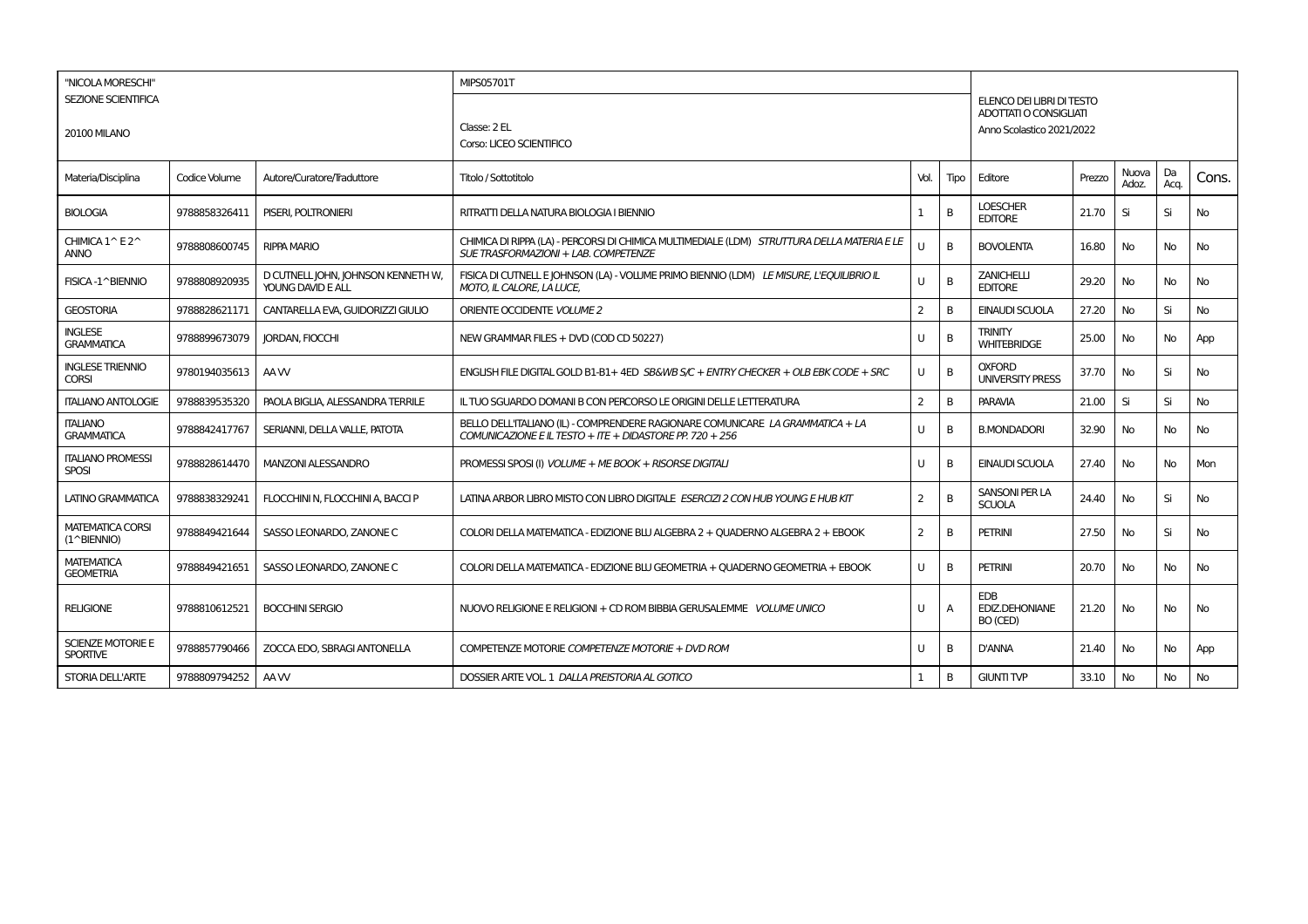| "NICOLA MORESCHI"                                |               |                                                         | MIPS05701T                                                                                                                                 |              |      |                                                     |        |                |            |           |
|--------------------------------------------------|---------------|---------------------------------------------------------|--------------------------------------------------------------------------------------------------------------------------------------------|--------------|------|-----------------------------------------------------|--------|----------------|------------|-----------|
| <b>SEZIONE SCIENTIFICA</b>                       |               |                                                         |                                                                                                                                            |              |      | ELENCO DEI LIBRI DI TESTO<br>ADOTTATI O CONSIGLIATI |        |                |            |           |
| <b>20100 MILANO</b>                              |               |                                                         | Classe: 2 FL<br>Corso: LICEO SCIENTIFICO                                                                                                   |              |      | Anno Scolastico 2021/2022                           |        |                |            |           |
| Materia/Disciplina                               | Codice Volume | Autore/Curatore/Traduttore                              | Titolo / Sottotitolo                                                                                                                       | Vol.         | Tipo | Editore                                             | Prezzo | Nuova<br>Adoz. | Da<br>Acq. | Cons.     |
| <b>BIOLOGIA</b>                                  | 9788858326411 | PISERI, POLTRONIERI                                     | RITRATTI DELLA NATURA BIOLOGIA I BIENNIO                                                                                                   | -1           | B    | <b>LOESCHER</b><br><b>EDITORE</b>                   | 21.70  | Si             | Si         | No        |
| CHIMICA 1^E2^<br><b>ANNO</b>                     | 9788808600745 | <b>RIPPA MARIO</b>                                      | CHIMICA DI RIPPA (LA) - PERCORSI DI CHIMICA MULTIMEDIALE (LDM) STRUTTURA DELLA MATERIA E LE<br>SUE TRASFORMAZIONI + LAB. COMPETENZE        | $\mathbf{U}$ | B    | <b>BOVOLENTA</b>                                    | 16.80  | No             | No         | No        |
| FISICA-1^BIENNIO                                 | 9788808920935 | D CUTNELL JOHN, JOHNSON KENNETH W,<br>YOUNG DAVID E ALL | FISICA DI CUTNELLE JOHNSON (LA) - VOLUME PRIMO BIENNIO (LDM) LE MISURE, L'EQUILIBRIO IL<br><b>MOTO, IL CALORE, LA LUCE,</b>                | U            | B    | <b>ZANICHELLI</b><br><b>EDITORE</b>                 | 29.20  | No             | No         | No        |
| <b>GEOSTORIA</b>                                 | 9788828621171 | CANTARELLA EVA, GUIDORIZZI GIULIO                       | ORIENTE OCCIDENTE VOLUME 2                                                                                                                 | 2            | B    | EINAUDI SCUOLA                                      | 27.20  | No             | Si         | No        |
| <b>INGLESE</b><br><b>GRAMMATICA</b>              | 9788899673079 | <b>JORDAN, FIOCCHI</b>                                  | NEW GRAMMAR FILES + DVD (COD CD 50227)                                                                                                     | U            | B    | <b>TRINITY</b><br><b>WHITEBRIDGE</b>                | 25.00  | No             | No         | App       |
| <b>INGLESE TRIENNIO</b><br><b>CORSI</b>          | 9780194035613 | AA W                                                    | ENGLISH FILE DIGITAL GOLD B1-B1+4ED SB&WB S/C + ENTRY CHECKER + OLB EBK CODE + SRC                                                         | U            | B    | <b>OXFORD</b><br><b>UNIVERSITY PRESS</b>            | 37.70  | No             | Si         | No        |
| <b>ITALIANO ANTOLOGIE</b>                        | 9788839535320 | PAOLA BIGLIA, ALESSANDRA TERRILE                        | IL TUO SGUARDO DOMANI B CON PERCORSO LE ORIGINI DELLE LETTERATURA                                                                          | 2            | B    | <b>PARAVIA</b>                                      | 21.00  | Si             | Si         | <b>No</b> |
| <b>ITALIANO</b><br><b>GRAMMATICA</b>             | 9788842417767 | SERIANNI, DELLA VALLE, PATOTA                           | BELLO DELL'ITALIANO (IL) - COMPRENDERE RAGIONARE COMUNICARE LA GRAMMATICA + LA<br>COMUNICAZIONE E IL TESTO + ITE + DIDASTORE PP. 720 + 256 | U            | B    | <b>B.MONDADORI</b>                                  | 32.90  | No             | No         | No        |
| <b>ITALIANO PROMESSI</b><br><b>SPOSI</b>         | 9788828614470 | <b>MANZONI ALESSANDRO</b>                               | PROMESSI SPOSI (I) VOLUME + ME BOOK + RISORSE DIGITALI                                                                                     | U            | B    | EINAUDI SCUOLA                                      | 27.40  | No             | No         | Mon       |
| LATINO GRAMMATICA                                | 9788838329241 | FLOCCHINI N, FLOCCHINI A, BACCI P                       | LATINA ARBOR LIBRO MISTO CON LIBRO DIGITALE ESERCIZI 2 CON HUB YOUNG E HUB KIT                                                             | 2            | B    | SANSONI PER LA<br><b>SCUOLA</b>                     | 24.40  | <b>No</b>      | Si         | No        |
| <b>MATEMATICA CORSI</b><br>$(1^{\wedge}BIENTIO)$ | 9788849421644 | SASSO LEONARDO, ZANONE C                                | COLORI DELLA MATEMATICA - EDIZIONE BLU ALGEBRA 2 + QUADERNO ALGEBRA 2 + EBOOK                                                              | 2            | B    | <b>PETRINI</b>                                      | 27.50  | No             | Si         | No        |
| <b>MATEMATICA</b><br><b>GEOMETRIA</b>            | 9788849421651 | SASSO LEONARDO, ZANONE C                                | COLORI DELLA MATEMATICA - EDIZIONE BLU GEOMETRIA + QUADERNO GEOMETRIA + EBOOK                                                              | U            | B    | <b>PETRINI</b>                                      | 20.70  | <b>No</b>      | No         | No        |
| <b>RELIGIONE</b>                                 | 9788810612521 | <b>BOCCHINI SERGIO</b>                                  | NUOVO RELIGIONE E RELIGIONI + CD ROM BIBBIA GERUSALEMME VOLUME UNICO                                                                       | U            | A    | <b>FDB</b><br>EDIZ.DEHONIANE<br>BO (CED)            | 21.20  | No             | No         | No        |
| <b>SCIENZE MOTORIE E</b><br><b>SPORTIVE</b>      | 9788857790466 | ZOCCA EDO, SBRAGI ANTONELLA                             | COMPETENZE MOTORIE COMPETENZE MOTORIE + DVD ROM                                                                                            | U            | B    | <b>D'ANNA</b>                                       | 21.40  | No             | No         | App       |
| <b>STORIA DELL'ARTE</b>                          | 9788809794252 | AA W                                                    | DOSSIER ARTE VOL. 1 DALLA PREISTORIA AL GOTICO                                                                                             |              | B    | <b>GIUNTI TVP</b>                                   | 33.10  | No             | No         | No        |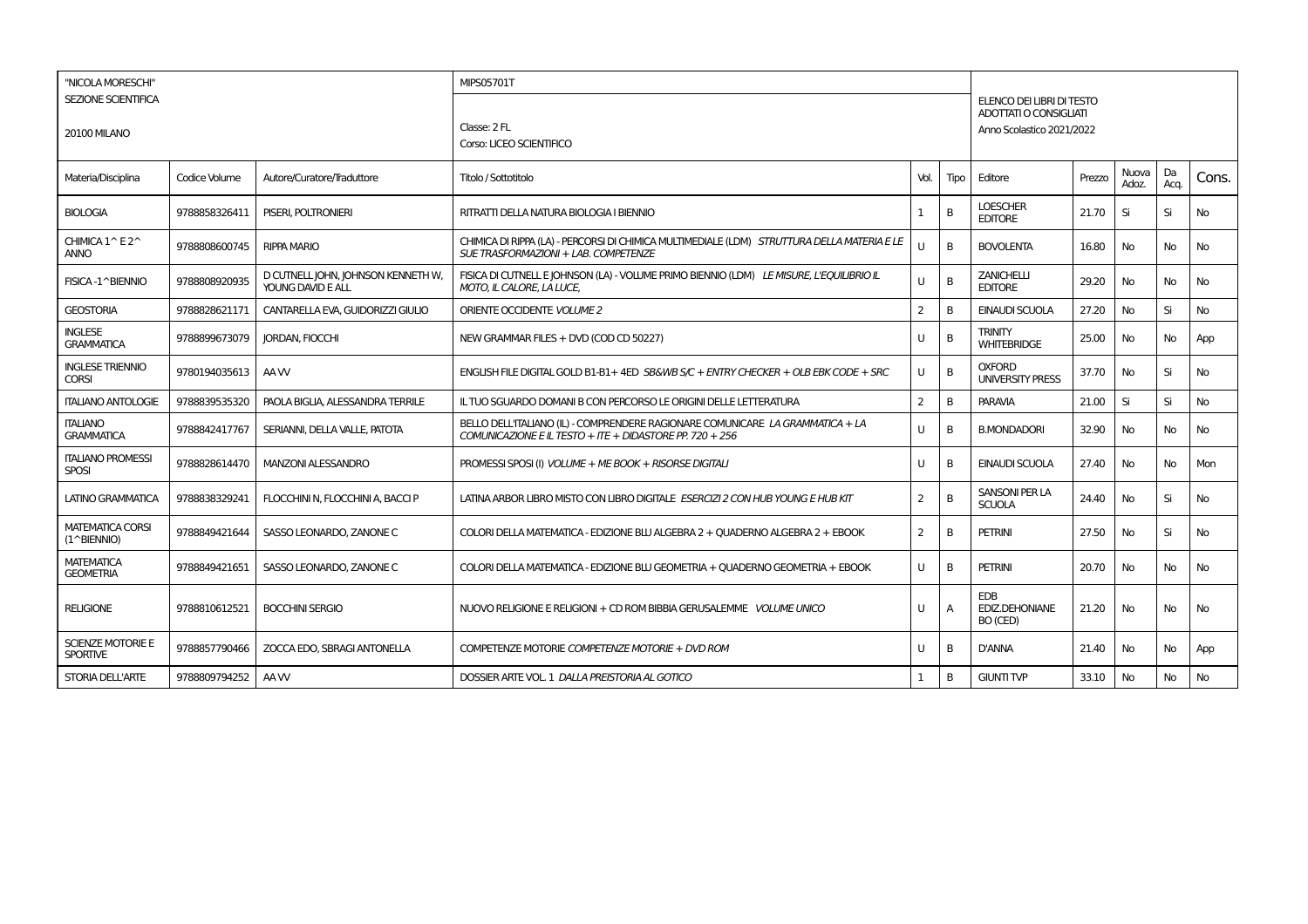| "NICOLA MORESCHI"                                  |               |                                                                           | MIPS05701T                                                                                                                 |                |      |                                                     |        |                |            |       |
|----------------------------------------------------|---------------|---------------------------------------------------------------------------|----------------------------------------------------------------------------------------------------------------------------|----------------|------|-----------------------------------------------------|--------|----------------|------------|-------|
| <b>SEZIONE SCIENTIFICA</b>                         |               |                                                                           |                                                                                                                            |                |      | ELENCO DEI LIBRI DI TESTO                           |        |                |            |       |
| <b>20100 MILANO</b>                                |               |                                                                           | Classe: 3 AL                                                                                                               |                |      | ADOTTATI O CONSIGLIATI<br>Anno Scolastico 2021/2022 |        |                |            |       |
|                                                    |               |                                                                           | Corso: LICEO SCIENTIFICO                                                                                                   |                |      |                                                     |        |                |            |       |
| Materia/Disciplina                                 | Codice Volume | Autore/Curatore/Traduttore                                                | Titolo / Sottotitolo                                                                                                       | Vol.           | Tipo | Editore                                             | Prezzo | Nuova<br>Adoz. | Da<br>Acq. | Cons. |
| <b>BIOLOGIA</b>                                    | 9788808720979 | CURTIS HELENA, BARNES SUE N, SCHNEK<br><b>ADRIANA E ALL</b>               | NUOVO INVITO ALLA BIOLOGIA.BLU (IL) - DAGLI ORGANISMI ALLE CELLULE (LDM)<br><b>SECONDA EDIZIONE</b>                        | $\mathbf{H}$   | B    | <b>ZANICHELLI</b><br><b>EDITORE</b>                 | 27.00  | No             | No         | No    |
| CHIMICA 3^, 4^, 5^ ANNO                            | 9788808655585 | RIPPA MARIO, MACARIO MADDALENA, PETTINARI<br><b>CLAUDIO TUCCI LORENZO</b> | VIAGGIO NELLA CHIMICA - DALLA STRUTTURA ATOMICA ALLA CHIMICA ORGANICA (LDM)                                                | $\overline{2}$ | B    | ZANICHELLI<br><b>EDITORE</b>                        | 34.90  | Si             | Si         | No    |
| <b>FILOSOFIA</b>                                   | 9788839537522 | NICOLA ABBAGNANO, GIOVANNI FORNERO                                        | LA FILOSOFIA E L'ESISTENZA 1                                                                                               | 1              | B    | <b>PARAVIA</b>                                      | 35.10  | Si             | Si         | No    |
| <b>FISICA</b>                                      | 9788808938060 | <b>AMALDI UGO</b>                                                         | NUOVO AMALDI PER I LICEI SCIENTIFICI.BLU (IL) 3ED. - VOL. 1 (LDM) MECCANICA E<br><b>TERMODINAMICA</b>                      | $\mathbf{1}$   | B    | <b>ZANICHELLI</b><br><b>EDITORE</b>                 | 33.90  | Si             | Si         | No    |
| <b>INGLESE</b>                                     | 9781107614581 | <b>SANG DAVID</b>                                                         | <b>CAMBRIDGE IGCSE: PHYSICS</b>                                                                                            | U              | A    | <b>CAMBRIDGE</b><br><b>UNIVERSITY PRESS</b>         | 36.45  | No             | No         | App   |
| <b>INGLESE</b>                                     | 9781316636787 | CARTER KATIA, CARTER TIM                                                  | EXAM PREPARATION AND PRACTICE CAMBRIDGE IGCSE ENGLISH AS A SECOND<br>LANGUAGE SECOND EDITION+2 AUDIO CD                    | U              | A    | <b>CAMBRIDGE</b><br><b>UNIVERSITY PRESS</b>         | 26.45  | No             | No         | App   |
| <b>INGLESE STORIA, ANTOLOGIA</b><br>DI LETTERATURA | 9788808737441 | SPIAZZI MARINA, TAVELLA MARINA, LAYTON<br><b>MARGARET</b>                 | PERFORMER HERITAGE - VOLUME 1 (LDM) FROM THE ORIGINS TO THE ROMANTIC AGE                                                   | $\mathbf{1}$   | B    | <b>ZANICHELLI</b><br><b>EDITORE</b>                 | 25.30  | <b>No</b>      | Si         | No    |
| <b>INGLESE TESTI</b><br><b>PROFESSIONALI</b>       | 9781107615038 | HARDWOOD RICHARD, LODGE IAN                                               | CAMBRIDGE IGCSE CHEMISTRY 4TH EDITION COURSEBOOK WITH CD-ROM                                                               | $\mathbf{U}$   | Α    | <b>CAMBRIDGE</b><br><b>UNIVERSITY PRESS</b>         | 36.45  | Si             | No         | App   |
| <b>INGLESE TRIENNIO CORSI</b>                      | 9781292254371 | AA W                                                                      | GOLD EXPERIENCE B2 2E PACK (SB + WB)                                                                                       | U              | В    | <b>PEARSON</b><br><b>LONGMAN</b>                    | 31.10  | Si             | Si         | No    |
| <b>ITALIANO ANTOLOGIE E</b><br>STORIA LETTERATURA  | 9788839536563 | ALESSANDRA TERRILE, PAOLA BIGLIA, CRISTINA<br><b>TERRILE</b>              | UNA GRANDE ESPERIENZA DI SE 1 EDIZIONE NUOVO ESAME DI STATO DALLE ORIGINI AI<br><b>TRECENTO</b>                            | $\mathbf{1}$   | B    | <b>PARAVIA</b>                                      | 26.80  | <b>No</b>      | Si         | No    |
| <b>ITALIANO ANTOLOGIE E</b><br>STORIA LETTERATURA  | 9788839536570 | ALESSANDRA TERRILE, PAOLA BIGLIA, CRISTINA<br><b>TERRILE</b>              | UNA GRANDE ESPERIENZA DI SE 2 EDIZIONE NUOVO ESAME DI STATO IL<br><b>QUATTROCENTO E IL CINQUECENTO</b>                     | 2              | В    | PARAVIA                                             | 22.60  | No             | Si         | No    |
| <b>ITALIANO DIVINA COMMEDIA</b>                    | 9788800228565 | <b>ALIGHIERI DANTE</b>                                                    | <b>DIVINA COMMEDIA INFERNO</b>                                                                                             | 1              | B    | <b>LE MONNIER</b>                                   | 22.20  | No             | <b>No</b>  | Mon   |
| LATINO GRAMMATICA                                  | 9788891505217 | FLOCCHINI, GUIDOTTI BACCI, MOSCIO                                         | LINGUA E CULTURA LATINA E LESSICO ED GIALLA 2 CON OPENBOOK PERCORSI DI<br>LAVORO 2                                         | 2              | B    | <b>BOMPIANI PER LA</b><br><b>SCUOLA</b>             | 22.80  | No             | No         | No    |
| <b>LATINO STORIA DELLA</b><br><b>LETTERATURA</b>   | 9788805078554 | DIOTTI ANGELO, DOSSI SERGIO, SIGNORACCI<br><b>FRANCO</b>                  | LIBRI ET HOMINES 1 LETTERATURA - CULTURA - MEMORIA DEL PATRIMONIO LATINO                                                   | 1              | В    | <b>SEI</b>                                          | 26.90  | Si             | Si         | No    |
| <b>MATEMATICA CORSI (2?</b><br>BIENNIO + 5? ANNO)  | 9788808696649 | BERGAMINI MASSIMO, BAROZZI GRAZIELLA,<br><b>TRIFONE ANNA</b>              | MANUALE BLU 2.0 DI MATEMATICA 2ED. - CONF. 3A + 3B PLUS CON TUTOR (LDM)<br>CONFEZIONE VOLUME 3A + VOLUME 3B PLUS CON TUTOR | $\mathbf{1}$   | B    | <b>ZANICHELLI</b><br><b>EDITORE</b>                 | 40.90  | <b>No</b>      | Si         | No    |
| <b>RELIGIONE</b>                                   | 9788810612521 | <b>BOCCHINI SERGIO</b>                                                    | NUOVO RELIGIONE E RELIGIONI + CD ROM BIBBIA GERUSALEMME VOLUME UNICO                                                       | U              | Α    | EDB<br><b>EDIZ.DEHONIANE</b><br>BO (CED)            | 21.20  | No             | No         | No    |
| <b>SCIENZE DELLA TERRA</b>                         | 9788808423962 | <b>BOSELLINI ALFONSO</b>                                                  | SCIENZE DELLA TERRA 2ED. (LE) - VOL. SECONDO BIENNIO (LDM) MINERALI E ROCCE<br><b>VULCANI - TERREMOTI</b>                  | 1              | B    | ZANICHELLI<br><b>EDITORE</b>                        | 17.30  | Si             | No         | App   |
| <b>SCIENZE MOTORIE E</b><br><b>SPORTIVE</b>        | 9788857790466 | ZOCCA EDO, SBRAGI ANTONELLA                                               | COMPETENZE MOTORIE COMPETENZE MOTORIE + DVD ROM                                                                            | U              | В    | D'ANNA                                              | 21.40  | No             | No         | App   |
| STORIA CLASSI 3^, 4^, 5^                           | 9788828623571 | PROSPERI ADRIANO, ZAGREBELSKY GUSTAVO.<br><b>VIOLA PAOLO</b>              | CIVILTA' DI MEMORIA VOLUME 1 - DAL MEDIOEVO ALL'ETA' MODERNA                                                               | 1              | B    | <b>EINAUDI SCUOLA</b>                               | 30.20  | Si             | Si         | No    |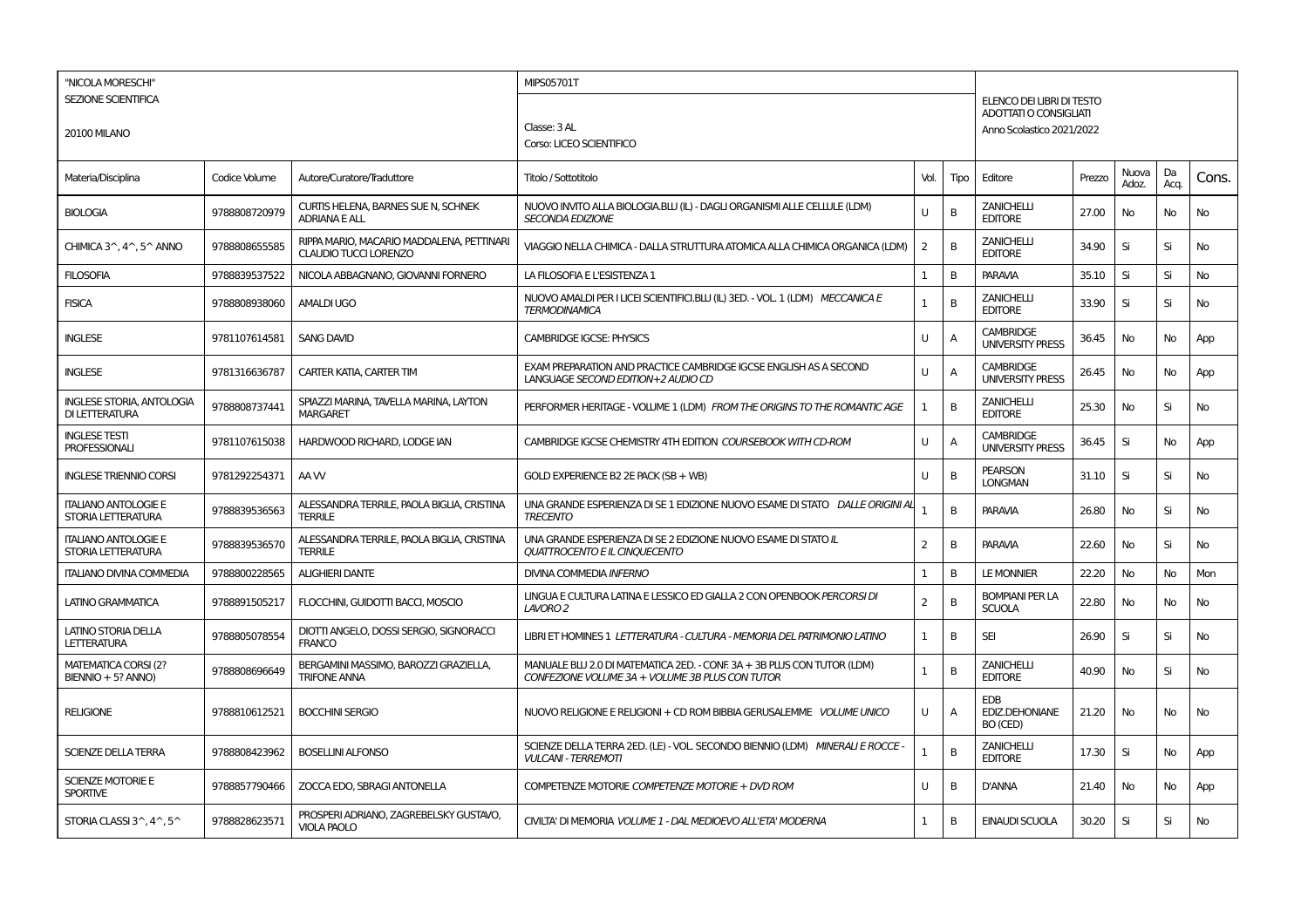| "NICOLA MORESCHI"                                        |                   |                                                              | <b>MIPS05701T</b>                                          |      |      |                                                     |        |                |              |       |
|----------------------------------------------------------|-------------------|--------------------------------------------------------------|------------------------------------------------------------|------|------|-----------------------------------------------------|--------|----------------|--------------|-------|
| <b>SEZIONE SCIENTIFICA</b>                               |                   |                                                              |                                                            |      |      | ELENCO DEI LIBRI DI TESTO<br>ADOTTATI O CONSIGLIATI |        |                |              |       |
| <b>20100 MILANO</b>                                      |                   |                                                              | Classe: 3 AL<br>Corso: LICEO SCIENTIFICO                   |      |      | Anno Scolastico 2021/2022                           |        |                |              |       |
| Materia/Disciplina                                       | Codice Volume     | Autore/Curatore/Traduttore                                   | Titolo / Sottotitolo                                       | Vol. | Tipo | Editore                                             | Prezzo | Nuova<br>Adoz. | l Da<br>Aca. | Cons. |
| STORIA CLASSI $3^{\wedge}$ , $4^{\wedge}$ , $5^{\wedge}$ | 9788828623915     | PROSPERI ADRIANO, ZAGREBELSKY GUSTAVO,<br><b>VIOLA PAOLO</b> | CIVILTA' DI MEMORIA CONTEMPORARY HISTORY IN CLIL MODULES 1 |      | B    | EINAUDI SCUOLA                                      | 3.20   | Si             | Si           | No    |
| STORIA DELL'ARTE                                         | 9788809794269 AAW |                                                              | DOSSIER ARTE VOL. 2 DAL RINASCIMENTO AL ROCOCO"            |      | B    | <b>GIUNTI TVP</b>                                   | 33.10  | No             | Si           | No    |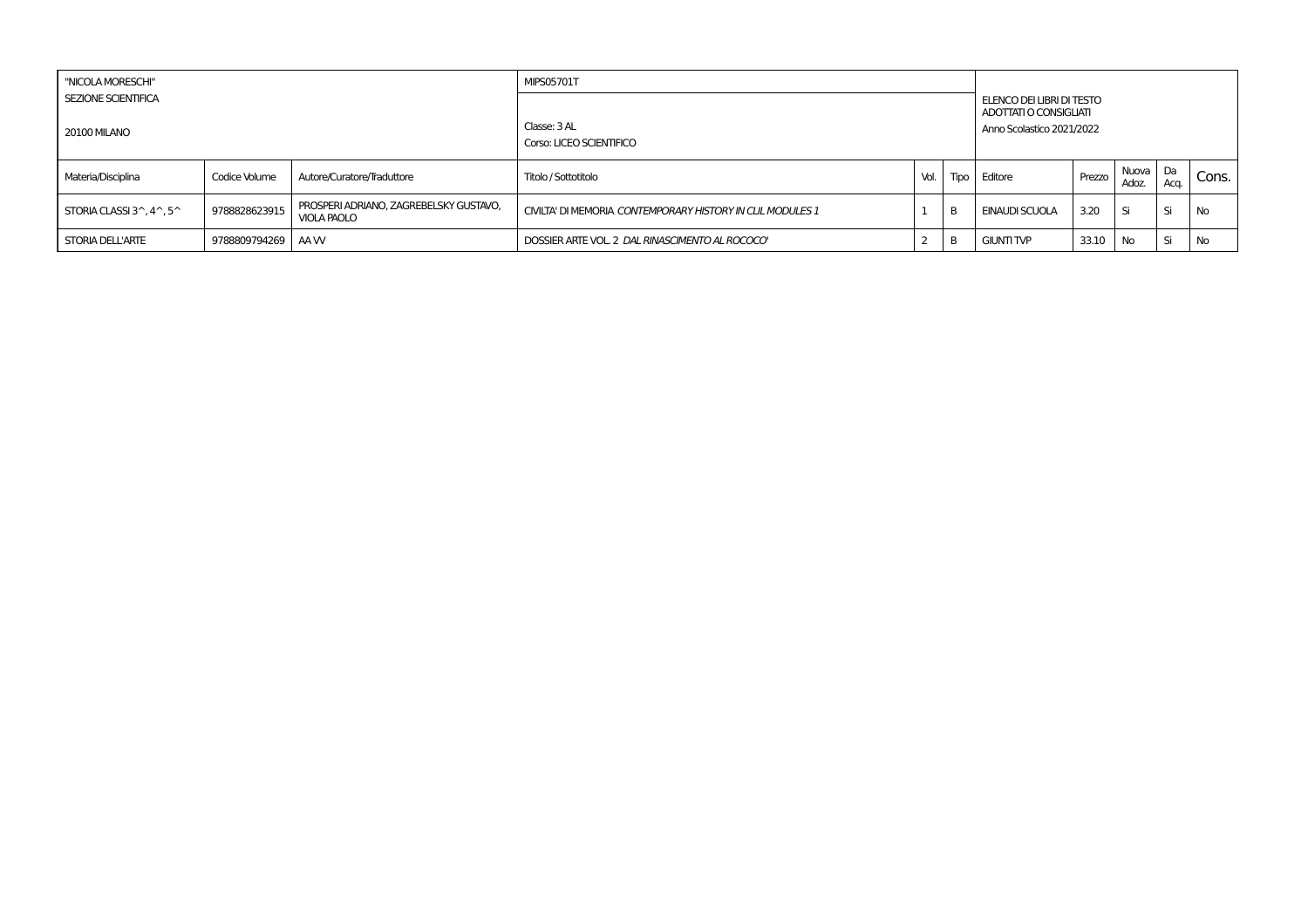| "NICOLA MORESCHI"                                        |               |                                                                           | MIPS05701T                                                                                                                 |                |      |                                                                                         |        |                |            |           |
|----------------------------------------------------------|---------------|---------------------------------------------------------------------------|----------------------------------------------------------------------------------------------------------------------------|----------------|------|-----------------------------------------------------------------------------------------|--------|----------------|------------|-----------|
| <b>SEZIONE SCIENTIFICA</b><br><b>20100 MILANO</b>        |               |                                                                           | Classe: 3 BL<br>Corso: LICEO SCIENTIFICO                                                                                   |                |      | ELENCO DEI LIBRI DI TESTO<br><b>ADOTTATI O CONSIGLIATI</b><br>Anno Scolastico 2021/2022 |        |                |            |           |
| Materia/Disciplina                                       | Codice Volume | Autore/Curatore/Traduttore                                                | Titolo / Sottotitolo                                                                                                       | Vol.           | Tipo | Editore                                                                                 | Prezzo | Nuova<br>Adoz. | Da<br>Acq. | Cons.     |
| <b>BIOLOGIA</b>                                          | 9788808720979 | CURTIS HELENA, BARNES SUE N, SCHNEK<br><b>ADRIANA E ALL</b>               | NUOVO INVITO ALLA BIOLOGIA.BLU (IL) - DAGLI ORGANISMI ALLE CELLULE (LDM)<br><b>SECONDA EDIZIONE</b>                        | U              | B    | <b>ZANICHELLI</b><br><b>EDITORE</b>                                                     | 27.00  | No             | No         | No        |
| CHIMICA 3^, 4^, 5^ ANNO                                  | 9788808655585 | RIPPA MARIO, MACARIO MADDALENA, PETTINARI<br><b>CLAUDIO TUCCI LORENZO</b> | VIAGGIO NELLA CHIMICA - DALLA STRUTTURA ATOMICA ALLA CHIMICA ORGANICA (LDM)                                                | $\overline{2}$ | B    | <b>ZANICHELLI</b><br><b>EDITORE</b>                                                     | 34.90  | Si             | Si         | <b>No</b> |
| <b>FILOSOFIA</b>                                         | 9788839537522 | NICOLA ABBAGNANO, GIOVANNI FORNERO                                        | LA FILOSOFIA E L'ESISTENZA 1                                                                                               | 1              | B    | <b>PARAVIA</b>                                                                          | 35.10  | Si             | Si         | <b>No</b> |
| <b>FISICA</b>                                            | 9788808938060 | <b>AMALDI UGO</b>                                                         | NUOVO AMALDI PER I LICEI SCIENTIFICI.BLU (IL) 3ED. - VOL. 1 (LDM) MECCANICA E<br><b>TERMODINAMICA</b>                      | $\mathbf{1}$   | B    | <b>ZANICHELLI</b><br><b>EDITORE</b>                                                     | 33.90  | Si             | Si         | No        |
| <b>INGLESE STORIA, ANTOLOGIA</b><br>DI LETTERATURA       | 9788808737441 | SPIAZZI MARINA, TAVELLA MARINA, LAYTON<br><b>MARGARET</b>                 | PERFORMER HERITAGE - VOLUME 1 (LDM) FROM THE ORIGINS TO THE ROMANTIC AGE                                                   | 1              | B    | <b>ZANICHELLI</b><br><b>EDITORE</b>                                                     | 25.30  | No             | Si         | <b>No</b> |
| <b>INGLESE TRIENNIO CORSI</b>                            | 9781292254371 | AA W                                                                      | GOLD EXPERIENCE B2 2E PACK (SB + WB)                                                                                       | U              | B    | <b>PEARSON</b><br><b>LONGMAN</b>                                                        | 31.10  | Si             | Si         | <b>No</b> |
| <b>ITALIANO ANTOLOGIE E</b><br>STORIA LETTERATURA        | 9788839536563 | ALESSANDRA TERRILE, PAOLA BIGLIA, CRISTINA<br><b>TERRILE</b>              | UNA GRANDE ESPERIENZA DI SE 1 EDIZIONE NUOVO ESAME DI STATO DALLE ORIGINI AL<br><b>TRECENTO</b>                            | 1              | B    | <b>PARAVIA</b>                                                                          | 26.80  | No             | Si         | No        |
| <b>ITALIANO ANTOLOGIE E</b><br>STORIA LETTERATURA        | 9788839536570 | ALESSANDRA TERRILE, PAOLA BIGLIA, CRISTINA<br><b>TERRILE</b>              | UNA GRANDE ESPERIENZA DI SE 2 EDIZIONE NUOVO ESAME DI STATO IL<br>QUATTROCENTO E IL CINQUECENTO                            | 2              | B    | <b>PARAVIA</b>                                                                          | 22.60  | No             | Si         | No        |
| <b>ITALIANO DIVINA COMMEDIA</b>                          | 9788800228565 | <b>ALIGHIERI DANTE</b>                                                    | DIVINA COMMEDIA INFERNO                                                                                                    | 1              | B    | <b>LE MONNIER</b>                                                                       | 22.20  | No             | No         | Mon       |
| LATINO GRAMMATICA                                        | 9788891505217 | FLOCCHINI, GUIDOTTI BACCI, MOSCIO                                         | LINGUA E CULTURA LATINA E LESSICO ED GIALLA 2 CON OPENBOOK PERCORSI DI<br>LAVORO 2                                         | $\overline{2}$ | B    | <b>BOMPIANI PER LA</b><br><b>SCUOLA</b>                                                 | 22.80  | No             | No         | No        |
| LATINO STORIA DELLA<br><b>LETTERATURA</b>                | 9788805078554 | DIOTTI ANGELO, DOSSI SERGIO, SIGNORACCI<br><b>FRANCO</b>                  | LIBRI ET HOMINES 1 LETTERATURA - CULTURA - MEMORIA DEL PATRIMONIO LATINO                                                   | 1              | B    | <b>SEI</b>                                                                              | 26.90  | Si             | Si         | No.       |
| <b>MATEMATICA CORSI (2?</b><br>BIENNIO + 5? ANNO)        | 9788808696649 | BERGAMINI MASSIMO, BAROZZI GRAZIELLA,<br><b>TRIFONE ANNA</b>              | MANUALE BLU 2.0 DI MATEMATICA 2ED. - CONF. 3A + 3B PLUS CON TUTOR (LDM)<br>CONFEZIONE VOLUME 3A + VOLUME 3B PLUS CON TUTOR | $\mathbf{1}$   | B    | <b>ZANICHELLI</b><br><b>EDITORE</b>                                                     | 40.90  | No             | Si         | <b>No</b> |
| <b>RELIGIONE</b>                                         | 9788810612521 | <b>BOCCHINI SERGIO</b>                                                    | NUOVO RELIGIONE E RELIGIONI + CD ROM BIBBIA GERUSALEMME VOLUME UNICO                                                       | U              | Α    | <b>EDB</b><br><b>EDIZ.DEHONIANE</b><br>BO (CED)                                         | 21.20  | No             | No         | No        |
| <b>SCIENZE DELLA TERRA</b>                               | 9788808423962 | <b>BOSELLINI ALFONSO</b>                                                  | SCIENZE DELLA TERRA 2ED. (LE) - VOL. SECONDO BIENNIO (LDM) MINERALI E ROCCE -<br><b>VULCANI - TERREMOTI</b>                | $\mathbf{1}$   | B    | <b>ZANICHELLI</b><br><b>EDITORE</b>                                                     | 17.30  | Si             | No         | App       |
| <b>SCIENZE MOTORIE E</b><br><b>SPORTIVE</b>              | 9788857790466 | ZOCCA EDO. SBRAGI ANTONELLA                                               | COMPETENZE MOTORIE COMPETENZE MOTORIE + DVD ROM                                                                            | U              | B    | <b>D'ANNA</b>                                                                           | 21.40  | No             | No         | App       |
| STORIA CLASSI 3^, 4^, 5^                                 | 9788828623571 | PROSPERI ADRIANO, ZAGREBELSKY GUSTAVO,<br><b>VIOLA PAOLO</b>              | CIVILTA' DI MEMORIA VOLUME 1 - DAL MEDIOEVO ALL'ETA' MODERNA                                                               | $\mathbf{1}$   | В    | <b>EINAUDI SCUOLA</b>                                                                   | 30.20  | Si             | Si         | No        |
| STORIA CLASSI $3^{\wedge}$ , $4^{\wedge}$ , $5^{\wedge}$ | 9788828623915 | PROSPERI ADRIANO, ZAGREBELSKY GUSTAVO,<br><b>VIOLA PAOLO</b>              | CIVILTA' DI MEMORIA CONTEMPORARY HISTORY IN CLIL MODULES 1                                                                 | 1              | B    | <b>EINAUDI SCUOLA</b>                                                                   | 3.20   | Si             | Si         | <b>No</b> |
| <b>STORIA DELL'ARTE</b>                                  | 9788809794269 | AA W                                                                      | DOSSIER ARTE VOL. 2 DAL RINASCIMENTO AL ROCOCO'                                                                            | 2              | B    | <b>GIUNTI TVP</b>                                                                       | 33.10  | No             | Si         | <b>No</b> |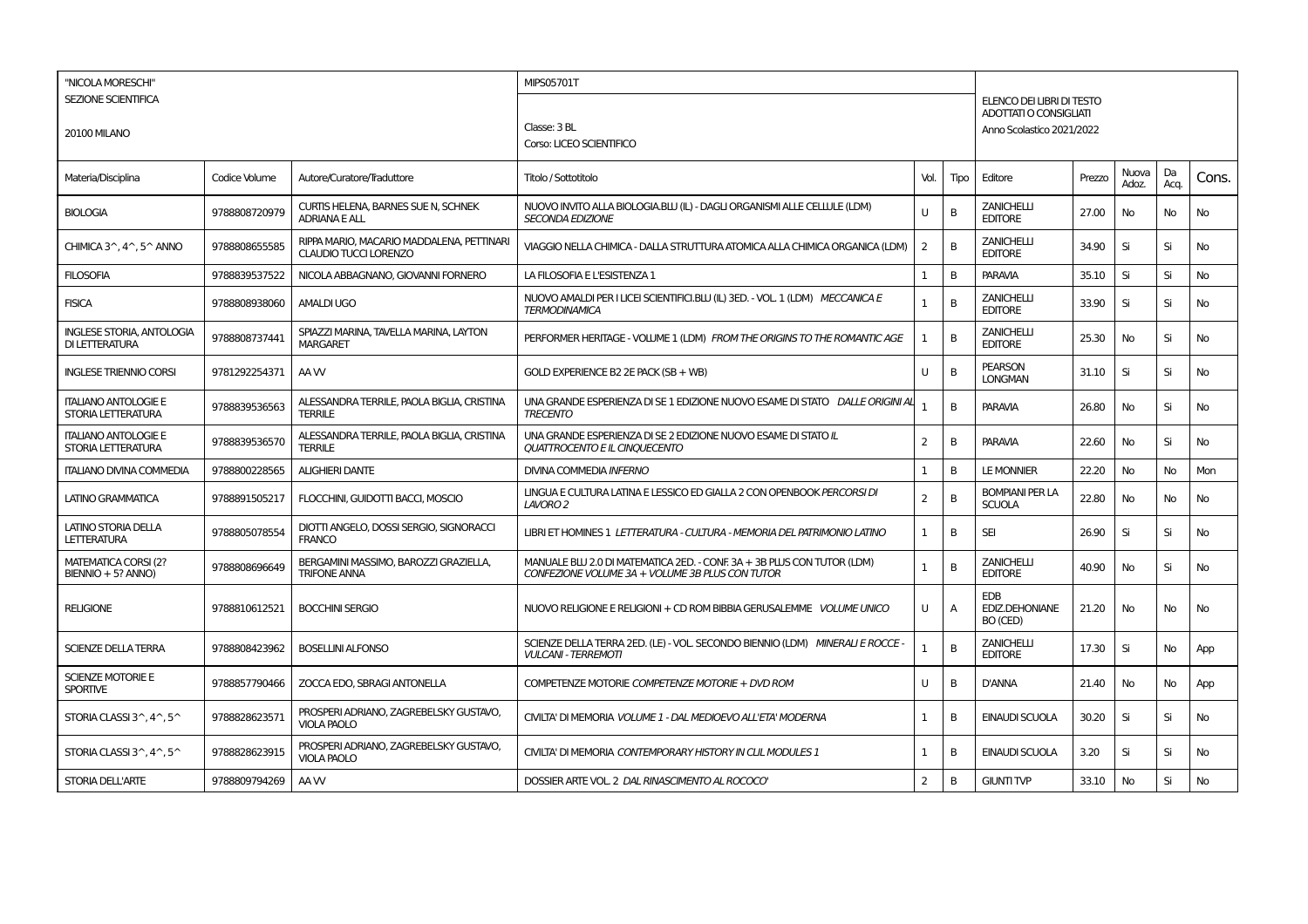| "NICOLA MORESCHI"                                  |               |                                                                           | MIPS05701T                                                                                                                 |                |      |                                                     |        |                |            |       |
|----------------------------------------------------|---------------|---------------------------------------------------------------------------|----------------------------------------------------------------------------------------------------------------------------|----------------|------|-----------------------------------------------------|--------|----------------|------------|-------|
| <b>SEZIONE SCIENTIFICA</b>                         |               |                                                                           |                                                                                                                            |                |      | ELENCO DEI LIBRI DI TESTO                           |        |                |            |       |
|                                                    |               |                                                                           | Classe: 3 CL                                                                                                               |                |      | ADOTTATI O CONSIGLIATI<br>Anno Scolastico 2021/2022 |        |                |            |       |
| <b>20100 MILANO</b>                                |               |                                                                           | Corso: LICEO SCIENTIFICO                                                                                                   |                |      |                                                     |        |                |            |       |
| Materia/Disciplina                                 | Codice Volume | Autore/Curatore/Traduttore                                                | Titolo / Sottotitolo                                                                                                       | Vol.           | Tipo | Editore                                             | Prezzo | Nuova<br>Adoz. | Da<br>Acq. | Cons. |
| <b>BIOLOGIA</b>                                    | 9788808720979 | CURTIS HELENA, BARNES SUE N, SCHNEK<br><b>ADRIANA E ALL</b>               | NUOVO INVITO ALLA BIOLOGIA.BLU (IL) - DAGLI ORGANISMI ALLE CELLULE (LDM)<br><b>SECONDA EDIZIONE</b>                        | $\mathbf{H}$   | B    | <b>ZANICHELLI</b><br><b>EDITORE</b>                 | 27.00  | No             | No         | No    |
| CHIMICA 3^, 4^, 5^ ANNO                            | 9788808655585 | RIPPA MARIO, MACARIO MADDALENA, PETTINARI<br><b>CLAUDIO TUCCI LORENZO</b> | VIAGGIO NELLA CHIMICA - DALLA STRUTTURA ATOMICA ALLA CHIMICA ORGANICA (LDM)                                                | $\overline{2}$ | B    | ZANICHELLI<br><b>EDITORE</b>                        | 34.90  | Si             | Si         | No    |
| <b>FILOSOFIA</b>                                   | 9788839537522 | NICOLA ABBAGNANO, GIOVANNI FORNERO                                        | LA FILOSOFIA E L'ESISTENZA 1                                                                                               | 1              | B    | <b>PARAVIA</b>                                      | 35.10  | Si             | Si         | No    |
| <b>FISICA</b>                                      | 9788808938060 | <b>AMALDI UGO</b>                                                         | NUOVO AMALDI PER I LICEI SCIENTIFICI.BLU (IL) 3ED. - VOL. 1 (LDM) MECCANICA E<br><b>TERMODINAMICA</b>                      | $\mathbf{1}$   | B    | <b>ZANICHELLI</b><br><b>EDITORE</b>                 | 33.90  | Si             | Si         | No    |
| <b>INGLESE</b>                                     | 9781107614581 | <b>SANG DAVID</b>                                                         | <b>CAMBRIDGE IGCSE: PHYSICS</b>                                                                                            | U              | A    | <b>CAMBRIDGE</b><br><b>UNIVERSITY PRESS</b>         | 36.45  | No             | No         | App   |
| <b>INGLESE</b>                                     | 9781316636787 | CARTER KATIA, CARTER TIM                                                  | EXAM PREPARATION AND PRACTICE CAMBRIDGE IGCSE ENGLISH AS A SECOND<br>LANGUAGE SECOND EDITION+2 AUDIO CD                    | U              | A    | <b>CAMBRIDGE</b><br><b>UNIVERSITY PRESS</b>         | 26.45  | No             | No         | App   |
| <b>INGLESE STORIA, ANTOLOGIA</b><br>DI LETTERATURA | 9788808737441 | SPIAZZI MARINA, TAVELLA MARINA, LAYTON<br><b>MARGARET</b>                 | PERFORMER HERITAGE - VOLUME 1 (LDM) FROM THE ORIGINS TO THE ROMANTIC AGE                                                   | $\mathbf{1}$   | B    | <b>ZANICHELLI</b><br><b>EDITORE</b>                 | 25.30  | <b>No</b>      | Si         | No    |
| <b>INGLESE TESTI</b><br><b>PROFESSIONALI</b>       | 9781107615038 | HARDWOOD RICHARD, LODGE IAN                                               | CAMBRIDGE IGCSE CHEMISTRY 4TH EDITION COURSEBOOK WITH CD-ROM                                                               | $\mathbf{U}$   | Α    | <b>CAMBRIDGE</b><br><b>UNIVERSITY PRESS</b>         | 36.45  | Si             | No         | App   |
| <b>INGLESE TRIENNIO CORSI</b>                      | 9781292254371 | AA W                                                                      | GOLD EXPERIENCE B2 2E PACK (SB + WB)                                                                                       | U              | В    | <b>PEARSON</b><br><b>LONGMAN</b>                    | 31.10  | Si             | Si         | No    |
| <b>ITALIANO ANTOLOGIE E</b><br>STORIA LETTERATURA  | 9788839536563 | ALESSANDRA TERRILE, PAOLA BIGLIA, CRISTINA<br><b>TERRILE</b>              | UNA GRANDE ESPERIENZA DI SE 1 EDIZIONE NUOVO ESAME DI STATO DALLE ORIGINI AI<br><b>TRECENTO</b>                            | $\mathbf{1}$   | B    | <b>PARAVIA</b>                                      | 26.80  | <b>No</b>      | Si         | No    |
| <b>ITALIANO ANTOLOGIE E</b><br>STORIA LETTERATURA  | 9788839536570 | ALESSANDRA TERRILE, PAOLA BIGLIA, CRISTINA<br><b>TERRILE</b>              | UNA GRANDE ESPERIENZA DI SE 2 EDIZIONE NUOVO ESAME DI STATO IL<br><b>QUATTROCENTO E IL CINQUECENTO</b>                     | 2              | В    | PARAVIA                                             | 22.60  | No             | Si         | No    |
| <b>ITALIANO DIVINA COMMEDIA</b>                    | 9788800228565 | <b>ALIGHIERI DANTE</b>                                                    | <b>DIVINA COMMEDIA INFERNO</b>                                                                                             | 1              | B    | <b>LE MONNIER</b>                                   | 22.20  | No             | <b>No</b>  | Mon   |
| LATINO GRAMMATICA                                  | 9788891505217 | FLOCCHINI, GUIDOTTI BACCI, MOSCIO                                         | LINGUA E CULTURA LATINA E LESSICO ED GIALLA 2 CON OPENBOOK PERCORSI DI<br>LAVORO 2                                         | 2              | B    | <b>BOMPIANI PER LA</b><br><b>SCUOLA</b>             | 22.80  | No             | No         | No    |
| <b>LATINO STORIA DELLA</b><br><b>LETTERATURA</b>   | 9788805078554 | DIOTTI ANGELO, DOSSI SERGIO, SIGNORACCI<br><b>FRANCO</b>                  | LIBRI ET HOMINES 1 LETTERATURA - CULTURA - MEMORIA DEL PATRIMONIO LATINO                                                   | 1              | В    | <b>SEI</b>                                          | 26.90  | Si             | Si         | No    |
| <b>MATEMATICA CORSI (2?</b><br>BIENNIO + 5? ANNO)  | 9788808696649 | BERGAMINI MASSIMO, BAROZZI GRAZIELLA,<br><b>TRIFONE ANNA</b>              | MANUALE BLU 2.0 DI MATEMATICA 2ED. - CONF. 3A + 3B PLUS CON TUTOR (LDM)<br>CONFEZIONE VOLUME 3A + VOLUME 3B PLUS CON TUTOR | $\mathbf{1}$   | B    | <b>ZANICHELLI</b><br><b>EDITORE</b>                 | 40.90  | <b>No</b>      | Si         | No    |
| <b>RELIGIONE</b>                                   | 9788810612521 | <b>BOCCHINI SERGIO</b>                                                    | NUOVO RELIGIONE E RELIGIONI + CD ROM BIBBIA GERUSALEMME VOLUME UNICO                                                       | $\mathbf{H}$   | Α    | EDB<br><b>EDIZ.DEHONIANE</b><br>BO (CED)            | 21.20  | No             | No         | No    |
| <b>SCIENZE DELLA TERRA</b>                         | 9788808423962 | <b>BOSELLINI ALFONSO</b>                                                  | SCIENZE DELLA TERRA 2ED. (LE) - VOL. SECONDO BIENNIO (LDM) MINERALI E ROCCE<br><b>VULCANI - TERREMOTI</b>                  | 1              | B    | ZANICHELLI<br><b>EDITORE</b>                        | 17.30  | Si             | No         | App   |
| <b>SCIENZE MOTORIE E</b><br><b>SPORTIVE</b>        | 9788857790466 | ZOCCA EDO, SBRAGI ANTONELLA                                               | COMPETENZE MOTORIE COMPETENZE MOTORIE + DVD ROM                                                                            | U              | В    | D'ANNA                                              | 21.40  | No             | No         | App   |
| STORIA CLASSI 3^, 4^, 5^                           | 9788828623571 | PROSPERI ADRIANO, ZAGREBELSKY GUSTAVO.<br><b>VIOLA PAOLO</b>              | CIVILTA' DI MEMORIA VOLUME 1 - DAL MEDIOEVO ALL'ETA' MODERNA                                                               | 1              | B    | <b>EINAUDI SCUOLA</b>                               | 30.20  | Si             | Si         | No    |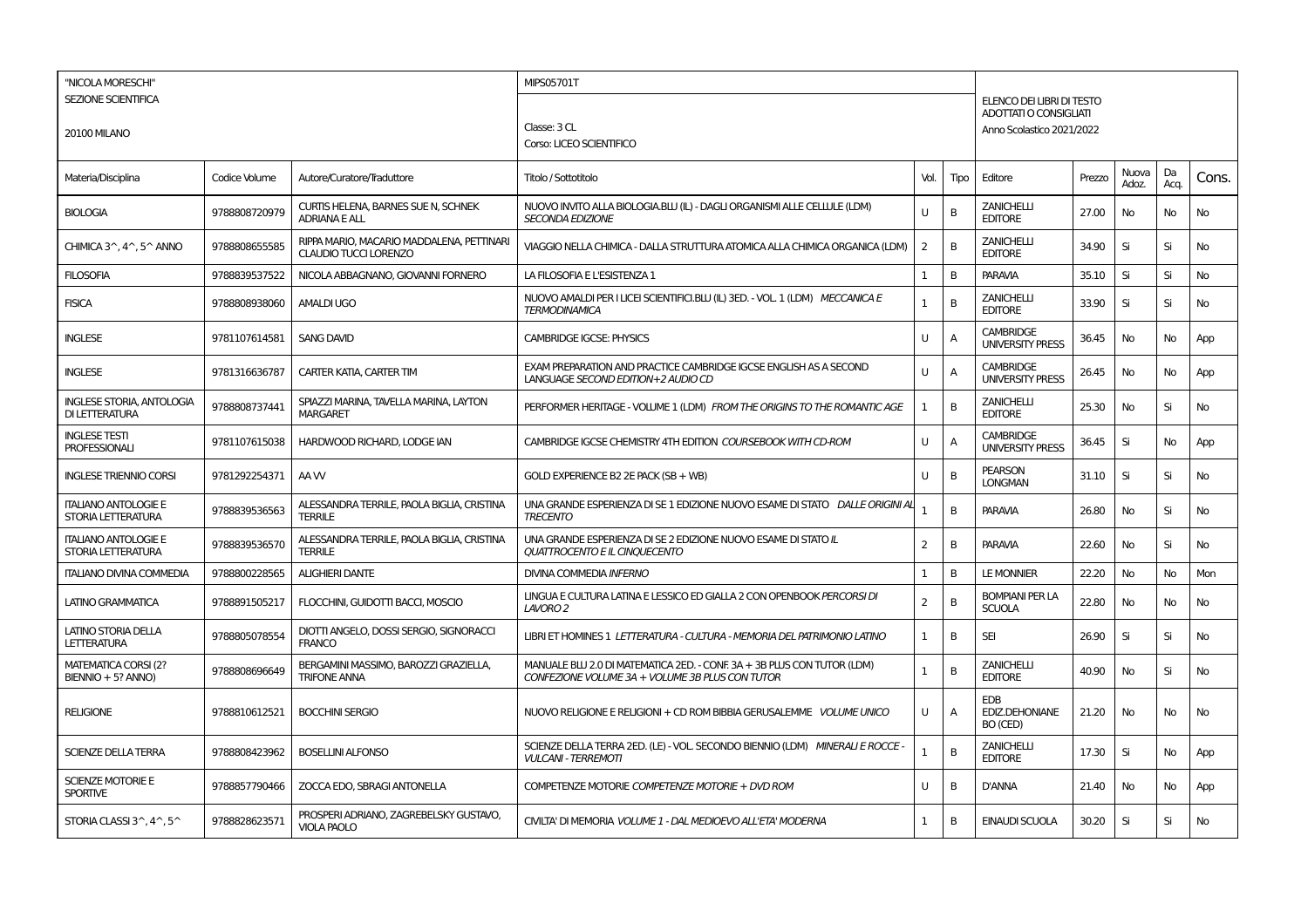| "NICOLA MORESCHI"                                        |                   |                                                              | <b>MIPS05701T</b>                                          |      |      |                                                     |        |                |              |       |
|----------------------------------------------------------|-------------------|--------------------------------------------------------------|------------------------------------------------------------|------|------|-----------------------------------------------------|--------|----------------|--------------|-------|
| <b>SEZIONE SCIENTIFICA</b>                               |                   |                                                              |                                                            |      |      | ELENCO DEI LIBRI DI TESTO<br>ADOTTATI O CONSIGLIATI |        |                |              |       |
| 20100 MILANO                                             |                   |                                                              | Classe: 3 CL<br>Corso: LICEO SCIENTIFICO                   |      |      | Anno Scolastico 2021/2022                           |        |                |              |       |
| Materia/Disciplina                                       | Codice Volume     | Autore/Curatore/Traduttore                                   | Titolo / Sottotitolo                                       | Vol. | Tipo | Editore                                             | Prezzo | Nuova<br>Adoz. | l Da<br>Aca. | Cons. |
| STORIA CLASSI $3^{\wedge}$ , $4^{\wedge}$ , $5^{\wedge}$ | 9788828623915     | PROSPERI ADRIANO, ZAGREBELSKY GUSTAVO,<br><b>VIOLA PAOLO</b> | CIVILTA' DI MEMORIA CONTEMPORARY HISTORY IN CLIL MODULES 1 |      | B    | EINAUDI SCUOLA                                      | 3.20   | Si             | Si           | No    |
| STORIA DELL'ARTE                                         | 9788809794269 AAW |                                                              | DOSSIER ARTE VOL. 2 DAL RINASCIMENTO AL ROCOCO"            |      | B    | <b>GIUNTI TVP</b>                                   | 33.10  | No             | Si           | No    |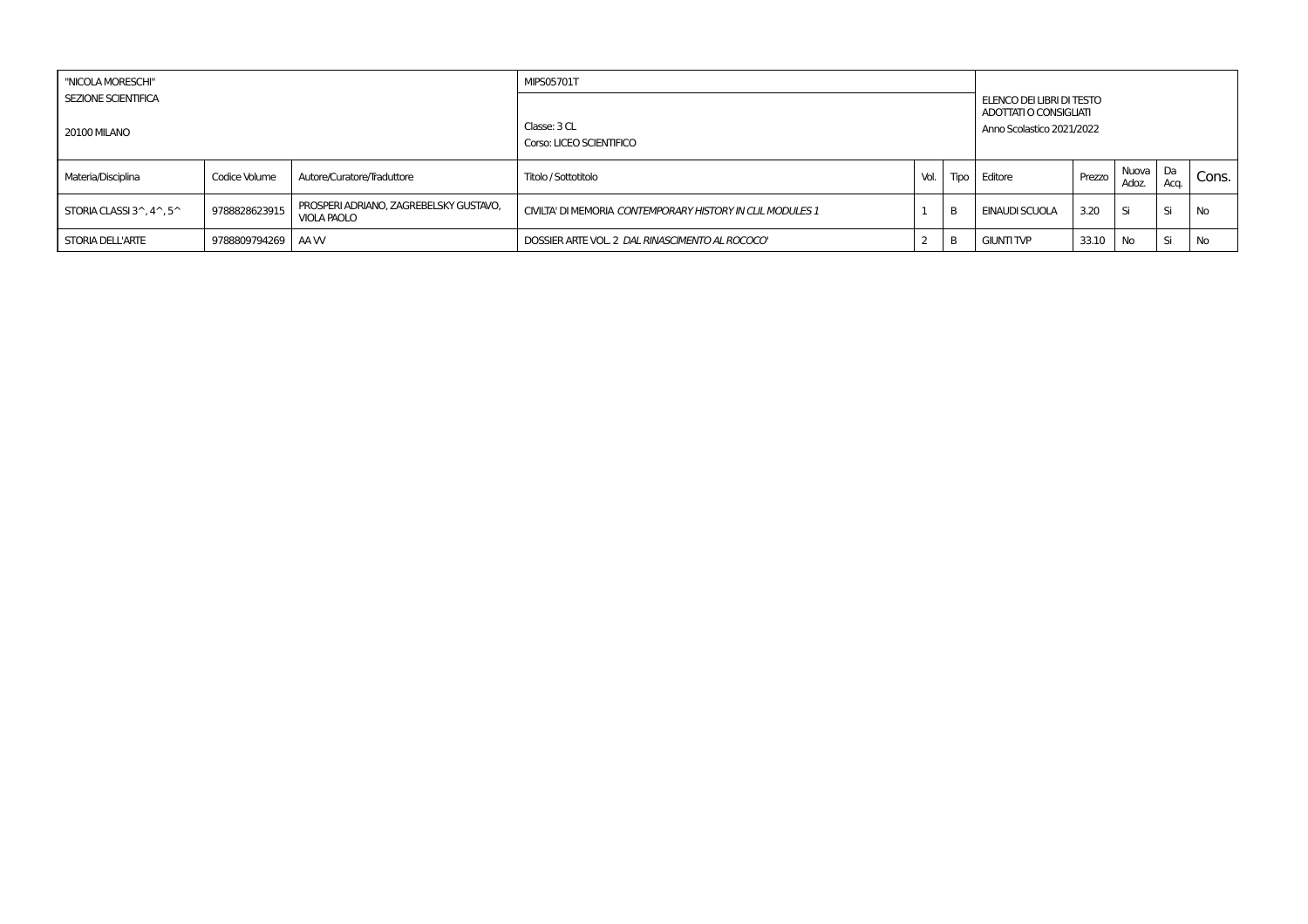| "NICOLA MORESCHI"                                  |               |                                                                           | MIPS05701T                                                                                                                 |                |      |                                                     |        |                |            |       |
|----------------------------------------------------|---------------|---------------------------------------------------------------------------|----------------------------------------------------------------------------------------------------------------------------|----------------|------|-----------------------------------------------------|--------|----------------|------------|-------|
| <b>SEZIONE SCIENTIFICA</b>                         |               |                                                                           |                                                                                                                            |                |      | ELENCO DEI LIBRI DI TESTO                           |        |                |            |       |
| <b>20100 MILANO</b>                                |               |                                                                           | Classe: 3 DL                                                                                                               |                |      | ADOTTATI O CONSIGLIATI<br>Anno Scolastico 2021/2022 |        |                |            |       |
|                                                    |               |                                                                           | Corso: LICEO SCIENTIFICO                                                                                                   |                |      |                                                     |        |                |            |       |
| Materia/Disciplina                                 | Codice Volume | Autore/Curatore/Traduttore                                                | Titolo / Sottotitolo                                                                                                       | Vol.           | Tipo | Editore                                             | Prezzo | Nuova<br>Adoz. | Da<br>Acq. | Cons. |
| <b>BIOLOGIA</b>                                    | 9788808720979 | CURTIS HELENA, BARNES SUE N, SCHNEK<br><b>ADRIANA E ALL</b>               | NUOVO INVITO ALLA BIOLOGIA.BLU (IL) - DAGLI ORGANISMI ALLE CELLULE (LDM)<br><b>SECONDA EDIZIONE</b>                        | $\mathbf{H}$   | B    | <b>ZANICHELLI</b><br><b>EDITORE</b>                 | 27.00  | No             | No         | No    |
| CHIMICA 3^, 4^, 5^ ANNO                            | 9788808655585 | RIPPA MARIO, MACARIO MADDALENA, PETTINARI<br><b>CLAUDIO TUCCI LORENZO</b> | VIAGGIO NELLA CHIMICA - DALLA STRUTTURA ATOMICA ALLA CHIMICA ORGANICA (LDM)                                                | $\overline{2}$ | B    | ZANICHELLI<br><b>EDITORE</b>                        | 34.90  | Si             | Si         | No    |
| <b>FILOSOFIA</b>                                   | 9788839537522 | NICOLA ABBAGNANO, GIOVANNI FORNERO                                        | LA FILOSOFIA E L'ESISTENZA 1                                                                                               | 1              | B    | <b>PARAVIA</b>                                      | 35.10  | Si             | Si         | No    |
| <b>FISICA</b>                                      | 9788808938060 | <b>AMALDI UGO</b>                                                         | NUOVO AMALDI PER I LICEI SCIENTIFICI.BLU (IL) 3ED. - VOL. 1 (LDM) MECCANICA E<br><b>TERMODINAMICA</b>                      | $\mathbf{1}$   | B    | <b>ZANICHELLI</b><br><b>EDITORE</b>                 | 33.90  | Si             | Si         | No    |
| <b>INGLESE</b>                                     | 9781107614581 | <b>SANG DAVID</b>                                                         | <b>CAMBRIDGE IGCSE: PHYSICS</b>                                                                                            | U              | A    | <b>CAMBRIDGE</b><br><b>UNIVERSITY PRESS</b>         | 36.45  | No             | No         | App   |
| <b>INGLESE</b>                                     | 9781316636787 | CARTER KATIA, CARTER TIM                                                  | EXAM PREPARATION AND PRACTICE CAMBRIDGE IGCSE ENGLISH AS A SECOND<br>LANGUAGE SECOND EDITION+2 AUDIO CD                    | U              | A    | <b>CAMBRIDGE</b><br><b>UNIVERSITY PRESS</b>         | 26.45  | No             | No         | App   |
| <b>INGLESE STORIA, ANTOLOGIA</b><br>DI LETTERATURA | 9788808737441 | SPIAZZI MARINA, TAVELLA MARINA, LAYTON<br><b>MARGARET</b>                 | PERFORMER HERITAGE - VOLUME 1 (LDM) FROM THE ORIGINS TO THE ROMANTIC AGE                                                   | $\mathbf{1}$   | B    | <b>ZANICHELLI</b><br><b>EDITORE</b>                 | 25.30  | <b>No</b>      | Si         | No    |
| <b>INGLESE TESTI</b><br><b>PROFESSIONALI</b>       | 9781107615038 | HARDWOOD RICHARD, LODGE IAN                                               | CAMBRIDGE IGCSE CHEMISTRY 4TH EDITION COURSEBOOK WITH CD-ROM                                                               | $\mathbf{U}$   | Α    | <b>CAMBRIDGE</b><br><b>UNIVERSITY PRESS</b>         | 36.45  | Si             | No         | App   |
| <b>INGLESE TRIENNIO CORSI</b>                      | 9781292254371 | AA W                                                                      | GOLD EXPERIENCE B2 2E PACK (SB + WB)                                                                                       | U              | В    | <b>PEARSON</b><br><b>LONGMAN</b>                    | 31.10  | Si             | Si         | No    |
| <b>ITALIANO ANTOLOGIE E</b><br>STORIA LETTERATURA  | 9788839536563 | ALESSANDRA TERRILE, PAOLA BIGLIA, CRISTINA<br><b>TERRILE</b>              | UNA GRANDE ESPERIENZA DI SE 1 EDIZIONE NUOVO ESAME DI STATO DALLE ORIGINI AI<br><b>TRECENTO</b>                            | $\mathbf{1}$   | B    | <b>PARAVIA</b>                                      | 26.80  | <b>No</b>      | Si         | No    |
| <b>ITALIANO ANTOLOGIE E</b><br>STORIA LETTERATURA  | 9788839536570 | ALESSANDRA TERRILE, PAOLA BIGLIA, CRISTINA<br><b>TERRILE</b>              | UNA GRANDE ESPERIENZA DI SE 2 EDIZIONE NUOVO ESAME DI STATO IL<br><b>QUATTROCENTO E IL CINQUECENTO</b>                     | 2              | В    | PARAVIA                                             | 22.60  | No             | Si         | No    |
| <b>ITALIANO DIVINA COMMEDIA</b>                    | 9788800228565 | <b>ALIGHIERI DANTE</b>                                                    | <b>DIVINA COMMEDIA INFERNO</b>                                                                                             | 1              | B    | <b>LE MONNIER</b>                                   | 22.20  | No             | <b>No</b>  | Mon   |
| LATINO GRAMMATICA                                  | 9788891505217 | FLOCCHINI, GUIDOTTI BACCI, MOSCIO                                         | LINGUA E CULTURA LATINA E LESSICO ED GIALLA 2 CON OPENBOOK PERCORSI DI<br>LAVORO 2                                         | 2              | B    | <b>BOMPIANI PER LA</b><br><b>SCUOLA</b>             | 22.80  | No             | No         | No    |
| <b>LATINO STORIA DELLA</b><br><b>LETTERATURA</b>   | 9788805078554 | DIOTTI ANGELO, DOSSI SERGIO, SIGNORACCI<br><b>FRANCO</b>                  | LIBRI ET HOMINES 1 LETTERATURA - CULTURA - MEMORIA DEL PATRIMONIO LATINO                                                   | 1              | В    | <b>SEI</b>                                          | 26.90  | Si             | Si         | No    |
| <b>MATEMATICA CORSI (2?</b><br>BIENNIO + 5? ANNO)  | 9788808696649 | BERGAMINI MASSIMO, BAROZZI GRAZIELLA,<br><b>TRIFONE ANNA</b>              | MANUALE BLU 2.0 DI MATEMATICA 2ED. - CONF. 3A + 3B PLUS CON TUTOR (LDM)<br>CONFEZIONE VOLUME 3A + VOLUME 3B PLUS CON TUTOR | $\mathbf{1}$   | B    | <b>ZANICHELLI</b><br><b>EDITORE</b>                 | 40.90  | <b>No</b>      | Si         | No    |
| <b>RELIGIONE</b>                                   | 9788810612521 | <b>BOCCHINI SERGIO</b>                                                    | NUOVO RELIGIONE E RELIGIONI + CD ROM BIBBIA GERUSALEMME VOLUME UNICO                                                       | $\mathbf{H}$   | Α    | EDB<br><b>EDIZ.DEHONIANE</b><br>BO (CED)            | 21.20  | No             | No         | No    |
| <b>SCIENZE DELLA TERRA</b>                         | 9788808423962 | <b>BOSELLINI ALFONSO</b>                                                  | SCIENZE DELLA TERRA 2ED. (LE) - VOL. SECONDO BIENNIO (LDM) MINERALI E ROCCE<br><b>VULCANI - TERREMOTI</b>                  | 1              | B    | ZANICHELLI<br><b>EDITORE</b>                        | 17.30  | Si             | No         | App   |
| <b>SCIENZE MOTORIE E</b><br><b>SPORTIVE</b>        | 9788857790466 | ZOCCA EDO, SBRAGI ANTONELLA                                               | COMPETENZE MOTORIE COMPETENZE MOTORIE + DVD ROM                                                                            | U              | В    | D'ANNA                                              | 21.40  | No             | No         | App   |
| STORIA CLASSI 3^, 4^, 5^                           | 9788828623571 | PROSPERI ADRIANO, ZAGREBELSKY GUSTAVO.<br><b>VIOLA PAOLO</b>              | CIVILTA' DI MEMORIA VOLUME 1 - DAL MEDIOEVO ALL'ETA' MODERNA                                                               | 1              | B    | <b>EINAUDI SCUOLA</b>                               | 30.20  | Si             | Si         | No    |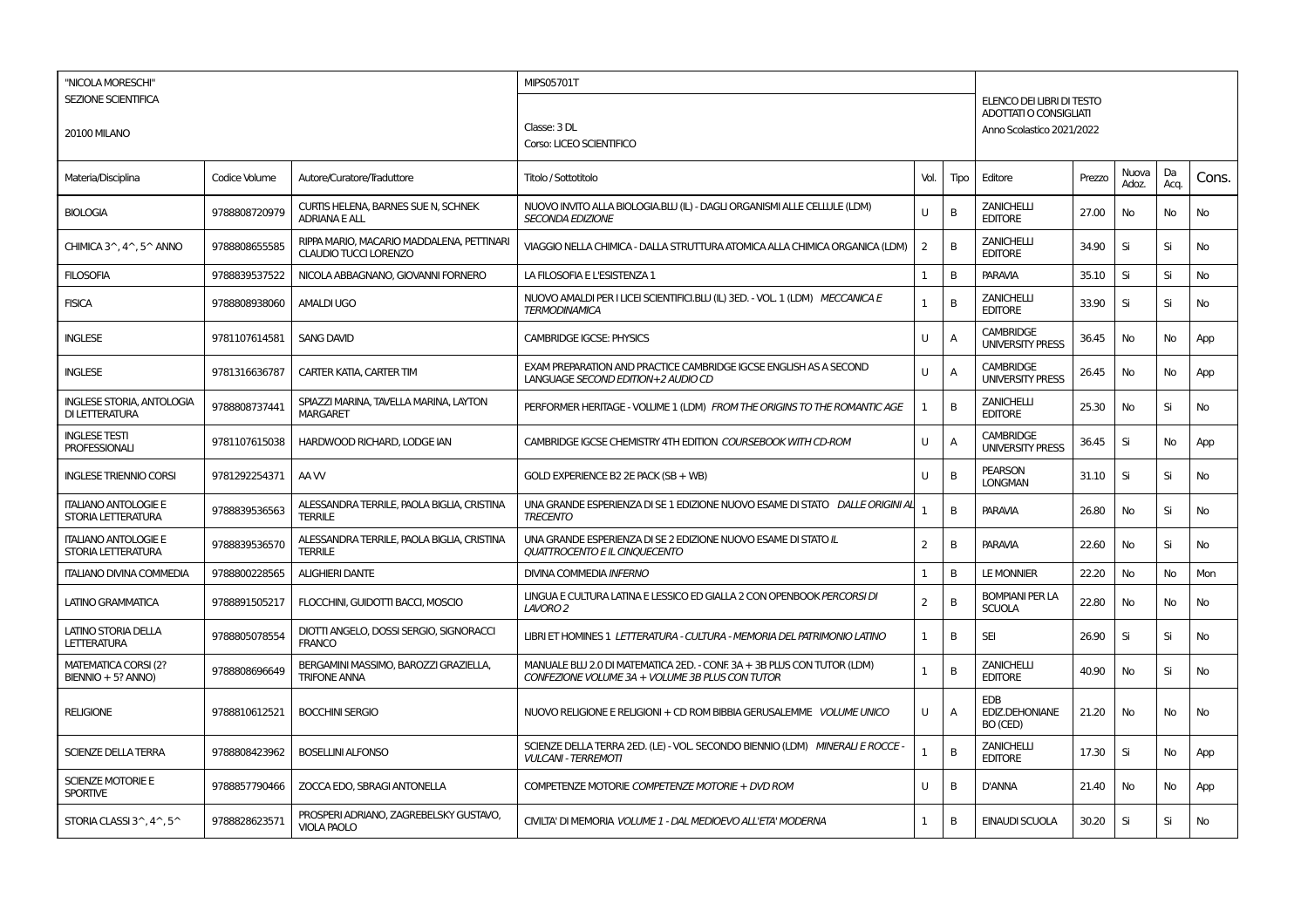| "NICOLA MORESCHI"                                        |                   |                                                              | <b>MIPS05701T</b>                                          |      |      |                                                     |        |                |              |       |
|----------------------------------------------------------|-------------------|--------------------------------------------------------------|------------------------------------------------------------|------|------|-----------------------------------------------------|--------|----------------|--------------|-------|
| <b>SEZIONE SCIENTIFICA</b>                               |                   |                                                              |                                                            |      |      | ELENCO DEI LIBRI DI TESTO<br>ADOTTATI O CONSIGLIATI |        |                |              |       |
| <b>20100 MILANO</b>                                      |                   |                                                              | Classe: 3 DL<br>Corso: LICEO SCIENTIFICO                   |      |      | Anno Scolastico 2021/2022                           |        |                |              |       |
| Materia/Disciplina                                       | Codice Volume     | Autore/Curatore/Traduttore                                   | Titolo / Sottotitolo                                       | Vol. | Tipo | Editore                                             | Prezzo | Nuova<br>Adoz. | l Da<br>Aca. | Cons. |
| STORIA CLASSI $3^{\wedge}$ , $4^{\wedge}$ , $5^{\wedge}$ | 9788828623915     | PROSPERI ADRIANO, ZAGREBELSKY GUSTAVO,<br><b>VIOLA PAOLO</b> | CIVILTA' DI MEMORIA CONTEMPORARY HISTORY IN CLIL MODULES 1 |      | B    | EINAUDI SCUOLA                                      | 3.20   | Si             | Si           | No    |
| STORIA DELL'ARTE                                         | 9788809794269 AAW |                                                              | DOSSIER ARTE VOL. 2 DAL RINASCIMENTO AL ROCOCO"            |      | B    | <b>GIUNTI TVP</b>                                   | 33.10  | No             | Si           | No    |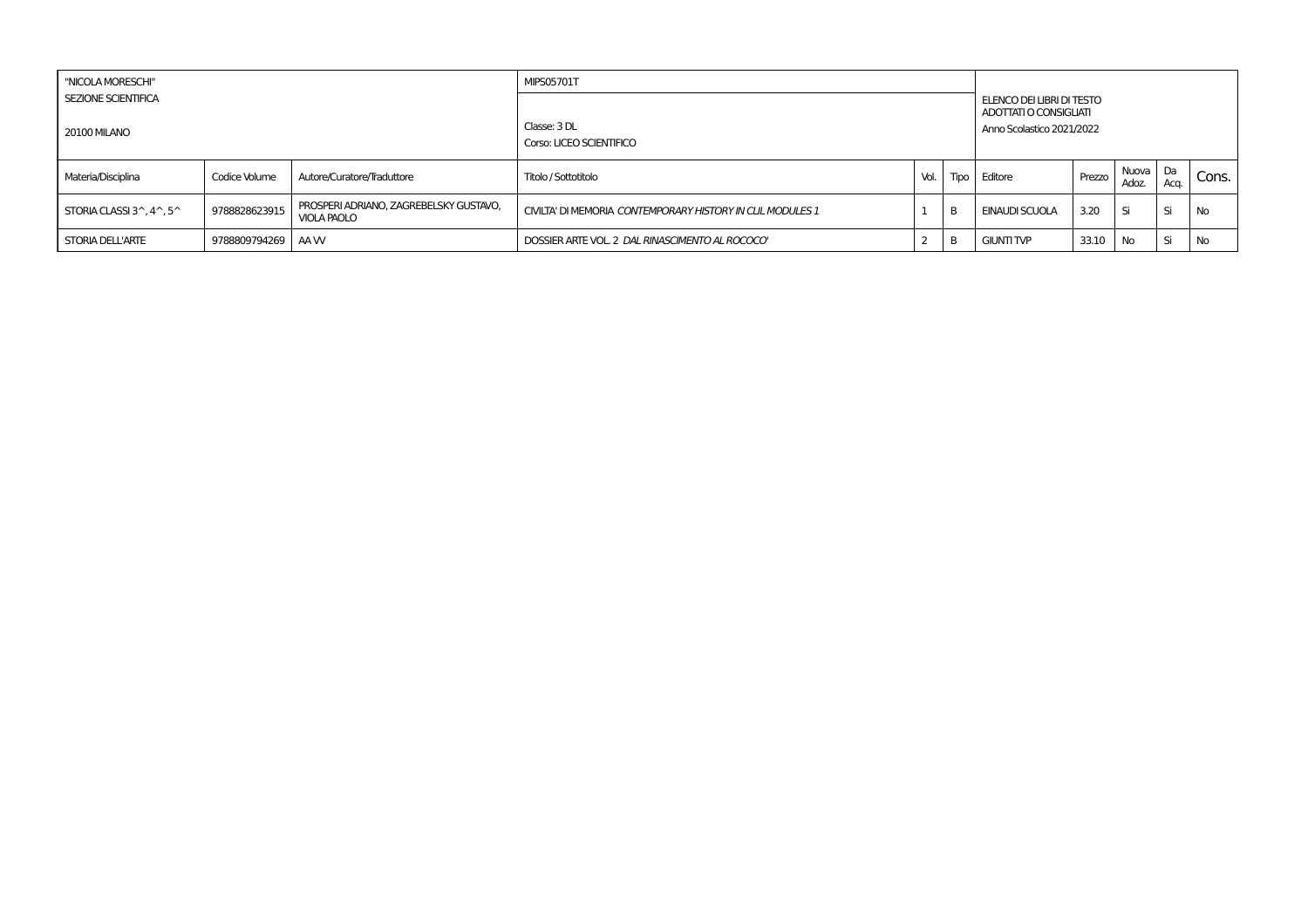| "NICOLA MORESCHI"                                        |               |                                                                           | MIPS05701T                                                                                                                 |                |      |                                                                                         |        |                |            |           |
|----------------------------------------------------------|---------------|---------------------------------------------------------------------------|----------------------------------------------------------------------------------------------------------------------------|----------------|------|-----------------------------------------------------------------------------------------|--------|----------------|------------|-----------|
| <b>SEZIONE SCIENTIFICA</b><br><b>20100 MILANO</b>        |               |                                                                           | Classe: 3 EL<br>Corso: LICEO SCIENTIFICO                                                                                   |                |      | ELENCO DEI LIBRI DI TESTO<br><b>ADOTTATI O CONSIGLIATI</b><br>Anno Scolastico 2021/2022 |        |                |            |           |
| Materia/Disciplina                                       | Codice Volume | Autore/Curatore/Traduttore                                                | Titolo / Sottotitolo                                                                                                       | Vol.           | Tipo | Editore                                                                                 | Prezzo | Nuova<br>Adoz. | Da<br>Acq. | Cons.     |
| <b>BIOLOGIA</b>                                          | 9788808720979 | CURTIS HELENA, BARNES SUE N, SCHNEK<br><b>ADRIANA E ALL</b>               | NUOVO INVITO ALLA BIOLOGIA.BLU (IL) - DAGLI ORGANISMI ALLE CELLULE (LDM)<br><b>SECONDA EDIZIONE</b>                        | U              | B    | <b>ZANICHELLI</b><br><b>EDITORE</b>                                                     | 27.00  | No             | No         | No        |
| CHIMICA 3^, 4^, 5^ ANNO                                  | 9788808655585 | RIPPA MARIO, MACARIO MADDALENA, PETTINARI<br><b>CLAUDIO TUCCI LORENZO</b> | VIAGGIO NELLA CHIMICA - DALLA STRUTTURA ATOMICA ALLA CHIMICA ORGANICA (LDM)                                                | $\overline{2}$ | B    | <b>ZANICHELLI</b><br><b>EDITORE</b>                                                     | 34.90  | Si             | Si         | <b>No</b> |
| <b>FILOSOFIA</b>                                         | 9788839537522 | NICOLA ABBAGNANO, GIOVANNI FORNERO                                        | LA FILOSOFIA E L'ESISTENZA 1                                                                                               | 1              | B    | <b>PARAVIA</b>                                                                          | 35.10  | Si             | Si         | <b>No</b> |
| <b>FISICA</b>                                            | 9788808938060 | <b>AMALDI UGO</b>                                                         | NUOVO AMALDI PER I LICEI SCIENTIFICI.BLU (IL) 3ED. - VOL. 1 (LDM) MECCANICA E<br><b>TERMODINAMICA</b>                      | $\mathbf{1}$   | B    | <b>ZANICHELLI</b><br><b>EDITORE</b>                                                     | 33.90  | Si             | Si         | No        |
| <b>INGLESE STORIA, ANTOLOGIA</b><br>DI LETTERATURA       | 9788808737441 | SPIAZZI MARINA, TAVELLA MARINA, LAYTON<br><b>MARGARET</b>                 | PERFORMER HERITAGE - VOLUME 1 (LDM) FROM THE ORIGINS TO THE ROMANTIC AGE                                                   | 1              | B    | <b>ZANICHELLI</b><br><b>EDITORE</b>                                                     | 25.30  | No             | Si         | <b>No</b> |
| <b>INGLESE TRIENNIO CORSI</b>                            | 9781292254371 | AA W                                                                      | GOLD EXPERIENCE B2 2E PACK (SB + WB)                                                                                       | U              | B    | <b>PEARSON</b><br><b>LONGMAN</b>                                                        | 31.10  | Si             | Si         | <b>No</b> |
| <b>ITALIANO ANTOLOGIE E</b><br>STORIA LETTERATURA        | 9788839536563 | ALESSANDRA TERRILE, PAOLA BIGLIA, CRISTINA<br><b>TERRILE</b>              | UNA GRANDE ESPERIENZA DI SE 1 EDIZIONE NUOVO ESAME DI STATO DALLE ORIGINI AL<br><b>TRECENTO</b>                            | 1              | B    | <b>PARAVIA</b>                                                                          | 26.80  | No             | Si         | No        |
| <b>ITALIANO ANTOLOGIE E</b><br>STORIA LETTERATURA        | 9788839536570 | ALESSANDRA TERRILE, PAOLA BIGLIA, CRISTINA<br><b>TERRILE</b>              | UNA GRANDE ESPERIENZA DI SE 2 EDIZIONE NUOVO ESAME DI STATO IL<br>QUATTROCENTO E IL CINQUECENTO                            | 2              | B    | <b>PARAVIA</b>                                                                          | 22.60  | No             | Si         | No        |
| <b>ITALIANO DIVINA COMMEDIA</b>                          | 9788800228565 | <b>ALIGHIERI DANTE</b>                                                    | DIVINA COMMEDIA INFERNO                                                                                                    | 1              | B    | <b>LE MONNIER</b>                                                                       | 22.20  | No             | No         | Mon       |
| LATINO GRAMMATICA                                        | 9788891505217 | FLOCCHINI, GUIDOTTI BACCI, MOSCIO                                         | LINGUA E CULTURA LATINA E LESSICO ED GIALLA 2 CON OPENBOOK PERCORSI DI<br>LAVORO 2                                         | $\overline{2}$ | B    | <b>BOMPIANI PER LA</b><br><b>SCUOLA</b>                                                 | 22.80  | No             | No         | No        |
| LATINO STORIA DELLA<br><b>LETTERATURA</b>                | 9788805078554 | DIOTTI ANGELO, DOSSI SERGIO, SIGNORACCI<br><b>FRANCO</b>                  | LIBRI ET HOMINES 1 LETTERATURA - CULTURA - MEMORIA DEL PATRIMONIO LATINO                                                   | 1              | B    | <b>SEI</b>                                                                              | 26.90  | Si             | Si         | No.       |
| <b>MATEMATICA CORSI (2?</b><br>BIENNIO + 5? ANNO)        | 9788808696649 | BERGAMINI MASSIMO, BAROZZI GRAZIELLA,<br><b>TRIFONE ANNA</b>              | MANUALE BLU 2.0 DI MATEMATICA 2ED. - CONF. 3A + 3B PLUS CON TUTOR (LDM)<br>CONFEZIONE VOLUME 3A + VOLUME 3B PLUS CON TUTOR | $\mathbf{1}$   | B    | <b>ZANICHELLI</b><br><b>EDITORE</b>                                                     | 40.90  | No             | Si         | <b>No</b> |
| <b>RELIGIONE</b>                                         | 9788810612521 | <b>BOCCHINI SERGIO</b>                                                    | NUOVO RELIGIONE E RELIGIONI + CD ROM BIBBIA GERUSALEMME VOLUME UNICO                                                       | U              | Α    | <b>EDB</b><br><b>EDIZ.DEHONIANE</b><br>BO (CED)                                         | 21.20  | No             | No         | No        |
| <b>SCIENZE DELLA TERRA</b>                               | 9788808423962 | <b>BOSELLINI ALFONSO</b>                                                  | SCIENZE DELLA TERRA 2ED. (LE) - VOL. SECONDO BIENNIO (LDM) MINERALI E ROCCE -<br><b>VULCANI - TERREMOTI</b>                | $\mathbf{1}$   | B    | <b>ZANICHELLI</b><br><b>EDITORE</b>                                                     | 17.30  | Si             | No         | App       |
| <b>SCIENZE MOTORIE E</b><br><b>SPORTIVE</b>              | 9788857790466 | ZOCCA EDO. SBRAGI ANTONELLA                                               | COMPETENZE MOTORIE COMPETENZE MOTORIE + DVD ROM                                                                            | U              | B    | <b>D'ANNA</b>                                                                           | 21.40  | No             | No         | App       |
| STORIA CLASSI 3^, 4^, 5^                                 | 9788828623571 | PROSPERI ADRIANO, ZAGREBELSKY GUSTAVO,<br><b>VIOLA PAOLO</b>              | CIVILTA' DI MEMORIA VOLUME 1 - DAL MEDIOEVO ALL'ETA' MODERNA                                                               | $\mathbf{1}$   | В    | <b>EINAUDI SCUOLA</b>                                                                   | 30.20  | Si             | Si         | No        |
| STORIA CLASSI $3^{\wedge}$ , $4^{\wedge}$ , $5^{\wedge}$ | 9788828623915 | PROSPERI ADRIANO, ZAGREBELSKY GUSTAVO,<br><b>VIOLA PAOLO</b>              | CIVILTA' DI MEMORIA CONTEMPORARY HISTORY IN CLIL MODULES 1                                                                 | 1              | B    | <b>EINAUDI SCUOLA</b>                                                                   | 3.20   | Si             | Si         | <b>No</b> |
| <b>STORIA DELL'ARTE</b>                                  | 9788809794269 | AA W                                                                      | DOSSIER ARTE VOL. 2 DAL RINASCIMENTO AL ROCOCO'                                                                            | 2              | B    | <b>GIUNTI TVP</b>                                                                       | 33.10  | No             | Si         | <b>No</b> |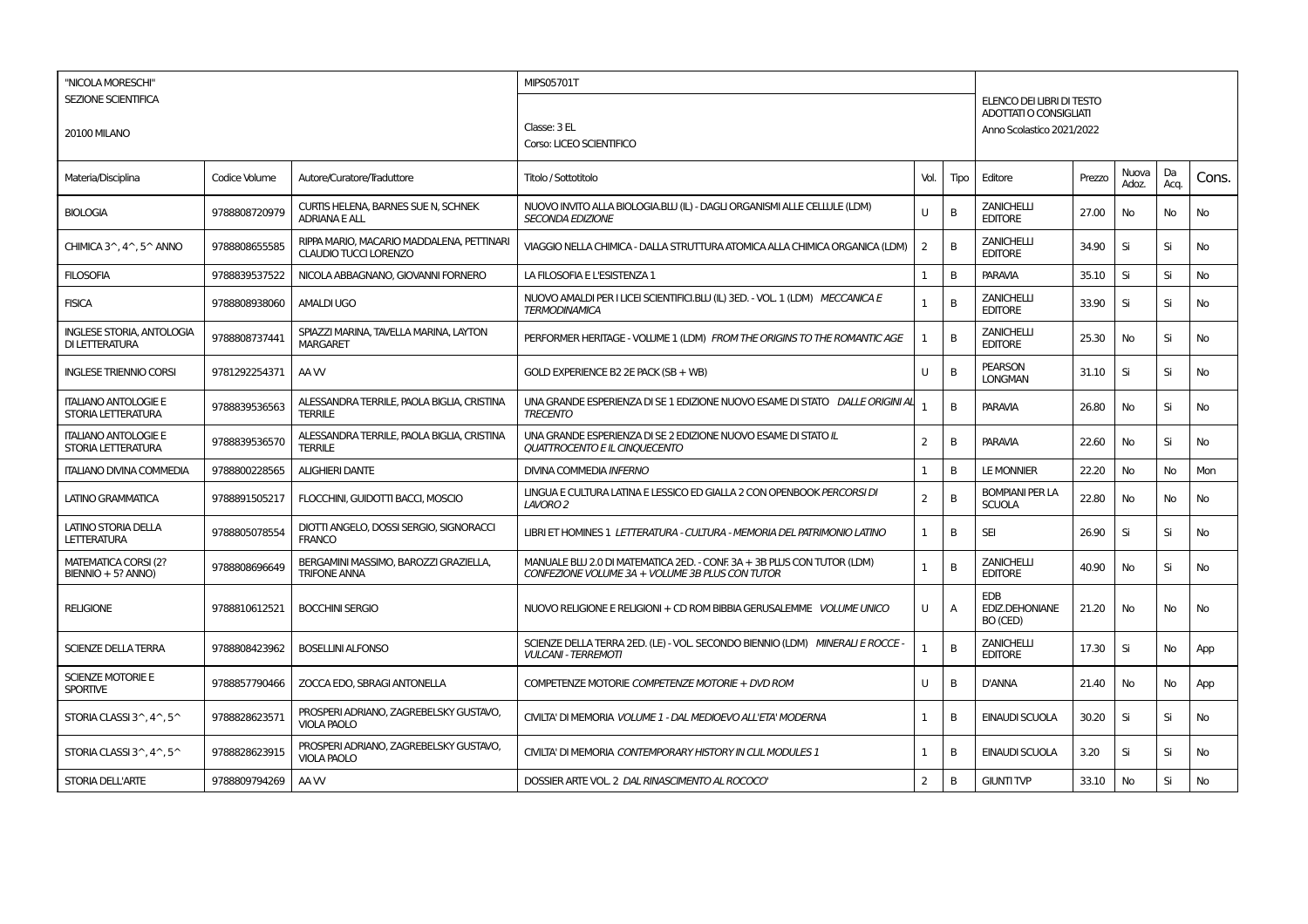| "NICOLA MORESCHI"                                                    |               |                                                              | <b>MIPS05701T</b>                                                                                                                              |                |                |                                                                                 |        |                |            |           |
|----------------------------------------------------------------------|---------------|--------------------------------------------------------------|------------------------------------------------------------------------------------------------------------------------------------------------|----------------|----------------|---------------------------------------------------------------------------------|--------|----------------|------------|-----------|
| <b>SEZIONE SCIENTIFICA</b><br><b>20100 MILANO</b>                    |               |                                                              | Classe: 4 AL<br>Corso: LICEO SCIENTIFICO                                                                                                       |                |                | ELENCO DEI LIBRI DI TESTO<br>ADOTTATI O CONSIGUATI<br>Anno Scolastico 2021/2022 |        |                |            |           |
| Materia/Disciplina                                                   | Codice Volume | Autore/Curatore/Traduttore                                   | Titolo / Sottotitolo                                                                                                                           | Vol.           | Tipo           | Editore                                                                         | Prezzo | Nuova<br>Adoz. | Da<br>Acq. | Cons.     |
| <b>BIOLOGIA</b>                                                      | 9788808924131 | CURTIS HELENA, BARNES SUE N,<br><b>SCHNEK ADRIANA E ALL</b>  | NUOVO INVITO ALLA BIOLOGIA.BLU (IL) - IL CORPO UMANO (LDM) SECONDA EDIZIONE                                                                    | U              | B              | <b>ZANICHELLI</b><br><b>EDITORE</b>                                             | 30.10  | No             | Si         | No        |
| CHIMICA 3 <sup><math>\land</math></sup> , 4 $\land$ , 5 $\land$ ANNO | 9788808837936 | <b>RIPPA MARIO</b>                                           | NUOVA CHIMICA DI RIPPA (LA) - VOLUME U PER IL SECONDO BIENNIO (LDM) VERSIONE BLU, DALLA<br>STRUTTURA ATOMICA ALLE TRASFORMAZIONI DELLA MATERIA | U              | B              | <b>BOVOLENTA</b>                                                                | 34.30  | <b>No</b>      | No         | No        |
| <b>FILOSOFIA</b>                                                     | 9788839522313 | ABBAGNANO, FORNERO, BURGHI                                   | <b>RICERCA DEL PENSIERO 2</b>                                                                                                                  | $\overline{2}$ | В              | <b>PARAVIA</b>                                                                  | 46.90  | No             | Si         | No        |
| <b>FISICA</b>                                                        | 9788863647907 | <b>WALKER</b>                                                | FISICA - MODELLI TEORICI E PROBLEM SOLVING 2                                                                                                   | $\overline{2}$ | <sub>B</sub>   | <b>LINX</b>                                                                     | 28.60  | <b>No</b>      | Si         | <b>No</b> |
| <b>INGLESE STORIA, ANTOLOGIA</b><br>DI LETTERATURA                   | 9788808737441 | SPIAZZI MARINA. TAVELLA MARINA.<br><b>LAYTON MARGARET</b>    | PERFORMER HERITAGE - VOLUME 1 (LDM) FROM THE ORIGINS TO THE ROMANTIC AGE                                                                       | $\mathbf{1}$   | B              | <b>ZANICHELLI</b><br><b>EDITORE</b>                                             | 25.30  | <b>No</b>      | <b>No</b>  | No        |
| <b>INGLESE TRIENNIO CORSI</b>                                        | 9788883395062 | AA W                                                         | GOLD FIRST 2018 COURSEBOOK + MAXIMISER WITHOUT KEY+LIBRO LIOUIDO                                                                               | U              | B              | <b>PEARSON</b><br><b>LONGMAN</b>                                                | 36.40  | <b>No</b>      | <b>No</b>  | No        |
| <b>ITALIANO ANTOLOGIE E</b><br>STORIA LETTERATURA                    | 9788839536570 | ALESSANDRA TERRILE, PAOLA BIGLIA.<br><b>CRISTINA TERRILE</b> | UNA GRANDE ESPERIENZA DI SE 2 EDIZIONE NUOVO ESAME DI STATO IL QUATTROCENTO E IL<br><b>CINOUECENTO</b>                                         | $\overline{2}$ | B              | <b>PARAVIA</b>                                                                  | 22.60  | <b>No</b>      | Si         | <b>No</b> |
| <b>ITALIANO ANTOLOGIE E</b><br>STORIA LETTERATURA                    | 9788839536587 | ALESSANDRA TERRILE, PAOLA BIGLIA.<br><b>CRISTINA TERRILE</b> | UNA GRANDE ESPERIENZA DI SE 3 EDIZIONE NUOVO ESAME DI STATO DAL SEICENTO ALLA PRIMA<br><b>META DELL'OTTOCENTO</b>                              | 3              | <sub>B</sub>   | <b>PARAVIA</b>                                                                  | 37.10  | <b>No</b>      | Si         | <b>No</b> |
| <b>ITALIANO DIVINA COMMEDIA</b>                                      | 9788800228572 | <b>ALIGHIERI DANTE</b>                                       | <b>DIVINA COMMEDIA PURGATORIO</b>                                                                                                              | $\overline{2}$ | B              | <b>LE MONNIER</b>                                                               | 22.20  | <b>No</b>      | No         | App       |
| <b>LATINO STORIA DELLA</b><br><b>LETTERATURA</b>                     | 9788839519412 | <b>GARBARINO GIOVANNA</b>                                    | <b>LUMINIS ORAE 2</b>                                                                                                                          | 2              | В              | PARAVIA                                                                         | 23.60  | <b>No</b>      | Si         | No        |
| <b>MATEMATICA CORSI (2)</b><br>BIENNIO + 5 ANNO)                     | 9788808439017 | BERGAMINI MASSIMO, BAROZZI<br><b>GRAZIELLA, TRIFONE ANNA</b> | MANUALE BLU 2.0 DI MATEMATICA 2ED. - CONF. 4A + 4B PLUS CON TUTOR (LDM) CONFEZIONE<br>VOLUME 4A + VOLUME 4B PLUS CON TUTOR                     | $\overline{2}$ | B              | <b>ZANICHELLI</b><br><b>EDITORE</b>                                             | 40.80  | <b>No</b>      | Si         | <b>No</b> |
| <b>RELIGIONE</b>                                                     | 9788810612521 | <b>BOCCHINI SERGIO</b>                                       | NUOVO RELIGIONE E RELIGIONI + CD ROM BIBBIA GERUSALEMME VOLUME UNICO                                                                           | U              | $\overline{A}$ | <b>EDB</b><br><b>EDIZ.DEHONIANE</b><br>BO (CED)                                 | 21.20  | <b>No</b>      | <b>No</b>  | No        |
| <b>SCIENZE DELLA TERRA</b>                                           | 9788808535092 | <b>BOSELLINI ALFONSO</b>                                     | SCIENZE DELLA TERRA (LE) - VOL B MULTIMEDIALE (LDM) MINERALI, ROCCE, VULCANI, TERREMOTI                                                        | U              | B              | <b>BOVOLENTA</b>                                                                | 17.40  | No             | No         | App       |
| <b>SCIENZE MOTORIE E</b><br><b>SPORTIVE</b>                          | 9788857790466 | ZOCCA EDO, SBRAGI ANTONELLA                                  | COMPETENZE MOTORIE COMPETENZE MOTORIE + DVD ROM                                                                                                | U              | B              | <b>D'ANNA</b>                                                                   | 21.40  | <b>No</b>      | No         | App       |
| STORIA CLASSI 3^, 4^, 5^                                             | 9788828620075 | PROSPERI ADRIANO, ZAGREBELSKY<br><b>GUSTAVO, VIOLA PAOLO</b> | STORIA: PER DIVENTARE CITTADINI VOLUME 2. DALL'ETA' DELLE RIVOLUZIONI ALLA FINE DELL' '800<br>+ ATLANTE GEOPOLI                                | $\overline{2}$ | B              | <b>EINAUDI SCUOLA</b>                                                           | 34.40  | <b>No</b>      | Si         | No        |
| STORIA DELL'ARTE                                                     | 9788809794269 | AA W                                                         | DOSSIER ARTE VOL. 2 DAL RINASCIMENTO AL ROCOCO'                                                                                                | $\overline{2}$ | В              | <b>GIUNTI TVP</b>                                                               | 33.10  | <b>No</b>      | <b>No</b>  | No        |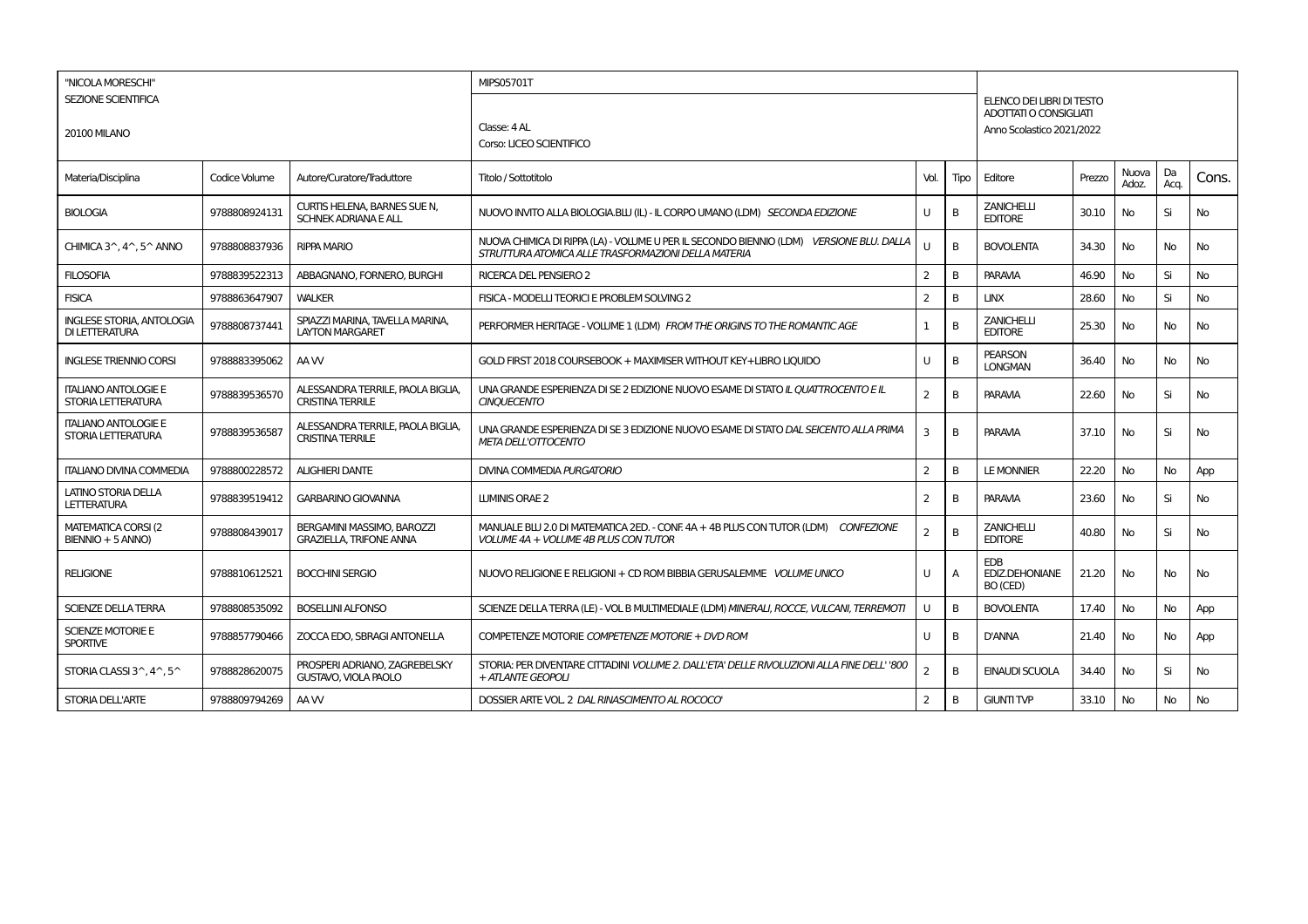| "NICOLA MORESCHI"<br><b>SEZIONE SCIENTIFICA</b><br><b>20100 MILANO</b> |               |                                                              | <b>MIPS05701T</b>                                                                                                                              |                |                |                                                 |                                                                                 |                |            |           |  |
|------------------------------------------------------------------------|---------------|--------------------------------------------------------------|------------------------------------------------------------------------------------------------------------------------------------------------|----------------|----------------|-------------------------------------------------|---------------------------------------------------------------------------------|----------------|------------|-----------|--|
|                                                                        |               |                                                              | Classe: 4 BL<br>Corso: LICEO SCIENTIFICO                                                                                                       |                |                |                                                 | ELENCO DEI LIBRI DI TESTO<br>ADOTTATI O CONSIGUATI<br>Anno Scolastico 2021/2022 |                |            |           |  |
| Materia/Disciplina                                                     | Codice Volume | Autore/Curatore/Traduttore                                   | Titolo / Sottotitolo                                                                                                                           | Vol.           | Tipo           | Editore                                         | Prezzo                                                                          | Nuova<br>Adoz. | Da<br>Acq. | Cons.     |  |
| <b>BIOLOGIA</b>                                                        | 9788808924131 | CURTIS HELENA, BARNES SUE N,<br><b>SCHNEK ADRIANA E ALL</b>  | NUOVO INVITO ALLA BIOLOGIA.BLU (IL) - IL CORPO UMANO (LDM) SECONDA EDIZIONE                                                                    | U              | B              | <b>ZANICHELLI</b><br><b>EDITORE</b>             | 30.10                                                                           | No             | Si         | No        |  |
| CHIMICA 3 <sup><math>\land</math></sup> , 4 $\land$ , 5 $\land$ ANNO   | 9788808837936 | <b>RIPPA MARIO</b>                                           | NUOVA CHIMICA DI RIPPA (LA) - VOLUME U PER IL SECONDO BIENNIO (LDM) VERSIONE BLU, DALLA<br>STRUTTURA ATOMICA ALLE TRASFORMAZIONI DELLA MATERIA | U              | B              | <b>BOVOLENTA</b>                                | 34.30                                                                           | <b>No</b>      | No         | No        |  |
| <b>FILOSOFIA</b>                                                       | 9788839522313 | ABBAGNANO, FORNERO, BURGHI                                   | <b>RICERCA DEL PENSIERO 2</b>                                                                                                                  | $\overline{2}$ | В              | <b>PARAVIA</b>                                  | 46.90                                                                           | No             | Si         | No        |  |
| <b>FISICA</b>                                                          | 9788863647907 | <b>WALKER</b>                                                | FISICA - MODELLI TEORICI E PROBLEM SOLVING 2                                                                                                   | $\overline{2}$ | <sub>B</sub>   | <b>LINX</b>                                     | 28.60                                                                           | <b>No</b>      | Si         | <b>No</b> |  |
| <b>INGLESE STORIA, ANTOLOGIA</b><br>DI LETTERATURA                     | 9788808737441 | SPIAZZI MARINA. TAVELLA MARINA.<br><b>LAYTON MARGARET</b>    | PERFORMER HERITAGE - VOLUME 1 (LDM) FROM THE ORIGINS TO THE ROMANTIC AGE                                                                       | $\mathbf{1}$   | B              | <b>ZANICHELLI</b><br><b>EDITORE</b>             | 25.30                                                                           | <b>No</b>      | <b>No</b>  | No        |  |
| <b>INGLESE TRIENNIO CORSI</b>                                          | 9788883395062 | AA W                                                         | GOLD FIRST 2018 COURSEBOOK + MAXIMISER WITHOUT KEY+LIBRO LIOUIDO                                                                               | U              | B              | <b>PEARSON</b><br><b>LONGMAN</b>                | 36.40                                                                           | <b>No</b>      | <b>No</b>  | No        |  |
| <b>ITALIANO ANTOLOGIE E</b><br>STORIA LETTERATURA                      | 9788839536570 | ALESSANDRA TERRILE, PAOLA BIGLIA.<br><b>CRISTINA TERRILE</b> | UNA GRANDE ESPERIENZA DI SE 2 EDIZIONE NUOVO ESAME DI STATO IL QUATTROCENTO E IL<br><b>CINOUECENTO</b>                                         | $\overline{2}$ | B              | <b>PARAVIA</b>                                  | 22.60                                                                           | <b>No</b>      | Si         | <b>No</b> |  |
| <b>ITALIANO ANTOLOGIE E</b><br>STORIA LETTERATURA                      | 9788839536587 | ALESSANDRA TERRILE, PAOLA BIGLIA.<br><b>CRISTINA TERRILE</b> | UNA GRANDE ESPERIENZA DI SE 3 EDIZIONE NUOVO ESAME DI STATO DAL SEICENTO ALLA PRIMA<br><b>META DELL'OTTOCENTO</b>                              | 3              | <sub>B</sub>   | <b>PARAVIA</b>                                  | 37.10                                                                           | <b>No</b>      | Si         | <b>No</b> |  |
| <b>ITALIANO DIVINA COMMEDIA</b>                                        | 9788800228572 | <b>ALIGHIERI DANTE</b>                                       | <b>DIVINA COMMEDIA PURGATORIO</b>                                                                                                              | $\overline{2}$ | B              | <b>LE MONNIER</b>                               | 22.20                                                                           | <b>No</b>      | No         | App       |  |
| <b>LATINO STORIA DELLA</b><br><b>LETTERATURA</b>                       | 9788839519412 | <b>GARBARINO GIOVANNA</b>                                    | <b>LUMINIS ORAE 2</b>                                                                                                                          | 2              | В              | PARAVIA                                         | 23.60                                                                           | <b>No</b>      | Si         | No        |  |
| <b>MATEMATICA CORSI (2)</b><br>BIENNIO + 5 ANNO)                       | 9788808439017 | BERGAMINI MASSIMO, BAROZZI<br><b>GRAZIELLA, TRIFONE ANNA</b> | MANUALE BLU 2.0 DI MATEMATICA 2ED. - CONF. 4A + 4B PLUS CON TUTOR (LDM) CONFEZIONE<br>VOLUME 4A + VOLUME 4B PLUS CON TUTOR                     | $\overline{2}$ | B              | <b>ZANICHELLI</b><br><b>EDITORE</b>             | 40.80                                                                           | <b>No</b>      | Si         | <b>No</b> |  |
| <b>RELIGIONE</b>                                                       | 9788810612521 | <b>BOCCHINI SERGIO</b>                                       | NUOVO RELIGIONE E RELIGIONI + CD ROM BIBBIA GERUSALEMME VOLUME UNICO                                                                           | U              | $\overline{A}$ | <b>EDB</b><br><b>EDIZ.DEHONIANE</b><br>BO (CED) | 21.20                                                                           | <b>No</b>      | <b>No</b>  | No        |  |
| <b>SCIENZE DELLA TERRA</b>                                             | 9788808535092 | <b>BOSELLINI ALFONSO</b>                                     | SCIENZE DELLA TERRA (LE) - VOL B MULTIMEDIALE (LDM) MINERALI, ROCCE, VULCANI, TERREMOTI                                                        | U              | B              | <b>BOVOLENTA</b>                                | 17.40                                                                           | No             | No         | App       |  |
| <b>SCIENZE MOTORIE E</b><br><b>SPORTIVE</b>                            | 9788857790466 | ZOCCA EDO, SBRAGI ANTONELLA                                  | COMPETENZE MOTORIE COMPETENZE MOTORIE + DVD ROM                                                                                                | U              | B              | <b>D'ANNA</b>                                   | 21.40                                                                           | <b>No</b>      | No         | App       |  |
| STORIA CLASSI 3^, 4^, 5^                                               | 9788828620075 | PROSPERI ADRIANO, ZAGREBELSKY<br><b>GUSTAVO, VIOLA PAOLO</b> | STORIA: PER DIVENTARE CITTADINI VOLUME 2. DALL'ETA' DELLE RIVOLUZIONI ALLA FINE DELL' '800<br>+ ATLANTE GEOPOLI                                | $\overline{2}$ | B              | <b>EINAUDI SCUOLA</b>                           | 34.40                                                                           | <b>No</b>      | Si         | No        |  |
| STORIA DELL'ARTE                                                       | 9788809794269 | AA W                                                         | DOSSIER ARTE VOL. 2 DAL RINASCIMENTO AL ROCOCO'                                                                                                | $\overline{2}$ | В              | <b>GIUNTI TVP</b>                               | 33.10                                                                           | <b>No</b>      | No         | No        |  |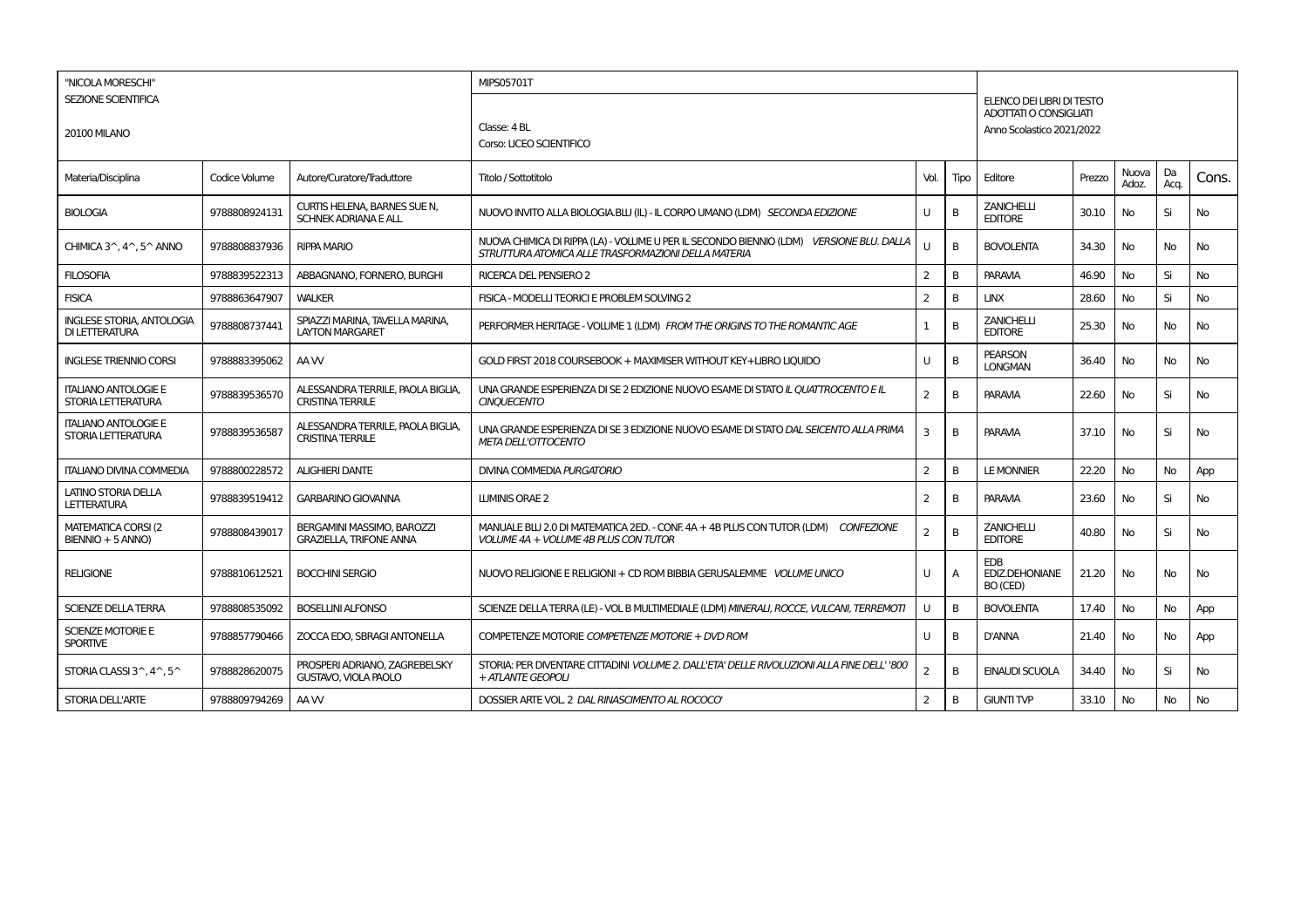| "NICOLA MORESCHI"<br><b>SEZIONE SCIENTIFICA</b><br><b>20100 MILANO</b> |               |                                                              | <b>MIPS05701T</b>                                                                                                                              |                |                |                                                 |                                                                                 |                |            |           |  |
|------------------------------------------------------------------------|---------------|--------------------------------------------------------------|------------------------------------------------------------------------------------------------------------------------------------------------|----------------|----------------|-------------------------------------------------|---------------------------------------------------------------------------------|----------------|------------|-----------|--|
|                                                                        |               |                                                              | Classe: 4 CL<br>Corso: LICEO SCIENTIFICO                                                                                                       |                |                |                                                 | ELENCO DEI LIBRI DI TESTO<br>ADOTTATI O CONSIGUATI<br>Anno Scolastico 2021/2022 |                |            |           |  |
| Materia/Disciplina                                                     | Codice Volume | Autore/Curatore/Traduttore                                   | Titolo / Sottotitolo                                                                                                                           | Vol.           | Tipo           | Editore                                         | Prezzo                                                                          | Nuova<br>Adoz. | Da<br>Acq. | Cons.     |  |
| <b>BIOLOGIA</b>                                                        | 9788808924131 | CURTIS HELENA, BARNES SUE N,<br><b>SCHNEK ADRIANA E ALL</b>  | NUOVO INVITO ALLA BIOLOGIA.BLU (IL) - IL CORPO UMANO (LDM) SECONDA EDIZIONE                                                                    | U              | B              | <b>ZANICHELLI</b><br><b>EDITORE</b>             | 30.10                                                                           | No             | Si         | No        |  |
| CHIMICA 3 <sup><math>\land</math></sup> , 4 $\land$ , 5 $\land$ ANNO   | 9788808837936 | <b>RIPPA MARIO</b>                                           | NUOVA CHIMICA DI RIPPA (LA) - VOLUME U PER IL SECONDO BIENNIO (LDM) VERSIONE BLU, DALLA<br>STRUTTURA ATOMICA ALLE TRASFORMAZIONI DELLA MATERIA | U              | B              | <b>BOVOLENTA</b>                                | 34.30                                                                           | <b>No</b>      | No         | No        |  |
| <b>FILOSOFIA</b>                                                       | 9788839522313 | ABBAGNANO, FORNERO, BURGHI                                   | <b>RICERCA DEL PENSIERO 2</b>                                                                                                                  | $\overline{2}$ | В              | <b>PARAVIA</b>                                  | 46.90                                                                           | No             | Si         | No        |  |
| <b>FISICA</b>                                                          | 9788863647907 | <b>WALKER</b>                                                | FISICA - MODELLI TEORICI E PROBLEM SOLVING 2                                                                                                   | $\overline{2}$ | B              | <b>LINX</b>                                     | 28.60                                                                           | <b>No</b>      | Si         | <b>No</b> |  |
| <b>INGLESE STORIA, ANTOLOGIA</b><br>DI LETTERATURA                     | 9788808737441 | SPIAZZI MARINA. TAVELLA MARINA.<br><b>LAYTON MARGARET</b>    | PERFORMER HERITAGE - VOLUME 1 (LDM) FROM THE ORIGINS TO THE ROMANTIC AGE                                                                       | $\mathbf{1}$   | B              | <b>ZANICHELLI</b><br><b>EDITORE</b>             | 25.30                                                                           | <b>No</b>      | <b>No</b>  | No        |  |
| <b>INGLESE TRIENNIO CORSI</b>                                          | 9788883395062 | AA W                                                         | GOLD FIRST 2018 COURSEBOOK + MAXIMISER WITHOUT KEY+LIBRO LIOUIDO                                                                               | U              | B              | <b>PEARSON</b><br><b>LONGMAN</b>                | 36.40                                                                           | <b>No</b>      | <b>No</b>  | No        |  |
| <b>ITALIANO ANTOLOGIE E</b><br>STORIA LETTERATURA                      | 9788839536570 | ALESSANDRA TERRILE, PAOLA BIGLIA.<br><b>CRISTINA TERRILE</b> | UNA GRANDE ESPERIENZA DI SE 2 EDIZIONE NUOVO ESAME DI STATO IL QUATTROCENTO E IL<br><b>CINOUECENTO</b>                                         | $\overline{2}$ | B              | <b>PARAVIA</b>                                  | 22.60                                                                           | <b>No</b>      | Si         | <b>No</b> |  |
| <b>ITALIANO ANTOLOGIE E</b><br>STORIA LETTERATURA                      | 9788839536587 | ALESSANDRA TERRILE, PAOLA BIGLIA.<br><b>CRISTINA TERRILE</b> | UNA GRANDE ESPERIENZA DI SE 3 EDIZIONE NUOVO ESAME DI STATO DAL SEICENTO ALLA PRIMA<br><b>META DELL'OTTOCENTO</b>                              | 3              | <sub>B</sub>   | <b>PARAVIA</b>                                  | 37.10                                                                           | <b>No</b>      | Si         | <b>No</b> |  |
| <b>ITALIANO DIVINA COMMEDIA</b>                                        | 9788800228572 | <b>ALIGHIERI DANTE</b>                                       | <b>DIVINA COMMEDIA PURGATORIO</b>                                                                                                              | $\overline{2}$ | B              | <b>LE MONNIER</b>                               | 22.20                                                                           | <b>No</b>      | No         | App       |  |
| LATINO STORIA DELLA<br><b>LETTERATURA</b>                              | 9788839519412 | <b>GARBARINO GIOVANNA</b>                                    | <b>LUMINIS ORAE 2</b>                                                                                                                          | 2              | В              | PARAVIA                                         | 23.60                                                                           | <b>No</b>      | Si         | No        |  |
| <b>MATEMATICA CORSI (2)</b><br>BIENNIO + 5 ANNO)                       | 9788808439017 | BERGAMINI MASSIMO, BAROZZI<br><b>GRAZIELLA, TRIFONE ANNA</b> | MANUALE BLU 2.0 DI MATEMATICA 2ED. - CONF. 4A + 4B PLUS CON TUTOR (LDM) CONFEZIONE<br>VOLUME 4A + VOLUME 4B PLUS CON TUTOR                     | $\overline{2}$ | B              | <b>ZANICHELLI</b><br><b>EDITORE</b>             | 40.80                                                                           | <b>No</b>      | Si         | <b>No</b> |  |
| <b>RELIGIONE</b>                                                       | 9788810612521 | <b>BOCCHINI SERGIO</b>                                       | NUOVO RELIGIONE E RELIGIONI + CD ROM BIBBIA GERUSALEMME VOLUME UNICO                                                                           | U              | $\overline{A}$ | <b>EDB</b><br><b>EDIZ.DEHONIANE</b><br>BO (CED) | 21.20                                                                           | <b>No</b>      | <b>No</b>  | No        |  |
| <b>SCIENZE DELLA TERRA</b>                                             | 9788808535092 | <b>BOSELLINI ALFONSO</b>                                     | SCIENZE DELLA TERRA (LE) - VOL B MULTIMEDIALE (LDM) MINERALI, ROCCE, VULCANI, TERREMOTI                                                        | U              | B              | <b>BOVOLENTA</b>                                | 17.40                                                                           | No             | No         | App       |  |
| <b>SCIENZE MOTORIE E</b><br><b>SPORTIVE</b>                            | 9788857790466 | ZOCCA EDO, SBRAGI ANTONELLA                                  | COMPETENZE MOTORIE COMPETENZE MOTORIE + DVD ROM                                                                                                | U              | B              | <b>D'ANNA</b>                                   | 21.40                                                                           | <b>No</b>      | No         | App       |  |
| STORIA CLASSI 3^, 4^, 5^                                               | 9788828620075 | PROSPERI ADRIANO, ZAGREBELSKY<br><b>GUSTAVO, VIOLA PAOLO</b> | STORIA: PER DIVENTARE CITTADINI VOLUME 2. DALL'ETA' DELLE RIVOLUZIONI ALLA FINE DELL' '800<br>+ ATLANTE GEOPOLI                                | $\overline{2}$ | B              | <b>EINAUDI SCUOLA</b>                           | 34.40                                                                           | <b>No</b>      | Si         | No        |  |
| STORIA DELL'ARTE                                                       | 9788809794269 | AA W                                                         | DOSSIER ARTE VOL. 2 DAL RINASCIMENTO AL ROCOCO'                                                                                                | $\overline{2}$ | В              | <b>GIUNTI TVP</b>                               | 33.10                                                                           | <b>No</b>      | <b>No</b>  | No        |  |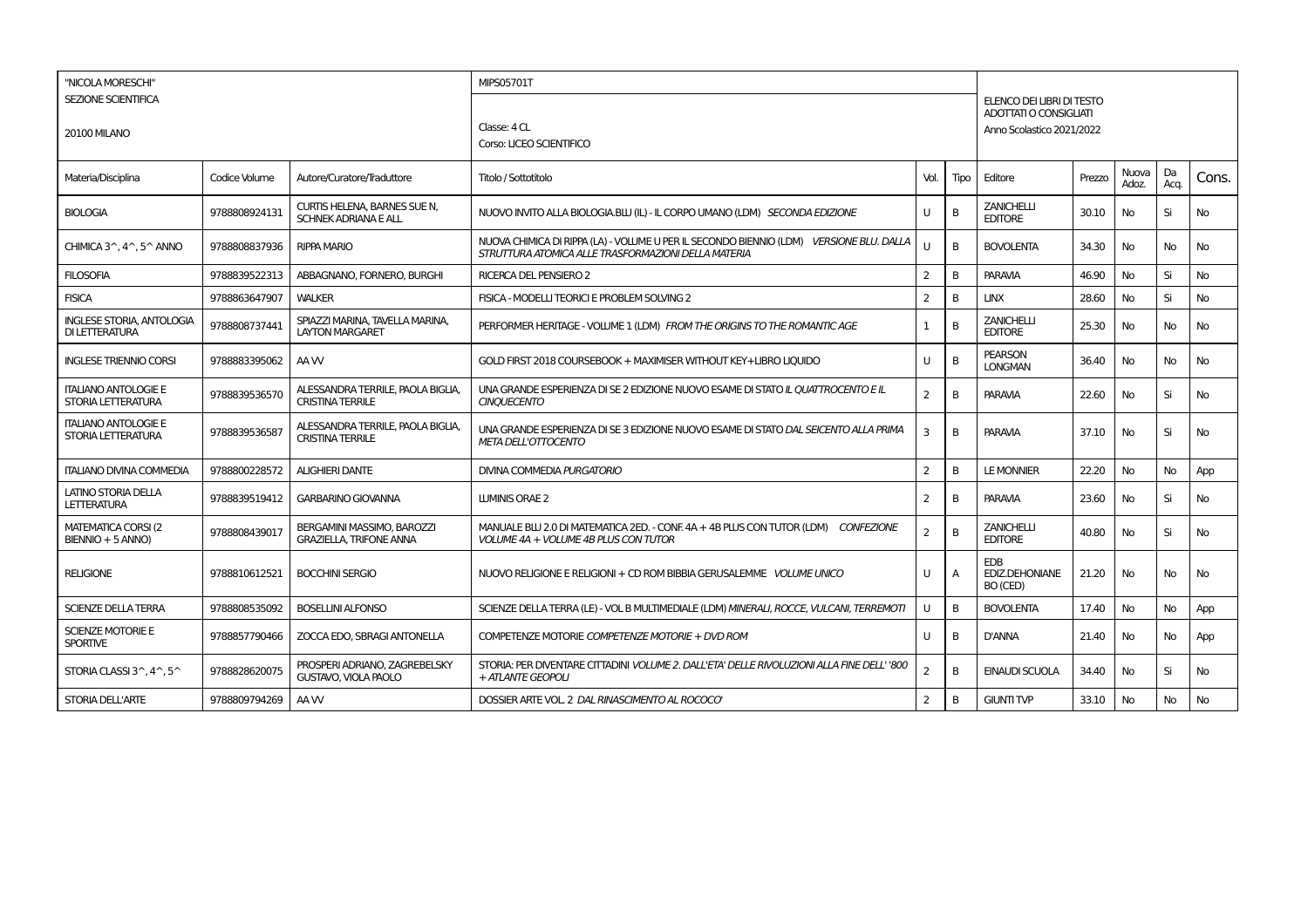| "NICOLA MORESCHI"<br><b>SEZIONE SCIENTIFICA</b><br><b>20100 MILANO</b> |               |                                                              | <b>MIPS05701T</b>                                                                                                                              |                |                |                                                 |                                                                                 |                |            |           |  |
|------------------------------------------------------------------------|---------------|--------------------------------------------------------------|------------------------------------------------------------------------------------------------------------------------------------------------|----------------|----------------|-------------------------------------------------|---------------------------------------------------------------------------------|----------------|------------|-----------|--|
|                                                                        |               |                                                              | Classe: 4 DL<br>Corso: LICEO SCIENTIFICO                                                                                                       |                |                |                                                 | ELENCO DEI LIBRI DI TESTO<br>ADOTTATI O CONSIGUATI<br>Anno Scolastico 2021/2022 |                |            |           |  |
| Materia/Disciplina                                                     | Codice Volume | Autore/Curatore/Traduttore                                   | Titolo / Sottotitolo                                                                                                                           | Vol.           | Tipo           | Editore                                         | Prezzo                                                                          | Nuova<br>Adoz. | Da<br>Acq. | Cons.     |  |
| <b>BIOLOGIA</b>                                                        | 9788808924131 | CURTIS HELENA, BARNES SUE N,<br><b>SCHNEK ADRIANA E ALL</b>  | NUOVO INVITO ALLA BIOLOGIA.BLU (IL) - IL CORPO UMANO (LDM) SECONDA EDIZIONE                                                                    | U              | B              | <b>ZANICHELLI</b><br><b>EDITORE</b>             | 30.10                                                                           | No             | Si         | No        |  |
| CHIMICA 3 <sup><math>\land</math></sup> , 4 $\land$ , 5 $\land$ ANNO   | 9788808837936 | <b>RIPPA MARIO</b>                                           | NUOVA CHIMICA DI RIPPA (LA) - VOLUME U PER IL SECONDO BIENNIO (LDM) VERSIONE BLU, DALLA<br>STRUTTURA ATOMICA ALLE TRASFORMAZIONI DELLA MATERIA | U              | B              | <b>BOVOLENTA</b>                                | 34.30                                                                           | <b>No</b>      | No         | No        |  |
| <b>FILOSOFIA</b>                                                       | 9788839522313 | ABBAGNANO, FORNERO, BURGHI                                   | <b>RICERCA DEL PENSIERO 2</b>                                                                                                                  | $\overline{2}$ | В              | <b>PARAVIA</b>                                  | 46.90                                                                           | No             | Si         | No        |  |
| <b>FISICA</b>                                                          | 9788863647907 | <b>WALKER</b>                                                | FISICA - MODELLI TEORICI E PROBLEM SOLVING 2                                                                                                   | $\overline{2}$ | <sub>B</sub>   | <b>LINX</b>                                     | 28.60                                                                           | <b>No</b>      | Si         | <b>No</b> |  |
| <b>INGLESE STORIA, ANTOLOGIA</b><br>DI LETTERATURA                     | 9788808737441 | SPIAZZI MARINA. TAVELLA MARINA.<br><b>LAYTON MARGARET</b>    | PERFORMER HERITAGE - VOLUME 1 (LDM) FROM THE ORIGINS TO THE ROMANTIC AGE                                                                       | $\mathbf{1}$   | B              | <b>ZANICHELLI</b><br><b>EDITORE</b>             | 25.30                                                                           | <b>No</b>      | <b>No</b>  | No        |  |
| <b>INGLESE TRIENNIO CORSI</b>                                          | 9788883395062 | AA W                                                         | GOLD FIRST 2018 COURSEBOOK + MAXIMISER WITHOUT KEY+LIBRO LIOUIDO                                                                               | U              | B              | <b>PEARSON</b><br><b>LONGMAN</b>                | 36.40                                                                           | <b>No</b>      | <b>No</b>  | No        |  |
| <b>ITALIANO ANTOLOGIE E</b><br>STORIA LETTERATURA                      | 9788839536570 | ALESSANDRA TERRILE, PAOLA BIGLIA.<br><b>CRISTINA TERRILE</b> | UNA GRANDE ESPERIENZA DI SE 2 EDIZIONE NUOVO ESAME DI STATO IL QUATTROCENTO E IL<br><b>CINOUECENTO</b>                                         | $\overline{2}$ | B              | <b>PARAVIA</b>                                  | 22.60                                                                           | <b>No</b>      | Si         | <b>No</b> |  |
| <b>ITALIANO ANTOLOGIE E</b><br>STORIA LETTERATURA                      | 9788839536587 | ALESSANDRA TERRILE, PAOLA BIGLIA.<br><b>CRISTINA TERRILE</b> | UNA GRANDE ESPERIENZA DI SE 3 EDIZIONE NUOVO ESAME DI STATO DAL SEICENTO ALLA PRIMA<br><b>META DELL'OTTOCENTO</b>                              | 3              | <sub>B</sub>   | <b>PARAVIA</b>                                  | 37.10                                                                           | <b>No</b>      | Si         | <b>No</b> |  |
| <b>ITALIANO DIVINA COMMEDIA</b>                                        | 9788800228572 | <b>ALIGHIERI DANTE</b>                                       | <b>DIVINA COMMEDIA PURGATORIO</b>                                                                                                              | $\overline{2}$ | B              | <b>LE MONNIER</b>                               | 22.20                                                                           | <b>No</b>      | No         | App       |  |
| LATINO STORIA DELLA<br><b>LETTERATURA</b>                              | 9788839519412 | <b>GARBARINO GIOVANNA</b>                                    | <b>LUMINIS ORAE 2</b>                                                                                                                          | 2              | В              | PARAVIA                                         | 23.60                                                                           | <b>No</b>      | Si         | No        |  |
| <b>MATEMATICA CORSI (2)</b><br>BIENNIO + 5 ANNO)                       | 9788808439017 | BERGAMINI MASSIMO, BAROZZI<br><b>GRAZIELLA, TRIFONE ANNA</b> | MANUALE BLU 2.0 DI MATEMATICA 2ED. - CONF. 4A + 4B PLUS CON TUTOR (LDM) CONFEZIONE<br>VOLUME 4A + VOLUME 4B PLUS CON TUTOR                     | $\overline{2}$ | B              | <b>ZANICHELLI</b><br><b>EDITORE</b>             | 40.80                                                                           | <b>No</b>      | Si         | <b>No</b> |  |
| <b>RELIGIONE</b>                                                       | 9788810612521 | <b>BOCCHINI SERGIO</b>                                       | NUOVO RELIGIONE E RELIGIONI + CD ROM BIBBIA GERUSALEMME VOLUME UNICO                                                                           | U              | $\overline{A}$ | <b>EDB</b><br><b>EDIZ.DEHONIANE</b><br>BO (CED) | 21.20                                                                           | <b>No</b>      | <b>No</b>  | No        |  |
| <b>SCIENZE DELLA TERRA</b>                                             | 9788808535092 | <b>BOSELLINI ALFONSO</b>                                     | SCIENZE DELLA TERRA (LE) - VOL B MULTIMEDIALE (LDM) MINERALI, ROCCE, VULCANI, TERREMOTI                                                        | U              | B              | <b>BOVOLENTA</b>                                | 17.40                                                                           | No             | No         | App       |  |
| <b>SCIENZE MOTORIE E</b><br><b>SPORTIVE</b>                            | 9788857790466 | ZOCCA EDO, SBRAGI ANTONELLA                                  | COMPETENZE MOTORIE COMPETENZE MOTORIE + DVD ROM                                                                                                | U              | B              | <b>D'ANNA</b>                                   | 21.40                                                                           | <b>No</b>      | No         | App       |  |
| STORIA CLASSI 3^, 4^, 5^                                               | 9788828620075 | PROSPERI ADRIANO, ZAGREBELSKY<br><b>GUSTAVO, VIOLA PAOLO</b> | STORIA: PER DIVENTARE CITTADINI VOLUME 2. DALL'ETA' DELLE RIVOLUZIONI ALLA FINE DELL' '800<br>+ ATLANTE GEOPOLI                                | $\overline{2}$ | B              | <b>EINAUDI SCUOLA</b>                           | 34.40                                                                           | <b>No</b>      | Si         | No        |  |
| STORIA DELL'ARTE                                                       | 9788809794269 | AA W                                                         | DOSSIER ARTE VOL. 2 DAL RINASCIMENTO AL ROCOCO'                                                                                                | $\overline{2}$ | В              | <b>GIUNTI TVP</b>                               | 33.10                                                                           | <b>No</b>      | <b>No</b>  | No        |  |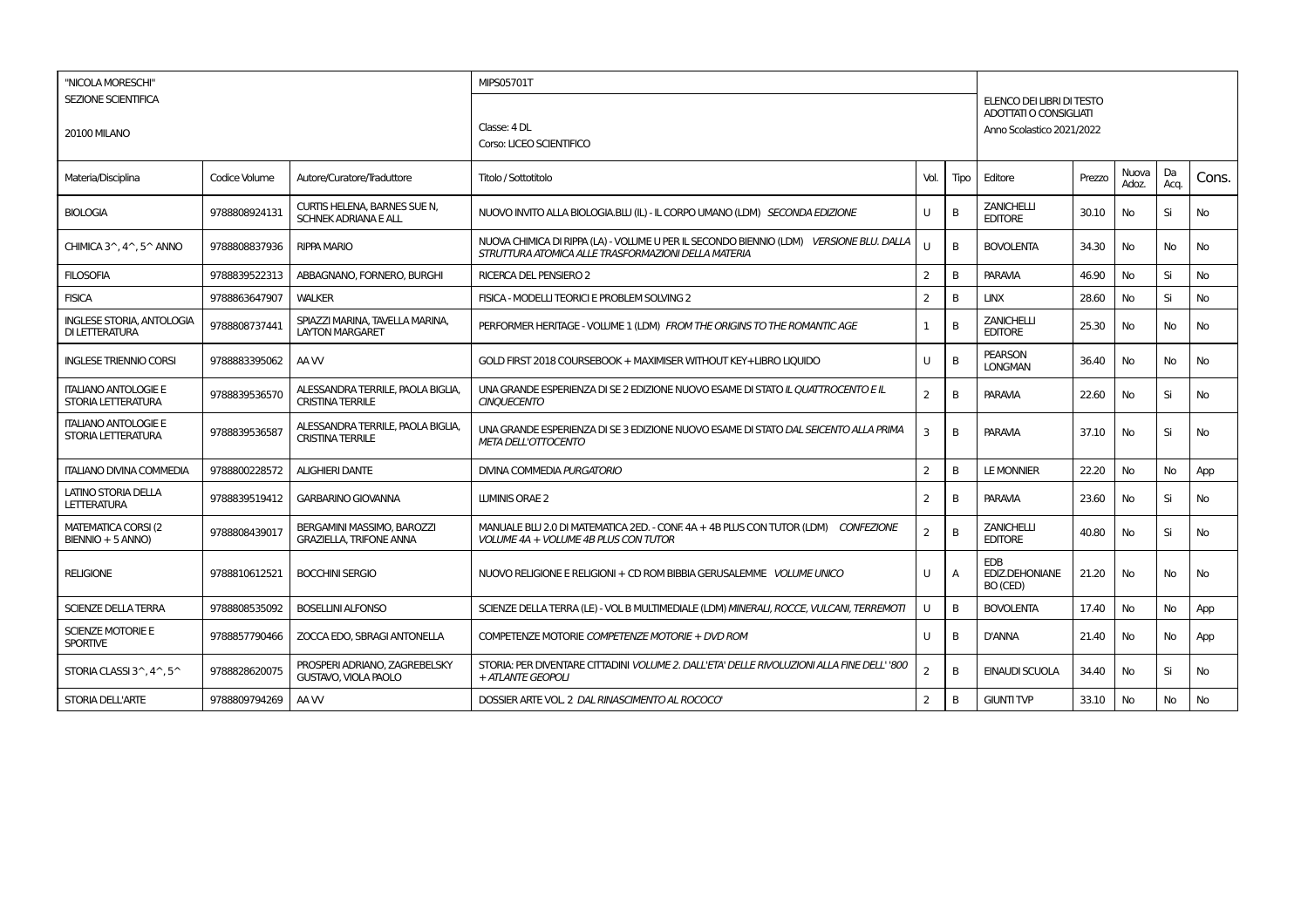| "NICOLA MORESCHI"<br>SEZIONE SCIENTIFICA<br><b>20100 MILANO</b> |               |                                                                      | <b>MIPS05701T</b>                                                                                               | ELENCO DEI LIBRI DI TESTO                                  |      |                                          |        |                |            |       |  |  |  |
|-----------------------------------------------------------------|---------------|----------------------------------------------------------------------|-----------------------------------------------------------------------------------------------------------------|------------------------------------------------------------|------|------------------------------------------|--------|----------------|------------|-------|--|--|--|
|                                                                 |               |                                                                      | Classe: 5 AL<br>Corso: LICEO SCIENTIFICO                                                                        | <b>ADOTTATI O CONSIGLIATI</b><br>Anno Scolastico 2021/2022 |      |                                          |        |                |            |       |  |  |  |
| Materia/Disciplina                                              | Codice Volume | Autore/Curatore/Traduttore                                           | Titolo / Sottotitolo                                                                                            | Vol.                                                       | Tipo | Editore                                  | Prezzo | Nuova<br>Adoz. | Da<br>Acq. | Cons. |  |  |  |
| <b>BIOLOGIA</b>                                                 | 9788808220653 | VALITUTTI GIUSEPPE, TADDEI NICCOLO', MAGA<br><b>GIOVANNI E ALTRI</b> | CARBONIO, METABOLISMO, BIOTECH (LDM) CHIMICA ORGANICA, BIOCHIMICA E<br><b>BIOTECNOLOGIE</b>                     | U                                                          | в    | <b>ZANICHELLI EDITORE</b>                | 24.40  | No             | Si         | No    |  |  |  |
| <b>BIOLOGIA</b>                                                 | 9788808130259 | CURTIS HELENA, BARNES SUE N, SCHNEK<br><b>ADRIANA E ALL</b>          | NUOVO INVITO ALLA BIOLOGIA.BLU (IL) - BIOLOGIA MOL, GENETICA, EVOL (LDM)<br><b>SECONDA EDIZIONE</b>             | U                                                          | B    | <b>ZANICHELLI EDITORE</b>                | 20.60  | No             | No         | App   |  |  |  |
| <b>FILOSOFIA</b>                                                | 9788839522337 | ABBAGNANO, FORNERO                                                   | RICERCA DEL PENSIERO 3A+3B                                                                                      | 3                                                          | B    | <b>PARAVIA</b>                           | 46.40  | No             | Si         | No    |  |  |  |
| <b>FISICA</b>                                                   | 9788863647921 | <b>WALKER</b>                                                        | FISICA - MODELLI TEORICI E PROBLEM SOLVING 3                                                                    | 3                                                          | B    | <b>LINX</b>                              | 34.10  | No             | Si         | No    |  |  |  |
| <b>INGLESE STORIA, ANTOLOGIA DI</b><br><b>LETTERATURA</b>       | 9788808899170 | SPIAZZI MARINA, TAVELLA MARINA                                       | PERFORMER HERITAGE - VOLUME 2 (LDM) FROM THE VICTORIAN AGE TO THE<br><b>PRESENT AGE</b>                         | $\overline{2}$                                             | B    | <b>ZANICHELLI EDITORE</b>                | 31.20  | No             | Si         | No    |  |  |  |
| <b>ITALIANO ANTOLOGIE E STORIA</b><br>LETTERATURA               | 9788839536594 | ALESSANDRA TERRILE, PAOLA BIGLIA<br><b>CRISTINA TERRILE</b>          | UNA GRANDE ESPERIENZA DI SE 4 EDIZIONE NUOVO ESAME DI STATO GIACOMO<br><b>LEOPARDI</b>                          | 4                                                          | B    | <b>PARAVIA</b>                           | 7.20   | Si             | Si         | No    |  |  |  |
| <b>ITALIANO ANTOLOGIE E STORIA</b><br><b>LETTERATURA</b>        | 9788839536600 | ALESSANDRA TERRILE, PAOLA BIGLIA,<br><b>CRISTINA TERRILE</b>         | UNA GRANDE ESPERIENZA DI SE 5 EDIZIONE NUOVO ESAME DI STATO LA SECONDA<br><b>META DELL'OTTOCENTO</b>            | 5                                                          | B    | <b>PARAVIA</b>                           | 23.10  | Si             | Si         | No    |  |  |  |
| <b>ITALIANO ANTOLOGIE E STORIA</b><br><b>LETTERATURA</b>        | 9788839536617 | ALESSANDRA TERRILE, PAOLA BIGLIA,<br><b>CRISTINA TERRILE</b>         | UNA GRANDE ESPERIENZA DI SE 6 EDIZIONE NUOVO ESAME DI STATO IL NOCENTO E<br><b>GLI ANNI DUEMILA</b>             | 6                                                          | В    | <b>PARAVIA</b>                           | 28.80  | Si             | Si         | No    |  |  |  |
| <b>ITALIANO DIVINA COMMEDIA</b>                                 | 9788800228589 | <b>ALIGHIERI DANTE</b>                                               | DIVINA COMMEDIA PARADISO                                                                                        | 3                                                          | B    | <b>LE MONNIER</b>                        | 22.20  | No             | No         | App   |  |  |  |
| LATINO STORIA DELLA<br><b>LETTERATURA</b>                       | 9788839519429 | <b>GARBARINO GIOVANNA</b>                                            | LUMINIS ORAE 3                                                                                                  | 3                                                          | в    | <b>PARAVIA</b>                           | 34.80  | No             | Si         | No    |  |  |  |
| <b>MATEMATICA CORSI (2? BIENNIO</b><br>$+5?$ ANNO)              | 9788808302953 | BERGAMINI MASSIMO, BAROZZI GRAZIELLA,<br><b>TRIFONE ANNA</b>         | MANUALE BLU 2.0 DI MATEMATICA 2ED. - VOLUME 5 PLUS CON TUTOR (LDM)                                              | 3                                                          | B    | <b>ZANICHELLI EDITORE</b>                | 35.30  | No             | Si         | No    |  |  |  |
| <b>RELIGIONE</b>                                                | 9788810612521 | <b>BOCCHINI SERGIO</b>                                               | NUOVO RELIGIONE E RELIGIONI + CD ROM BIBBIA GERUSALEMME VOLUME UNICO                                            | U                                                          | A    | <b>EDB</b><br>EDIZ.DEHONIANE BO<br>(CED) | 21.20  | No             | No         | No    |  |  |  |
| <b>SCIENZE DELLA TERRA</b>                                      | 9788808935090 | <b>BOSELLINI ALFONSO</b>                                             | SCIENZE DELLA TERRA (LE) - VOL D MULTIMEDIALE (LDM) TETTONICA DELLE<br><b>PLACCHE</b>                           | U                                                          | B    | <b>BOVOLENTA</b>                         | 10.30  | <b>No</b>      | No         | App   |  |  |  |
| SCIENZE MOTORIE E SPORTIVE                                      | 9788839302809 | FIORINI GIANLUIGI, CORETTI STEFANO,<br><b>BOCCHI SILVIA</b>          | PIU' MOVIMENTO VOLUME UNICO + EBOOK                                                                             | U                                                          | B    | <b>MARIETTI SCUOLA</b>                   | 21.80  | <b>No</b>      | No         | App   |  |  |  |
| STORIA CLASSI $3^{\wedge}$ , $4^{\wedge}$ , $5^{\wedge}$        | 9788828620082 | PROSPERI ADRIANO, ZAGREBELSKY GUSTAVO,<br><b>VIOLA PAOLO</b>         | STORIA: PER DIVENTARE CITTADINI VOLUME 3. IL '900 E OGGI + ATLANTE<br>GEOPOLITICO 3 + HISTORY IN CLIL MODULES 3 | 3                                                          | В    | <b>EINAUDI SCUOLA</b>                    | 36.60  | No             | Si         | No    |  |  |  |
| <b>STORIA DELL'ARTE</b>                                         | 9788809794276 | AA W                                                                 | DOSSIER ARTE VOL. 3 DAL NEOCLASSICISMO ALL'ARTE CONTEMPORANEA                                                   | 3                                                          | В    | <b>GIUNTI TVP</b>                        | 33.90  | No             | Si         | No    |  |  |  |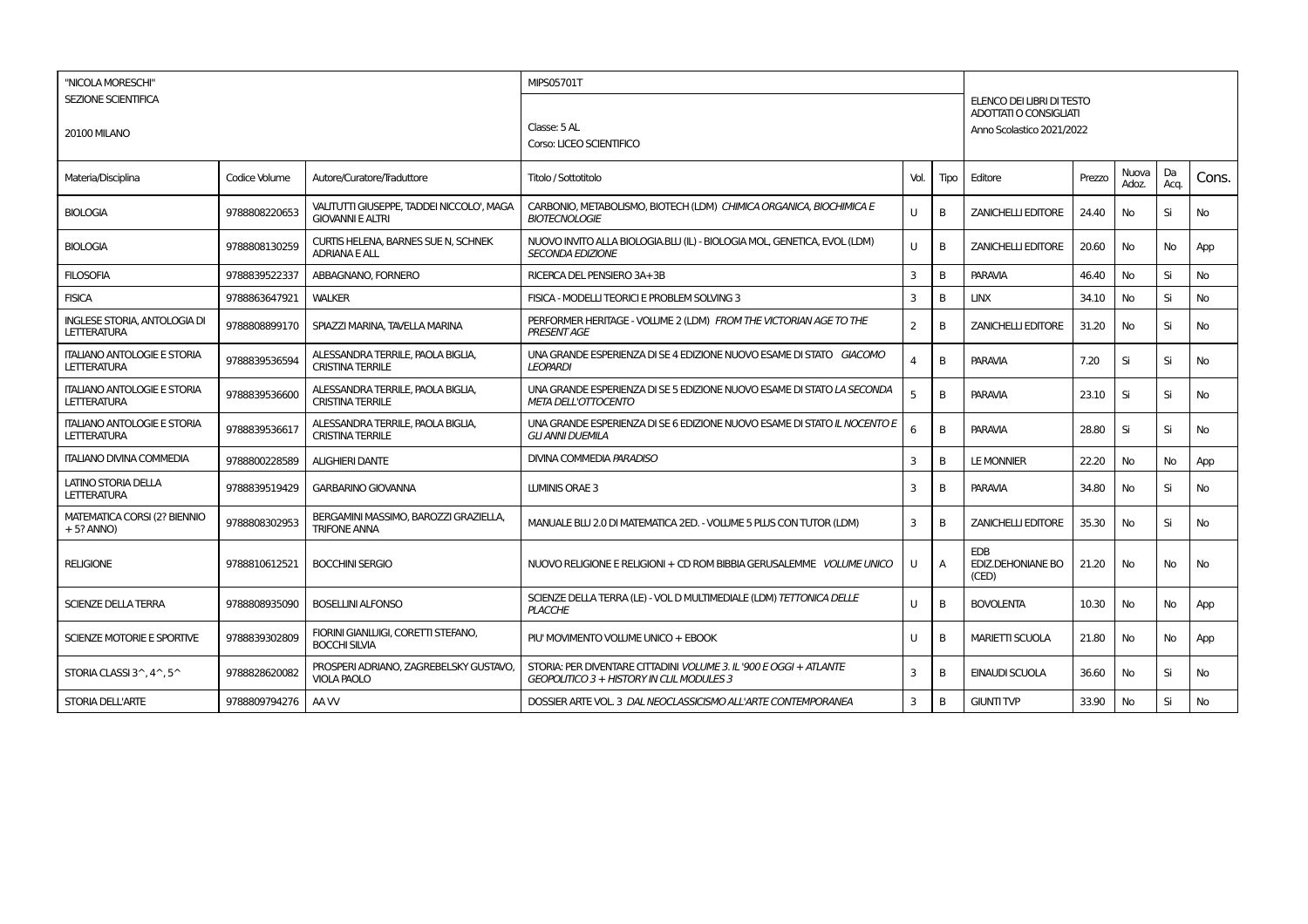| "NICOLA MORESCHI"<br>SEZIONE SCIENTIFICA<br><b>20100 MILANO</b> |               |                                                                      | <b>MIPS05701T</b>                                                                                               | ELENCO DEI LIBRI DI TESTO                                  |      |                                          |        |                |            |       |  |  |  |
|-----------------------------------------------------------------|---------------|----------------------------------------------------------------------|-----------------------------------------------------------------------------------------------------------------|------------------------------------------------------------|------|------------------------------------------|--------|----------------|------------|-------|--|--|--|
|                                                                 |               |                                                                      | Classe: 5 BL<br>Corso: LICEO SCIENTIFICO                                                                        | <b>ADOTTATI O CONSIGLIATI</b><br>Anno Scolastico 2021/2022 |      |                                          |        |                |            |       |  |  |  |
| Materia/Disciplina                                              | Codice Volume | Autore/Curatore/Traduttore                                           | Titolo / Sottotitolo                                                                                            | Vol.                                                       | Tipo | Editore                                  | Prezzo | Nuova<br>Adoz. | Da<br>Acq. | Cons. |  |  |  |
| <b>BIOLOGIA</b>                                                 | 9788808220653 | VALITUTTI GIUSEPPE, TADDEI NICCOLO', MAGA<br><b>GIOVANNI E ALTRI</b> | CARBONIO, METABOLISMO, BIOTECH (LDM) CHIMICA ORGANICA, BIOCHIMICA E<br><b>BIOTECNOLOGIE</b>                     | U                                                          | в    | <b>ZANICHELLI EDITORE</b>                | 24.40  | No             | Si         | No    |  |  |  |
| <b>BIOLOGIA</b>                                                 | 9788808130259 | CURTIS HELENA, BARNES SUE N, SCHNEK<br><b>ADRIANA E ALL</b>          | NUOVO INVITO ALLA BIOLOGIA.BLU (IL) - BIOLOGIA MOL, GENETICA, EVOL (LDM)<br><b>SECONDA EDIZIONE</b>             | U                                                          | B    | <b>ZANICHELLI EDITORE</b>                | 20.60  | No             | No         | App   |  |  |  |
| <b>FILOSOFIA</b>                                                | 9788839522337 | ABBAGNANO, FORNERO                                                   | RICERCA DEL PENSIERO 3A+3B                                                                                      | 3                                                          | B    | <b>PARAVIA</b>                           | 46.40  | No             | Si         | No    |  |  |  |
| <b>FISICA</b>                                                   | 9788863647921 | <b>WALKER</b>                                                        | FISICA - MODELLI TEORICI E PROBLEM SOLVING 3                                                                    | 3                                                          | B    | <b>LINX</b>                              | 34.10  | No             | Si         | No    |  |  |  |
| <b>INGLESE STORIA, ANTOLOGIA DI</b><br><b>LETTERATURA</b>       | 9788808899170 | SPIAZZI MARINA, TAVELLA MARINA                                       | PERFORMER HERITAGE - VOLUME 2 (LDM) FROM THE VICTORIAN AGE TO THE<br><b>PRESENT AGE</b>                         | $\overline{2}$                                             | B    | <b>ZANICHELLI EDITORE</b>                | 31.20  | No             | Si         | No    |  |  |  |
| <b>ITALIANO ANTOLOGIE E STORIA</b><br>LETTERATURA               | 9788839536594 | ALESSANDRA TERRILE, PAOLA BIGLIA<br><b>CRISTINA TERRILE</b>          | UNA GRANDE ESPERIENZA DI SE 4 EDIZIONE NUOVO ESAME DI STATO GIACOMO<br><b>LEOPARDI</b>                          | 4                                                          | B    | <b>PARAVIA</b>                           | 7.20   | Si             | Si         | No    |  |  |  |
| <b>ITALIANO ANTOLOGIE E STORIA</b><br><b>LETTERATURA</b>        | 9788839536600 | ALESSANDRA TERRILE, PAOLA BIGLIA,<br><b>CRISTINA TERRILE</b>         | UNA GRANDE ESPERIENZA DI SE 5 EDIZIONE NUOVO ESAME DI STATO LA SECONDA<br><b>META DELL'OTTOCENTO</b>            | 5                                                          | B    | <b>PARAVIA</b>                           | 23.10  | Si             | Si         | No    |  |  |  |
| <b>ITALIANO ANTOLOGIE E STORIA</b><br><b>LETTERATURA</b>        | 9788839536617 | ALESSANDRA TERRILE, PAOLA BIGLIA,<br><b>CRISTINA TERRILE</b>         | UNA GRANDE ESPERIENZA DI SE 6 EDIZIONE NUOVO ESAME DI STATO IL NOCENTO E<br><b>GLI ANNI DUEMILA</b>             | 6                                                          | В    | <b>PARAVIA</b>                           | 28.80  | Si             | Si         | No    |  |  |  |
| <b>ITALIANO DIVINA COMMEDIA</b>                                 | 9788800228589 | <b>ALIGHIERI DANTE</b>                                               | DIVINA COMMEDIA PARADISO                                                                                        | 3                                                          | B    | <b>LE MONNIER</b>                        | 22.20  | No             | No         | App   |  |  |  |
| LATINO STORIA DELLA<br><b>LETTERATURA</b>                       | 9788839519429 | <b>GARBARINO GIOVANNA</b>                                            | LUMINIS ORAE 3                                                                                                  | 3                                                          | в    | <b>PARAVIA</b>                           | 34.80  | No             | Si         | No    |  |  |  |
| <b>MATEMATICA CORSI (2? BIENNIO</b><br>$+5?$ ANNO)              | 9788808302953 | BERGAMINI MASSIMO, BAROZZI GRAZIELLA,<br><b>TRIFONE ANNA</b>         | MANUALE BLU 2.0 DI MATEMATICA 2ED. - VOLUME 5 PLUS CON TUTOR (LDM)                                              | 3                                                          | B    | <b>ZANICHELLI EDITORE</b>                | 35.30  | No             | Si         | No    |  |  |  |
| <b>RELIGIONE</b>                                                | 9788810612521 | <b>BOCCHINI SERGIO</b>                                               | NUOVO RELIGIONE E RELIGIONI + CD ROM BIBBIA GERUSALEMME VOLUME UNICO                                            | U                                                          | A    | <b>EDB</b><br>EDIZ.DEHONIANE BO<br>(CED) | 21.20  | No             | No         | No    |  |  |  |
| <b>SCIENZE DELLA TERRA</b>                                      | 9788808935090 | <b>BOSELLINI ALFONSO</b>                                             | SCIENZE DELLA TERRA (LE) - VOL D MULTIMEDIALE (LDM) TETTONICA DELLE<br><b>PLACCHE</b>                           | U                                                          | B    | <b>BOVOLENTA</b>                         | 10.30  | <b>No</b>      | No         | App   |  |  |  |
| SCIENZE MOTORIE E SPORTIVE                                      | 9788839302809 | FIORINI GIANLUIGI, CORETTI STEFANO,<br><b>BOCCHI SILVIA</b>          | PIU' MOVIMENTO VOLUME UNICO + EBOOK                                                                             | U                                                          | B    | <b>MARIETTI SCUOLA</b>                   | 21.80  | <b>No</b>      | No         | App   |  |  |  |
| STORIA CLASSI $3^{\wedge}$ , $4^{\wedge}$ , $5^{\wedge}$        | 9788828620082 | PROSPERI ADRIANO, ZAGREBELSKY GUSTAVO,<br><b>VIOLA PAOLO</b>         | STORIA: PER DIVENTARE CITTADINI VOLUME 3. IL '900 E OGGI + ATLANTE<br>GEOPOLITICO 3 + HISTORY IN CLIL MODULES 3 | 3                                                          | В    | <b>EINAUDI SCUOLA</b>                    | 36.60  | No             | Si         | No    |  |  |  |
| <b>STORIA DELL'ARTE</b>                                         | 9788809794276 | AA W                                                                 | DOSSIER ARTE VOL. 3 DAL NEOCLASSICISMO ALL'ARTE CONTEMPORANEA                                                   | 3                                                          | В    | <b>GIUNTI TVP</b>                        | 33.90  | No             | Si         | No    |  |  |  |